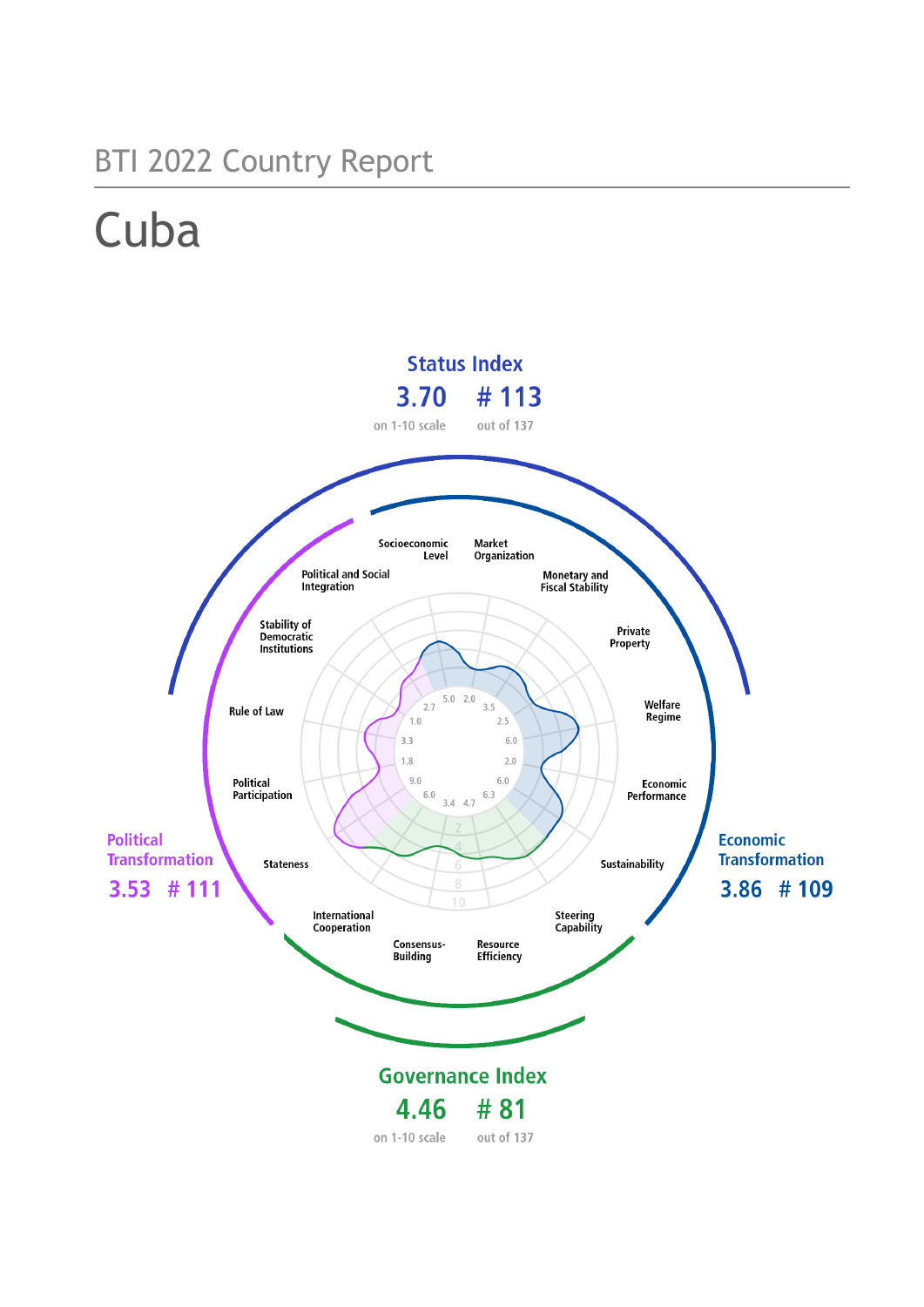This report is part of the **Bertelsmann Stiftung's Transformation Index (BTI) 2022**. It covers the period from February 1, 2019 to January 31, 2021. The BTI assesses the transformation toward democracy and a market economy as well as the quality of governance in 137 countries. More on the BTI at [https://www.bti-project.org.](https://www.bti-project.org/)

Please cite as follows: Bertelsmann Stiftung, BTI 2022 Country Report — Cuba. Gütersloh: Bertelsmann Stiftung, 2022.

This work is licensed under a **Creative Commons Attribution 4.0 International License**.

### **Contact**

Bertelsmann Stiftung Carl-Bertelsmann-Strasse 256 33111 Gütersloh Germany

**Sabine Donner** Phone +49 5241 81 81501 sabine.donner@bertelsmann-stiftung.de

**Hauke Hartmann** Phone +49 5241 81 81389 hauke.hartmann@bertelsmann-stiftung.de

**Claudia Härterich** Phone +49 5241 81 81263 claudia.haerterich@bertelsmann-stiftung.de

### **Sabine Steinkamp** Phone +49 5241 81 81507 sabine.steinkamp@bertelsmann-stiftung.de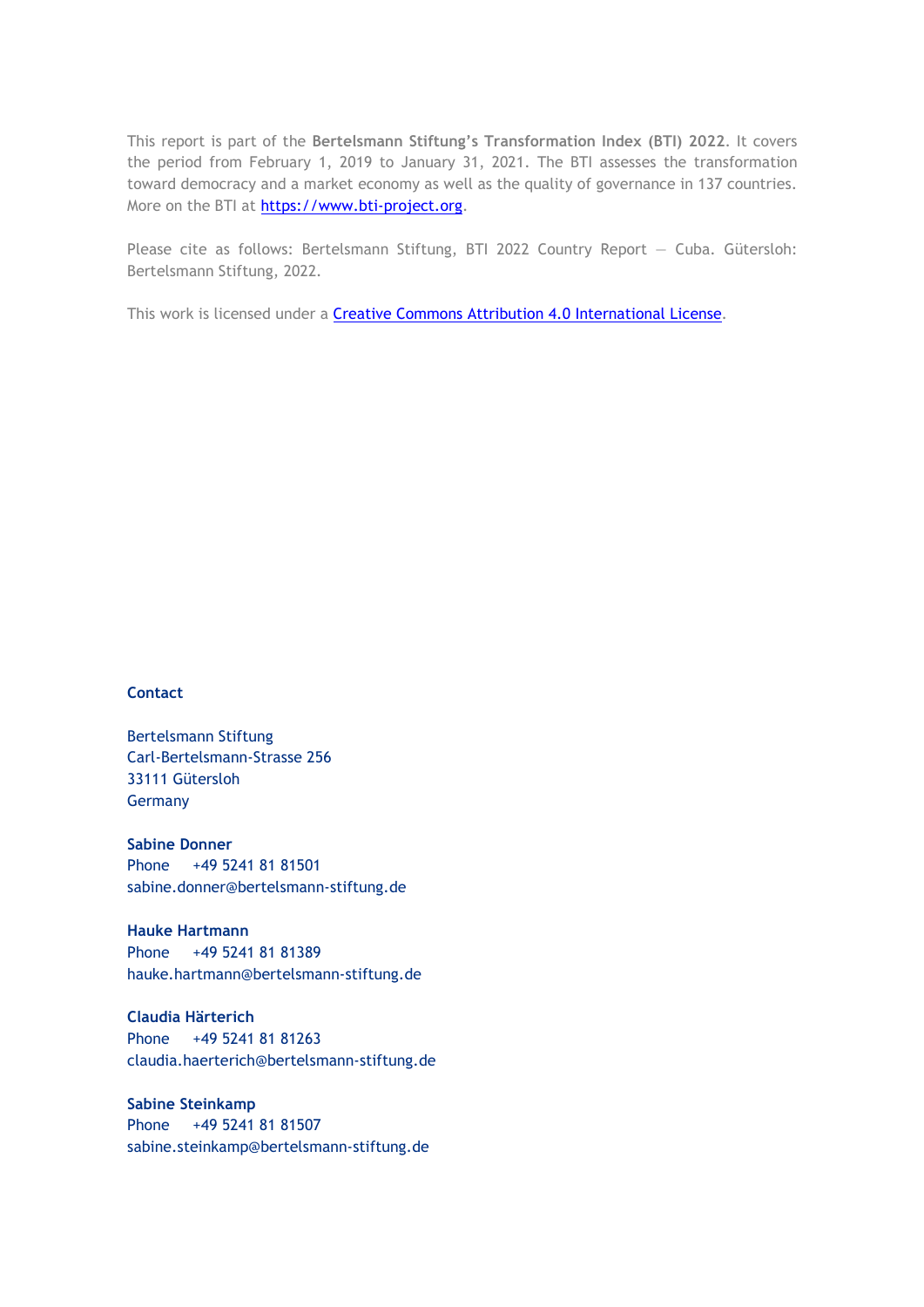#### **Key Indicators**

| Population               | M      | 11.3   | HDI.                           | 0.783 | GDP p.c., PPP $\mathsf{S}$   |      |
|--------------------------|--------|--------|--------------------------------|-------|------------------------------|------|
| Pop. growth <sup>1</sup> | % p.a. | $-0.1$ | HDI rank of 189                | 70    | Gini Index                   |      |
| Life expectancy          | vears  | 78.8   | UN Education Index             | 0.790 | Poverty <sup>3</sup><br>$\%$ |      |
| Urban population %       |        | 77.2   | Gender inequality <sup>2</sup> | 0.304 | Aid per capita $\sqrt{5}$    | 44.1 |
|                          |        |        |                                |       |                              |      |

Sources (as of December 2021): The World Bank, World Development Indicators 2021 | UNDP, Human Development Report 2020. Footnotes: (1) Average annual growth rate. (2) Gender Inequality Index (GII). (3) Percentage of population living on less than \$3.20 a day at 2011 international prices.

# Executive Summary

Cuba has been remarkably successful in containing the spread of the coronavirus for most of 2020. However, by the beginning of 2021, infection rates had risen sharply. The pandemic's economic impact has been brutal. While the economy was in crisis before, the pandemic led to an almost complete collapse of international tourism, the island's most important economic sector. Remittances, the other important source of foreign revenue, also declined as a result of the increased financial problems among the remitting émigré communities; the stepped-up U.S. sanctions that forced Western Union to close its 400+ offices on the island; and the drop in travel by Cuban-Americans, who carry significant monetary and in-kind remittances when they fly to Cuba.

As a result of these external shocks, the Cuban economy contracted by 11% in 2020, according to official data. Foreign exchange revenues fell by half. Combined with the impact of the coronavirus restrictions on domestic production, the economic situation for the population has become dire. Severe shortages of food and goods mark daily life, and prices on informal markets have skyrocketed. Initially the government reacted with a continuation of the stop-and-go process of reform, announcing some openings for the private sector, while at the same time imposing price caps and stepping up control. Eventually, however, the political leadership implemented a comprehensive monetary and exchange rate reform on January 1, 2021. This reform policy marks the single most consequential measure in the entire reform process, which began a decade and a half ago when Raúl Castro took over leadership from his ailing brother, Fidel Castro. While export sectors stand to benefit from the measure, the large proportion of state companies relying on imports and the domestic market will slip into the red and need to raise their prices. Anticipating an inflationary shock, the government quintupled salaries and pensions at the start of January 2021, but inflation will likely eat up even this extraordinary increase.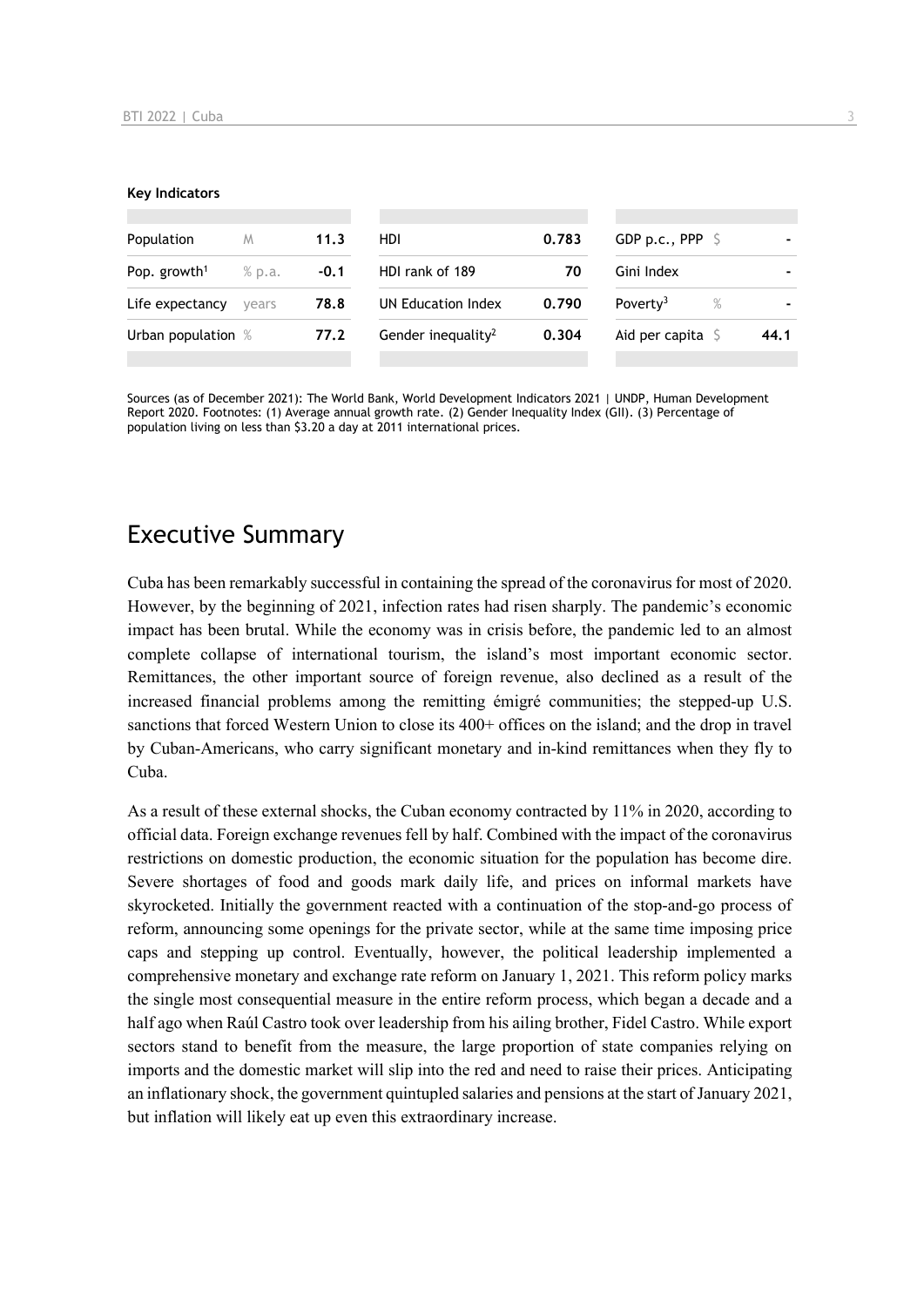Politically, Miguel Díaz-Canel's tenure as president since 2018 has been unchallenged in a remarkably smooth leadership transition, considering the rule of Fidel and Raúl Castro for more than 60 years. Born after the triumph of the revolution, Díaz-Canel embodies generational change, but he does so while pledging maximum political continuity. Raúl Castro has announced that he will step down as the Communist Party's First Secretary at the Communist Party Congress scheduled for April 2021. At the age of 89, his retirement will complete the revolution's historic leaders' departure from the political stage. The end of the Trump presidency raises hopes that, under Joe Biden, the United States may return to a process of gradual normalization of relations with Cuba. The announcement in February 2021 that the ban on remittances and U.S. travel to the island was to be lifted is an important first step.

Another hope lies in the fact that Cuba is the only country in Latin America that has pursued its own development of COVID-19 vaccines. At the beginning of 2021, the first of these went into stage three of clinical trials. If these tests show good results, Cuba could see large-scale vaccination of its population in the course of 2021, making it a safe tourist destination. It could even develop the vaccines and vaccination programs into major exportable products and services.

# History and Characteristics of Transformation

The country's political structure is still shaped by the 1959 revolution, which led to a Communist Party regime and an essentially state-controlled economy on the Caribbean island. Political continuity prevailed through the change of leadership from Fidel to Raúl Castro in 2006. Since 2018, Miguel Díaz-Canel has been in office as president, which initiated an overdue generational change at the head of state. At the same time, the 2019 constitutional reform confirmed the Communist Party as "the leading force in the state and society." However, the armed forces that emerged from the 1959 revolution remain a pillar of the regime and occupy central positions in the state, party and economy.

Concerning the gradual economic reform agenda launched in 2006, progress has been painstakingly slow and reform steps often incoherent. While this has avoided friction among political elites and thus maintained regime stability, the approach has not produced economic dynamism. Monetary unification has been on the reform agenda for more than a decade as an indispensable step toward restoring economic rationality. But it has been repeatedly postponed because of a lack of consensus among elites and fear of its potentially destabilizing economic, social and political consequences. Post-revolutionary Cuba has always been highly dependent on the international context, from its dependence on the Soviet Union in its first three decades to its alliance with oil-rich Venezuela in the 2000s. While Cuba today maintains diversified international relations, it has no benefactor to offer generous subsidies or lines of credit to keep the socialist model afloat.

Relations with the United States, the island's most immediate neighbor and natural first market for almost all goods and services, have suffered from an economic embargo, sanctions and hostilities since the early days of the revolution. When Raúl Castro and U.S. President Barack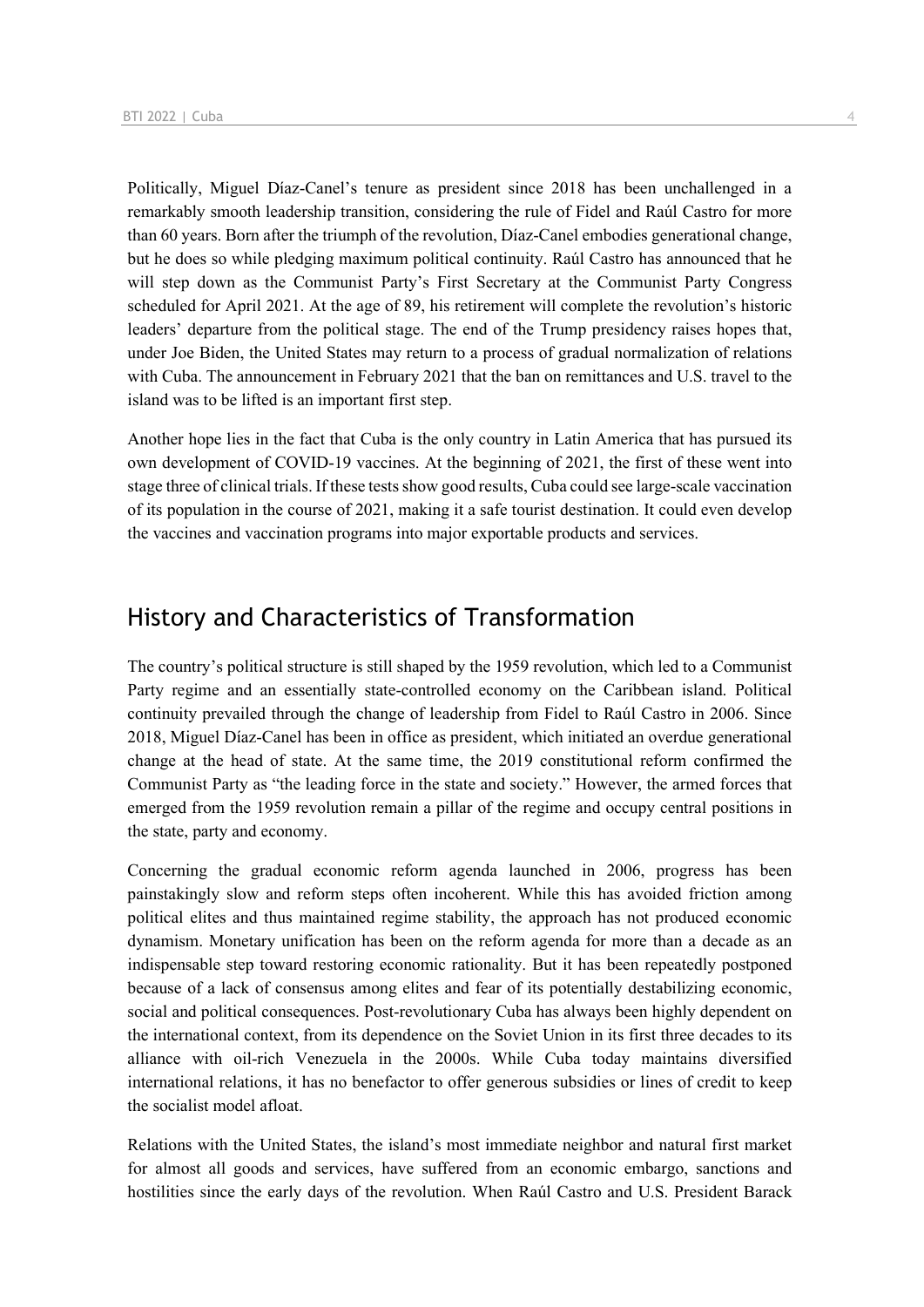Obama unexpectedly announced the restoration of diplomatic relations in December 2014, an unprecedented window of change opened. Hardliners in Havana, however, were reluctant to take full advantage of the opportunity, as the U.S.-Cuban rapprochement eroded the decades-old ideological framework of the struggle against U.S. imperialism that required keeping ranks closed and not allowing dissent in the "besieged fortress." Hardliners also prevailed on the other side of the Florida Straits when Trump won the 2016 presidential election, returning U.S. Cuba policy to its Cold War aggressive mode.

The Cuban Revolution produced one of the most egalitarian societies in the world – at least if one ignores the hundreds of thousands of upper and middle-upper class Cubans who emigrated to the United States, forming one of the wealthiest and most politically influential immigrant communities in the United States. If on the island state employment had been the great elevator of social advancement for the lower classes, the depression of state salaries since the early 1990s has reversed that process. Economic necessity forced the state to allow parallel hard-currency retail circuits: first in 1993 with the legalization of the U.S. dollar and then its replacement with the "convertible peso" (CUC) pegged to the dollar. This opened a wide gap between those who have access to hard-currency circuits, mostly through remittances or work in tourism, and those who depend on government salaries paid in devalued Cuban pesos. As a result, social inequalities have become increasingly structurally ingrained. The state-owned hard-currency stores have become a symbol of considerable popular anger among those excluded from their well-stocked supplies. Moreover, Cuba's new social inequalities reflect in no small measure the island's prerevolutionary social hierarchies. Because Cuba's emigrant community is predominantly "white," remittance flows also overwhelmingly favor the island's "white" population. Afro-Cubans are thus structurally disadvantaged. For a political system based on the promise of social justice and equality, these inequalities are politically sensitive. This partly explains the lack of elite consensus on a systematic economic reform drive.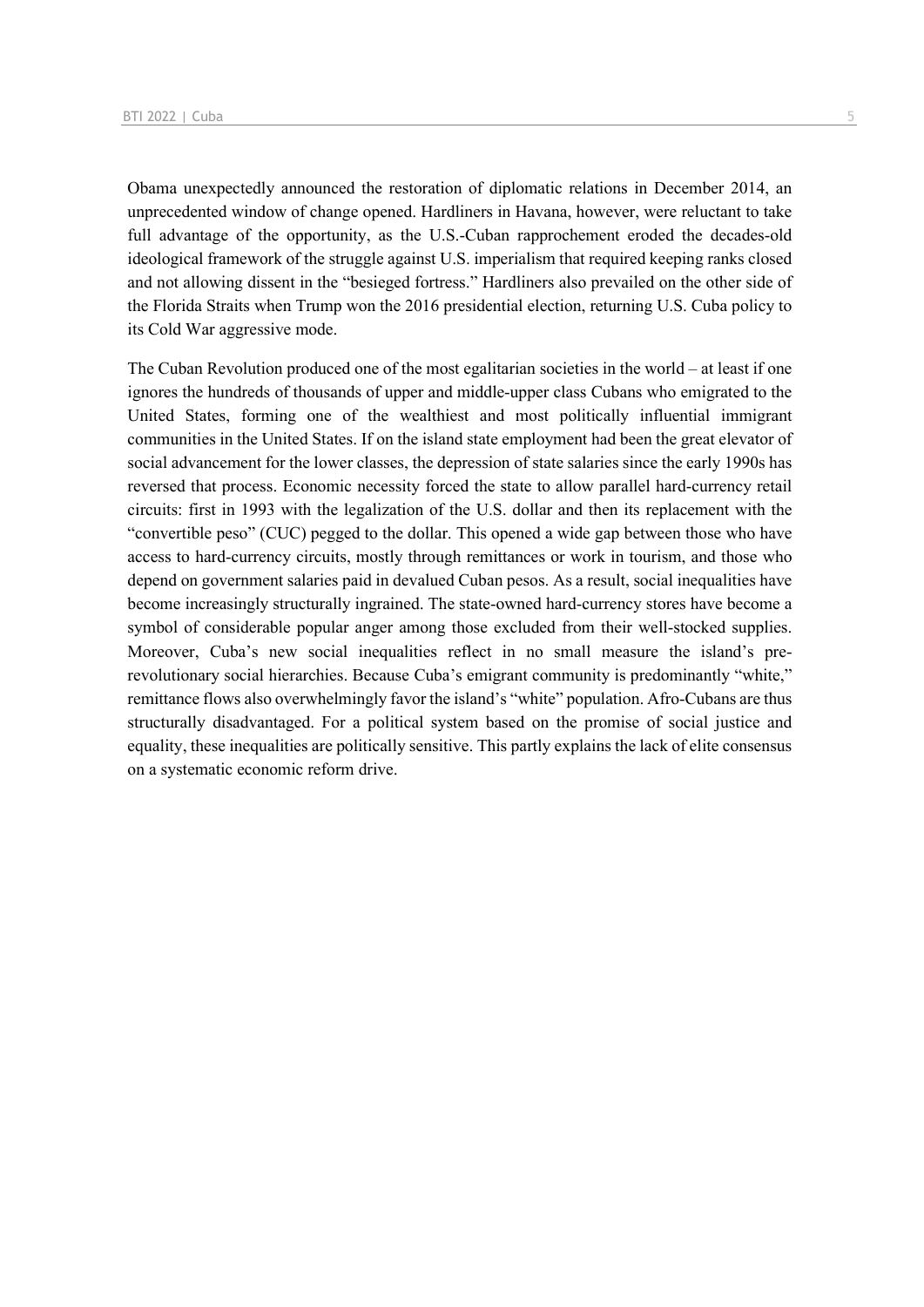The BTI combines text analysis and numerical assessments. The score for each question is provided below its respective title. The scale ranges from 1 (worst) to 10 (best).

# Transformation Status

### I. Political Transformation

### **1 | Stateness**

The state has had a monopoly on the use of force since the defeat of the last anti-Castro insurgency in 1965. Its administrative and security institutions are present throughout the country. There are no armed groups outside the state's control.

The only major large-scale riots in recent history occurred in 1994 in the city of Havana and were dispelled quickly and without loss of human lives.

Violent crime rates remain very low. Cuba cooperates with the United States and other countries on drug-trafficking interdiction and punishes drug traffickers harshly.

The one piece of territory where the Cuban state does not hold sovereign control is the U.S. naval base of Guantánamo Bay. As such the state's monopoly on the use of force is uncontested in 99% of its territory, encompassing 100% of the population.

Cubans tend to share a strong sense of national identity (cubanidad) across racial, social and political lines. Identification with the Cuban nation, however, goes beyond the confines of the nation-state and extends – at least to some extent – to the large Cuban diaspora. No particular group is denied access to citizenship. It is only with respect to emigrants that rights to citizenship – including questions of dual citizenship – emerge.

This receives particular importance due to the history of high emigration, with around 10% of Cuba's population living abroad. Most émigrés live in the United States and most have acquired U.S. citizenship. However, to visit Cuba, they have to use a Cuban passport. To re-enter the United States, they have to switch to their U.S. passport or permanent residency ID. This practice is regarded by some émigrés as non-legitimate. On average, between 250,000 and 300,000 "Cuban-Americans" have visited Cuba annually over the past decade.

#### **Question** Score

Monopoly on the use of force 10  $^{206}$  $\frac{22}{2}$  10

![](_page_5_Figure_13.jpeg)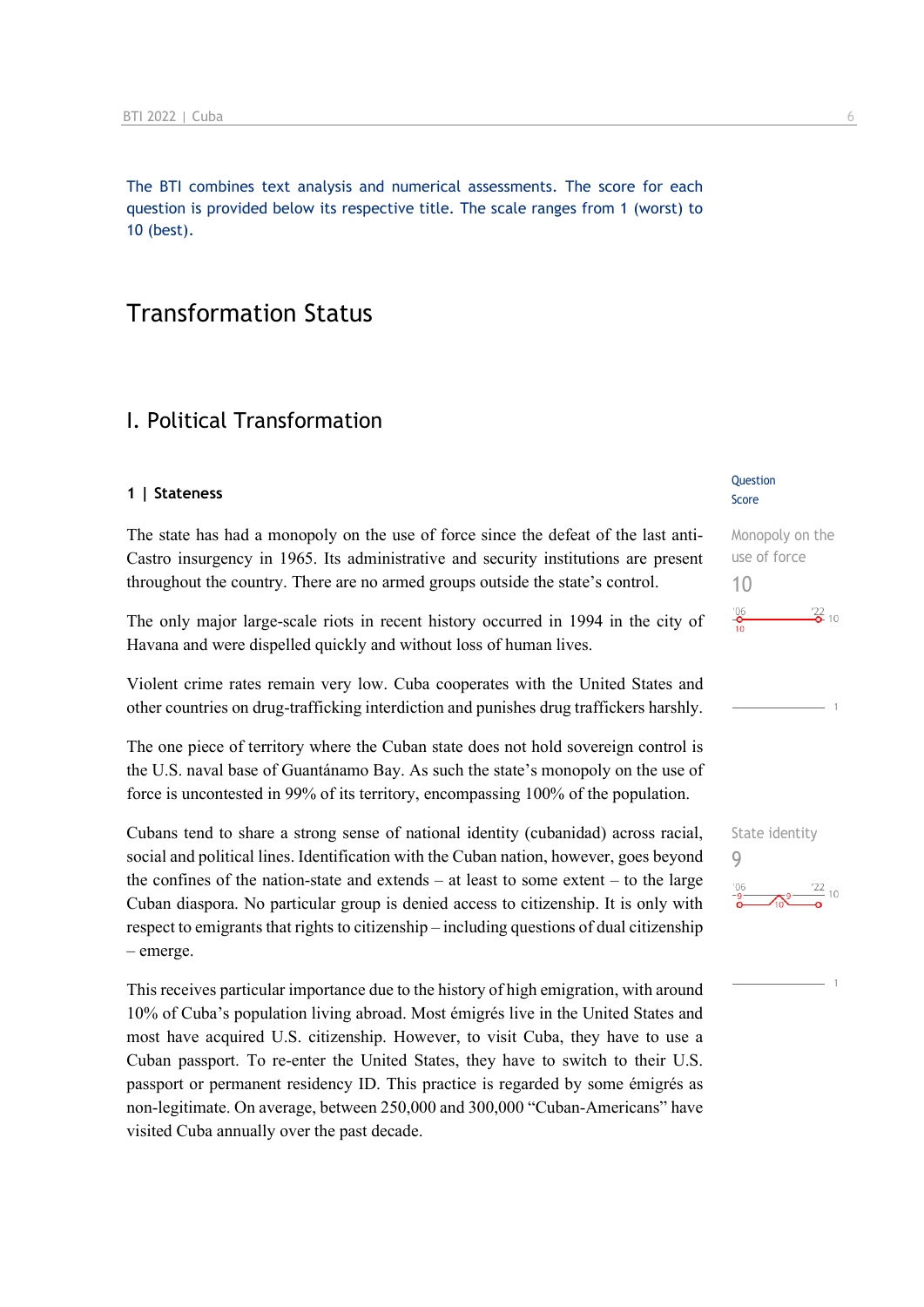Cuba's 1976 constitution did not recognize dual citizenship. Though in practice dual citizenship has become more accepted over the years, to the point that the constitutional reform adopted in 2019 dropped the ban on Cubans having a second citizenship (merely stating that on Cuban territory they will be seen as Cuban citizens only).

In recent years, more than 140,000 Cubans acquired Spanish citizenship through Spain's so-called grandchildren's law (Ley de Nietos), many without ever leaving the island. Moreover, Cuba's 2013 migration law has made repatriation of emigrants much easier. More than 20,000 Cuban emigrants have made use of it as a means of de facto acquiring dual citizenship, while most of them continue to mainly live abroad. These processes raise issues regarding the rights and duties of emigrants and dual citizens in relation to their nation-state of origin.

There are at least two problems concerning state identity that could arise in the future. First, the Cuban emigrants to the United States might put "dual citizenship" on the agenda, which politically speaking poses questions of national sovereignty. Second, the rejection of dual citizenship was an inward-directed concept of the nation-state and part of the equality promise of the revolution. The possibility of acquiring a second citizenship through any of the above ways is marked by structural inequalities, which revive old ethnic-social cleavages that favor Cuba's "white" population, as most Afro-Cubans are not eligible for Spanish citizenship, which is dependent on Spanish ancestry.

The state was secular even before the 1959 revolution but became even more secular when the socialist state officially declared itself atheist. In 1992, the government changed its status to a lay state.

The impact of Cuba's multiple religious communities on public policy has long been limited to the purely religious sphere, such as visas for missionaries or licenses for processions outside church buildings. However, in recent years, a new modus vivendi has been evolving in which the government has sought tacit agreements, particularly with the Catholic Church. The Catholic Church has played an important mediating role in freeing political prisoners; Pope Francis was a facilitator of the U.S.-Cuban rapprochement under the U.S. Obama administration. In return for the moderate and in many ways stabilizing political role the Catholic Church is playing, the Cuban government has shown greater respect to core interests of the church. That this can actually be called political influence became most clearly visible in the 2018 debate on the constitutional reform project. Religious groups were allowed to voice their opposition to the proposed legalization of same-sex marriage in a way that no previous government policy had been allowed to be publicly opposed. In the end, the government ceded and dropped the proposal from the constitution's draft.

No interference of religious dogmas 10 $\frac{22}{2}$  10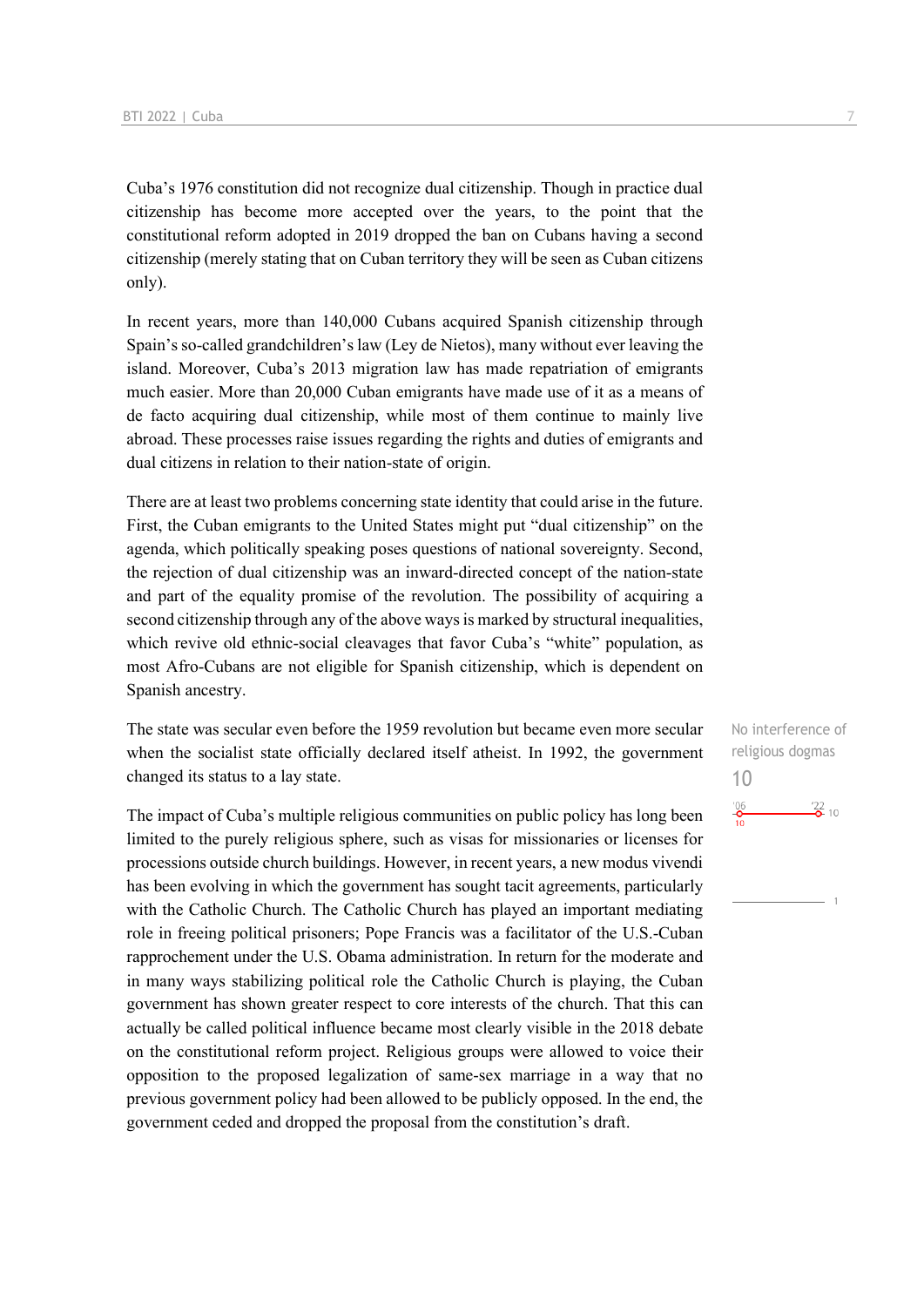There is an administrative structure throughout the country that provides basic public services, but its capacity to do so has been declining over the past years. Judicial and law enforcement authorities are present throughout the country's territory.

The Cuban state provides education and health care for free, though both have declined in quality recently. It maintains a reliable universal pension system and a rationing-card system provides a basic set of foodstuffs for the entire population at subsidized prices; however, pensions have lost much of their former purchasing power, and the monetary reform announced at the end of 2020 is set to reduce food subsidies.

Public administration services such as tax collection or the issuing of documents are universal but can be slow and burdensome. Public administration suffers from deficient material resources and a lack of technological development; the loss of qualified public service personnel (due to low state wages) to more attractive employment opportunities (particularly in the private sector); and painfully low work morale and widespread petty corruption among those remaining in state administration.

Education and health services have remained a state monopoly in principle, but some private and informal alternatives have emerged as complements. In education, this is principally tutoring as well as private instruction in foreign languages and music; in the health sector, medication unavailable in state stores arrives from abroad and feeds a black market. In both sectors, petty bribery has become common. The public transport system (urban, provincial and inter-state) lacks vehicles, maintenance and gas. As a result, it is rather unreliable, infrequent and overwhelmed. Private, collective taxis fill in some gaps. Water is available but rationed, with delivery and quantity of water depending on one's locality (ranges from once every  $2 - 6$  days). Most Cubans have water tanks on their roofs and thus try to store enough water until the next ration comes.

The COVID-19 pandemic has strongly affected the Cuban economy, as tourism – the main source of foreign revenue – came to a standstill. As a consequence, the state's capacity to provide services and goods has declined. Moreover, lockdown measures restricted cross-border as well as domestic transportation; office hours of public service providers were reduced; universities and in part schools adopted distance learning modes with a significant loss of quality. Throughout 2020, the public health system excelled at keeping infection and death rates at the lowest level of all Latin American countries; only after cross-border flights re-opened – namely via visits from Cuban emigrants in the United States – did infection rates go up at the end of the year. The ongoing economic challenges and current reforms are only increasing the already challenged and under-resourced administrative system.

![](_page_7_Figure_6.jpeg)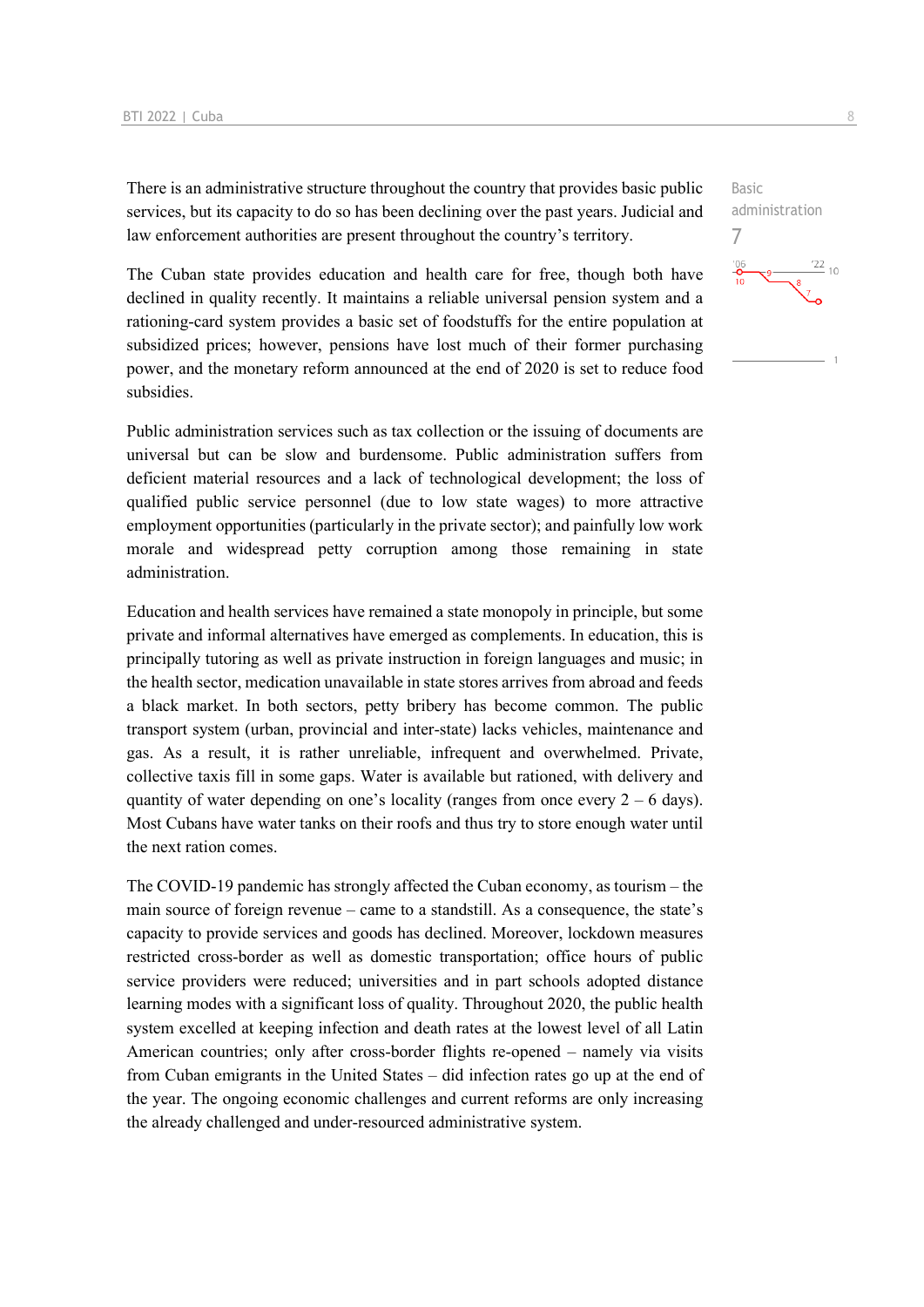### **2 | Political Participation**

Cuba is a single-party system that rejects pluripartidism, and does not hold competitive, free and fair elections.

Within the single-party system, elections for the National Assembly are regularly held; the National Assembly in turn elects the executive. The process to nominate candidates includes effective screening mechanisms that prevent any candidate from running who does not have official approval. In National Assembly elections, the number of candidates equals the number of posts, but citizens may vote blank, null or selectively – contrary to the Communist Party's orientation to vote for the full list of candidates. In the most recent election in 2018, more than 25% of Cuban voters cast a non-conforming vote (i.e., a null, blank or selective vote). Voting is not obligatory but there is strong mobilization and social pressure to do so; voter turnout was 85%.

Cuba's voting system involves each voting district electing two or more National Assembly deputies for an equal number of seats, with all candidates elected. Nevertheless, the system allows a voter to vote for candidate A but not vote for candidate B. Although A and B are both elected, A would have won more votes than B. This adds an element of voter choice, but it also informs the party leadership about the relative popularity of its cadres.

At the municipal level, the electoral law requires multi-candidate albeit single-party elections. While there have been discussions to also adopt this system for national elections, this has not been adopted so far.

In a tightly controlled society and state, including a one-party system, political decision-makers have extremely effective power to govern. However, as outlined in Q2.1, they are not democratically elected, but in turn control all nomination processes; in national parliamentary elections, all official candidates win. There are no social or political actors who could defy the power of the Communist Party of Cuba (Partido Comunista de Cuba, PCC).

The constitution grants association and assembly rights only "in accordance with the goals of the socialist society." In practice, this means that these rights are subject to severe government restrictions. Independent civic groups form and gather but they are not permitted to acquire legal status or take to the streets. When they do seek such type of public action, they are typically dispelled, and the protagonists are arrested (although usually rather quickly released). In late 2020, a public protest by about 300 artists and intellectuals calling for greater freedom of expression in front of the Ministry of Culture (which came to be known as N27 for November 27) was tolerated

![](_page_8_Figure_8.jpeg)

![](_page_8_Figure_9.jpeg)

![](_page_8_Picture_10.jpeg)

![](_page_8_Picture_11.jpeg)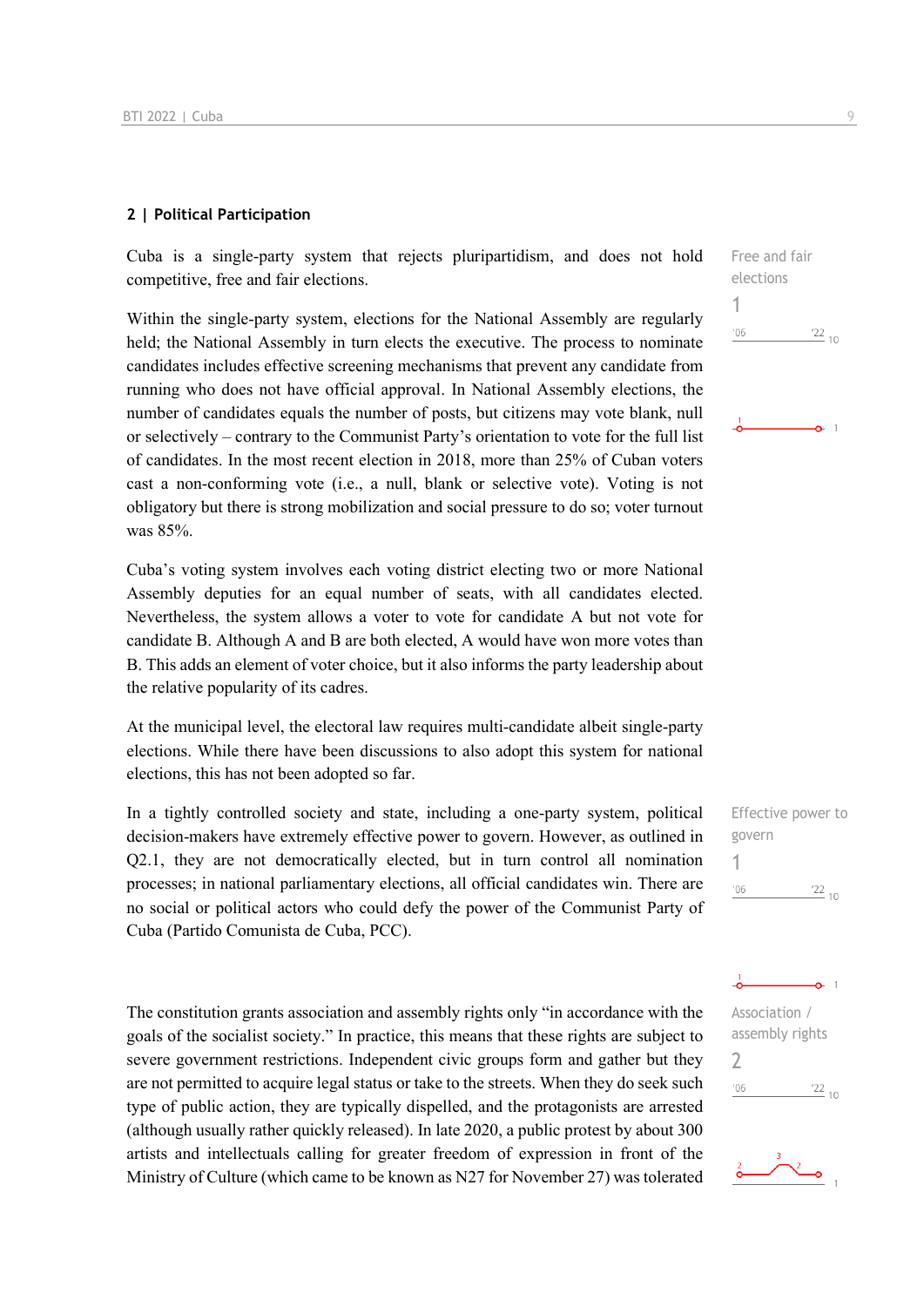and a delegation of the protesters was admitted into the ministry to talk with the authorities. The meeting engendered considerable hope that a sustained dialogue might take place to address specific grievances among Cuba's cultural workers and artists. However, the "dialogue" broke down quickly, with each side accusing the other of not playing straight. Since then, the Cuban state media has waged a defamation campaign against most of the artists who participated in the N27 protest. Several of the most outspoken artists have been accused of being U.S. mercenaries and been detained for several days.

There is an array of academic, cultural and professional societies, which are usually referred to as "non-governmental associations." These are not independent, but ultimately subordinated to state and/or party authority. However, they tend to struggle for relative degrees of autonomy in order to articulate some of the interests of their constituencies.

The Catholic and other Christian churches as well as some other religious institutions have a legal standing, which is not organically subordinated to state and party structures. This gives them the right to associate and assemble freely, but only within the confines of their own spiritual spaces. Beyond this, their ability to speak out on broader social or political issues is limited. However, in the 2018 debate on constitutional reform, religious institutions were allowed to publicly voice their objections to same-sex marriage. As this combined with the perception of widespread popular unease with same-sex marriage, the issue was dropped from the official proposal of the new constitution's text.

Parts of the emerging digital media sphere can be considered prototypes of civic engagement. Their existence has been by-and-large tolerated by the state. However, they operate in an uncertain, limbo sphere given that they have no legal status and face many restrictions. A number of digital media sites are blocked, and independent journalists are subject to harassment and defamation by state media. Since the San Isidrio Movement and N27, there has been a widespread, strong crackdown and defamation campaign against a number of independent journalists and media outlets.

In 2020, reacting to the outbreak of the COVID pandemic, restrictions on movement were imposed, but these followed the requirements of necessity and proportionality, as well as that of legality within the socialist legal framework. When infection rates rose sharply particularly in the city of Havana at the beginning of 2021, restrictions became rigid. However, these did not further infringe on civic groups' right to assembly, as these rights are already severely restricted under the authoritarian regime. In the case of the repression of the San Isidro artist collective in November 2020, some of the police actions were legitimated as interventions against violations of COVID-19 regulations.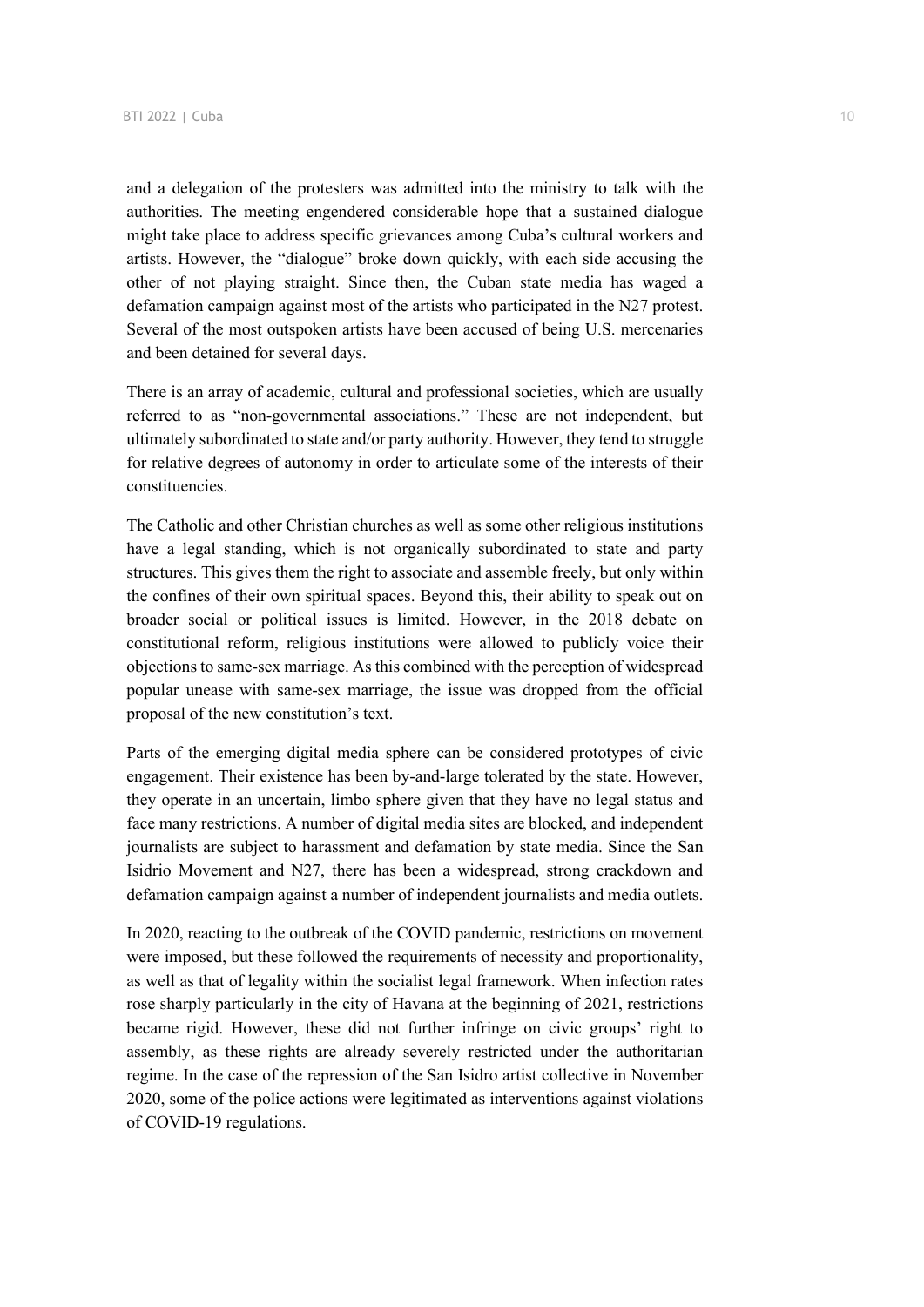The Cuban constitution, Article 53, guarantees freedom of speech and of the press, but within the condition of "keeping with the objectives of socialist society." In practice this means that there is no freedom of press.

While in private settings or at street level, Cubans tend to express a wide range of opinions, freedom of expression in public settings is subject to government restrictions when it is seen as a political threat. The government-initiated process of debate of the constitutional reform project in 2018, for instance, was orchestrated in such a way that critical voices, questioning the core tenets of the socialist state or Communist Party rule, were excluded. Protest against specific issues, such as the same-sex marriage clause, was however tolerated.

Over the past years, however, spaces in which alternative opinions are expressed have notably expanded, including in the cultural/artistic (independent film, dance and theater groups as well as some musicians), academic/intellectual and emergent digital media spheres. None of these spaces or initiatives have a legal standing, but many are tolerated by the state. Their access and diffusion is, however, often limited and monitored. When they cross a "red line" or are seen to become politically too outspoken, their contributors can be subject to harassment. An example of this was the harsh reaction to the San Isidro Movement and collective of artists (N27), who began protesting in November 2020.

Among the officially authorized publications, TEMAS journal is the lead forum for intellectual debates, which can be critical, but always stay within government boundaries. TEMAS organizes monthly public panel discussions and debates and hosts a blog. More traditionally, the Catholic Church has a number of religious and lay publications. The most ambitious of these was Espacio Laical. It closed in 2014 when the editors were forced out by the Church's leadership, presumably under state pressure.

Even official newspapers, such as Granma and Juventud Rebelde, have begun to allow readers to post online comments on their articles. Some of these posts are critical of government policies, albeit not of the government in general, the national leadership or the political regime. Even government websites allow some online comments critical of government policy.

Freedom of expression 3 $-06$  $\frac{22}{10}$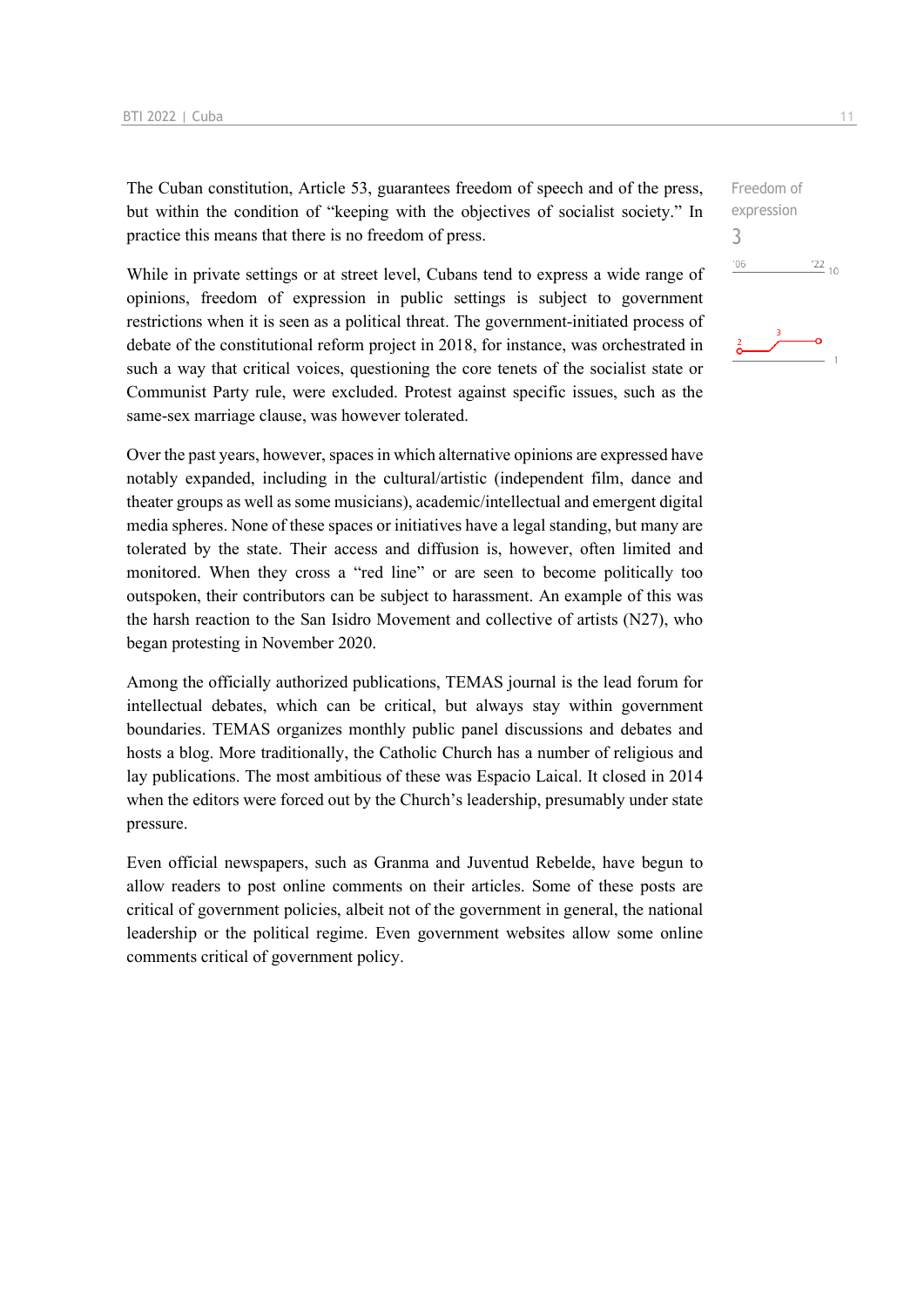### **3 | Rule of Law**

The constitution defines the Communist Party as the "guiding force" in state and society. The formal separation of institutional powers is thus ultimately subordinate to the Cuban Communist Party's Politburo, the supreme instance of power. As a result, there is no institutionalized system of checks and balances in a liberal, multiparty democratic sense.

In reaction to the COVID-19 pandemic, restrictions on mobility were imposed within the legal framework and the national protocols for health crises and infectious diseases. No state of emergency was declared. While restrictions were rigid, they met the requirements of necessity, proportionality and non-discrimination. They differentiated among provinces and were eased or tightened according to infection rates.

The National Assembly (parliament) has, at times but rarely, amended legislation in minor ways. Occasionally, its committees question ministers and agency directors. In 2018, the draft of the constitutional reform was put to nationwide, workplace debates and then discussed at the National Assembly, where numerous minor points were amended (most significantly, the planned legalization of same-sex marriage was dropped). However, the entire process was firmly controlled by the party leadership and pre-emptive filters effectively put all central issues regarding the political or economic nature of the system off limits in public debate.

The courts operate under civil law traditions, avoid political topics, and balance other authorities only through trials and convictions of corrupt officials brought to court by state prosecutors. They occasionally curb abuses by mid-level officials and stateowned enterprises.

The judiciary is institutionally differentiated but not independent, as its decisions and doctrines are subordinate to political authority, ultimately resting with the Communist Party. It is part of an authoritarian single-party system, where prosecution of political opposition occurs when and if necessary. The courts may rule fairly only on non-political topics, holding mid-level administrators and state-owned enterprises accountable for legal violations.

The executive nominates Supreme Court justices, while the National Assembly elects them and may remove justices and other judges by simple majority. Judges nominally serve a life term. The constitution subordinates the Supreme Court to the National Assembly. The courts do not have the power to declare laws or rules unconstitutional; only the National Assembly can do this. Supreme Court justices and lower-level judges may be removed by a vote from the Council of State.

Separation of powers 2  $^{\prime}06$  $\frac{22}{10}$ 

![](_page_11_Picture_9.jpeg)

Independent judiciary 2 $\frac{22}{10}$  $'06$ 

![](_page_11_Picture_11.jpeg)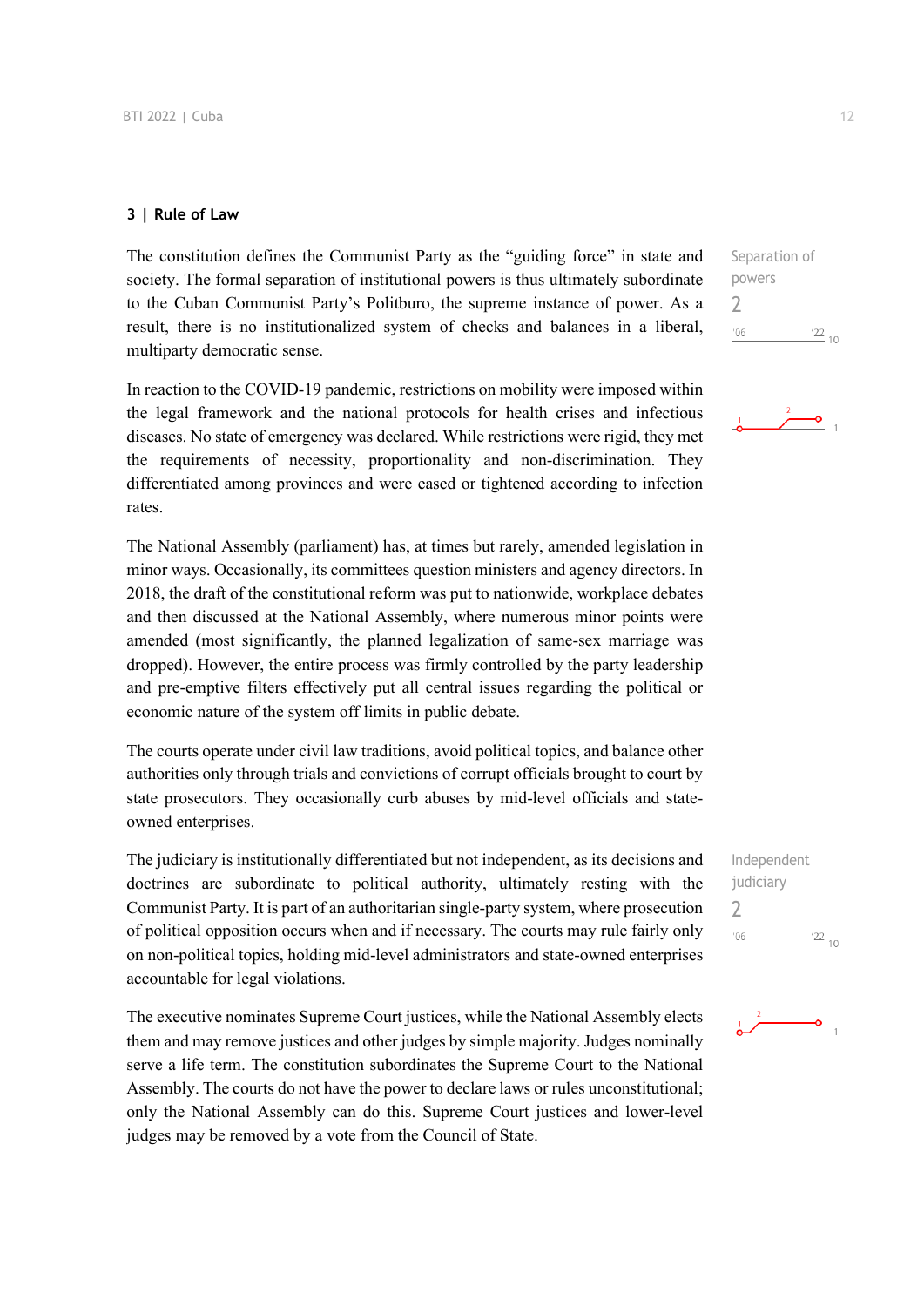Nevertheless, the courts do follow rules of procedure for civil and criminal cases and apply the laws in manners typical of a traditional, civil law system: the application of the law to a particular case. There are harsh penalties applied to crimes that involve acts of violence. In civil and family related cases, the Supreme Court affirms 85% of the decisions rendered by courts of appeal, but this also means that in a minority of cases the appeal succeeds. It is unclear what the rate of appeal success is for other jurisdictions.

Since the presidency of Raúl Castro, official corruption has been systematically targeted, principally in the tourism industry and in dealings with foreign investors. Under Raúl Castro's tenure, the long-dormant Comptroller General's Office has been reinvigorated. The office now carries out audits systematically, for which it counts on the backing of the highest political authorities.

Nevertheless, there is no transparency on any of the cases. At times, cadres are also removed on the grounds of corruption but without a trial. This makes it impossible to clearly say if the trials are solely motivated by anti-corruption concerns or to what extent corruption accusations may be used to pursue political agendas. Similarly, the lack of public transparency and independent media reporting on these issues makes it impossible to ascertain whether certain individuals or sectors are shielded from prosecution. The most prominent case since Miguel Díaz-Canel took over the presidency in 2018 was the apparent dismissal of Alejandro Castro Espín, the son of Raúl Castro, who had been in a central position in the security apparatus. This could have been a mere routine movement of cadres, but as the reasons and process for the dismissal lacked transparency, the issue became subject to speculations concerning corrupt behavior. Beyond this, no spectacular cases of dismissals or corruption have surfaced.

Civil rights and the rule of law are subordinated to the single-party system and granted only in accordance with its framework. In this context, civic rights do not comply with liberal standards. Equal access to justice and due process are a sham in precisely those cases where they should be guaranteed, namely in politically relevant cases of "citizens against the state," while otherwise they apply in principle. In a situation of aggressive state control, state repression is largely pre-emptive; where repression is manifest, it can include harassment and low-level physical violence. There have been no cases where firearms or teargas were used against public protests. As violent crime rates are extremely low, the fundamental rights to life and physical integrity of the citizenry are much better protected than in most other countries.

Since Raúl Castro took over from Fidel Castro, bureaucratic routinization has somewhat decreased the former arbitrariness of state reactions to civil liberty challenges. The 2018 constitutional reform continued to emphasize the nation as a "state of law" within the parameters of the socialist political system.

# Prosecution of office abuse 5  $\frac{22}{10}$  $-06$

![](_page_12_Figure_7.jpeg)

![](_page_12_Figure_8.jpeg)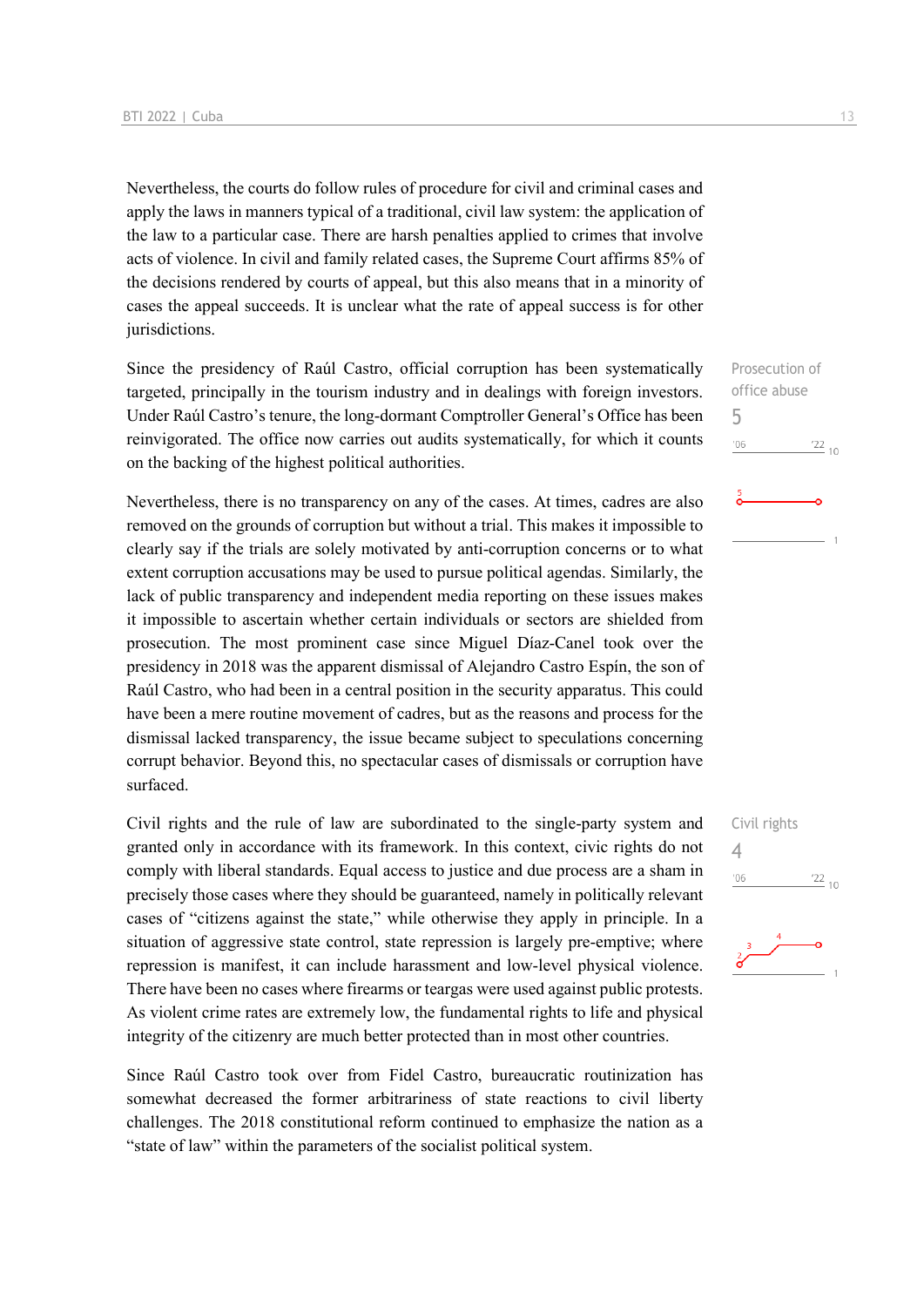Citizen protection against arbitrary arrest is seriously deficient. Short-term arrests have become the government's routine intimidation tactic of dissidents, avoiding long-term jail sentences, which tend to draw more international media attention. When and where the state acts in a repressive manner, it does not overstep the respect for life. Political opponents do not fear assassinations or being "disappeared." Prison conditions are harsh, but there is no evidence of systematic torture.

Over the past decade, Cuba has made great strides in the protection of the rights of Cuba's LGBTQ citizens, including gaining attention for transgender rights for the first time. This is an enormous change within the revolutionary process, given that in the mid-1960s many people accused of being homosexual were sent to militarized labor camps with the aim of re-educating and transforming them into heterosexuals.

COVID-19 related restrictions have, as elsewhere, included quarantine measures that infringe on freedom of movement, but these have been epidemiologically adequate and non-discriminatory. At the same time, they are also a reminder that the universal health coverage guaranteed by the state is part of the protection of life and physical integrity, with Cuba having the lowest infection rates of any Latin American country.

### **4 | Stability of Democratic Institutions**

There are no functioning democratic institutions in Cuba, according to the BTI definition of "democratic." Moreover, Cuba does not have a multiparty system. The Communist Party claims that it governs on behalf of the majority and under its definition, the political system is governed democratically. However, there is no independent or reliable way to discern such a majority and there is growing evidence of political discontent.

The political system is marked by a differentiated institutional setup, a strong sense of bureaucratic rationality and a nationwide presence. If, in any reform scenario, the Communist Party's monopoly on power loosened and competing parties were allowed into the political process, a transition would find a reasonable institutional structure from which to evolve.

Cuba does not have democratic institutions, according to the BTI definition of "democratic."

It is unclear whether the small number of opposition groups and dissidents share this concept of democracy. Rhetorically most do, but this has never been put to a test in real politics. The respect of Communist Party loyalists and institutions will likely be a controversial issue if today's opposition groups were allowed to enter the political arena. The rise of Trump in the United States and Bolsonaro in Brazil have fueled intransigent and potentially illiberal positions in the opposition camp.

Performance of democratic institutions

 $\frac{22}{10}$ 

 $\sim$  1

 $\frac{22}{10}$ 

 $-0 - 1$ 

Commitment to democratic institutions

1

 $'06$ 

1

 $106$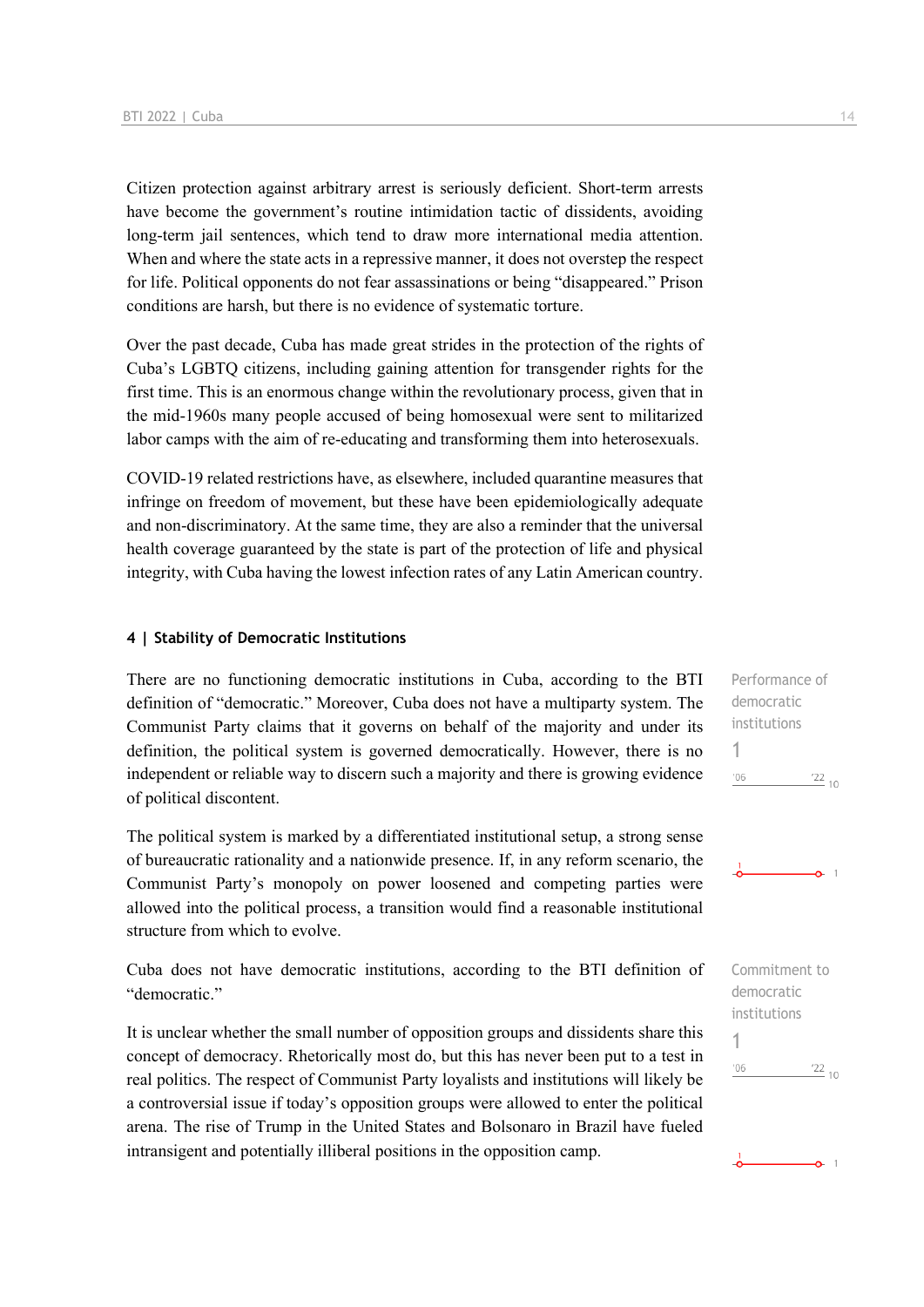### **5 | Political and Social Integration**

There is no multiparty system in the sense of the BTI framework. Cuba is a one-party (Communist) state and system, and the constitution enshrines the Communist Party's guiding role in state and society.

The Communist Party has a strong national presence and maintains a functioning bureaucratic apparatus. The party is interwoven with the state and security apparatus, and it sponsors and controls the key mass organizations for workers, youth, women and farmers as well as professional associations. It is rooted in society, but within an authoritarian system in which top-down management is stronger than its function to provide societal feedback to government policies (although the latter also exists to some degree). It is impossible to say how stable or socially rooted the Communist Party would be if it faced electoral competition.

Communist Party membership dipped slightly in the 1990s but has since recovered to a little above half a million members. Since Raúl Castro took over as head of the party, more women have been incorporated into the Central Committee and into the Political Bureau. There have been similar efforts to increase the number of Afro-Cuban and younger members. A generational change in the top leadership is scheduled for the Communist Party Congress in 2021 as Raúl Castro has announced that he will not seek another term as first secretary.

The constitution enshrines the Communist Party as the "guiding force" in state and society. As a result, most societal entities are under the aegis of the Communist Party. The largest of these mass organizations are the labor confederation, the women's federation, the smallholder farmers' association, the committees for the defense of the revolution organized by neighborhood blocks and the youth and student associations at various educational levels. While these do articulate some of the interests of their constituencies, they ultimately are controlled by the Communist Party. Although official discourse does not use the Leninist term "transmission belts," party leaders still tend to see them, at least partly, as such. Similarly, there is a wide range of professional associations, which to some degree articulate the interests of their members but also respond to and are under the control of the party leadership. The smallholder farmers' association (ANAP) has over the years been fairly successful in lobbying on behalf of its members. Among the professional associations, the Union of Writers and Artists (UNEAC) has been the most vocal. There is no coordination across interest groups independent from the Communist Party.

There are a few organizations that fall outside of this scheme. The most important one is the Catholic Church, which has been given space for publications of limited circulation, and which has even been allowed to host a small-business training program for entrepreneurs. On various occasions, the Catholic Church played a

![](_page_14_Figure_7.jpeg)

![](_page_14_Figure_8.jpeg)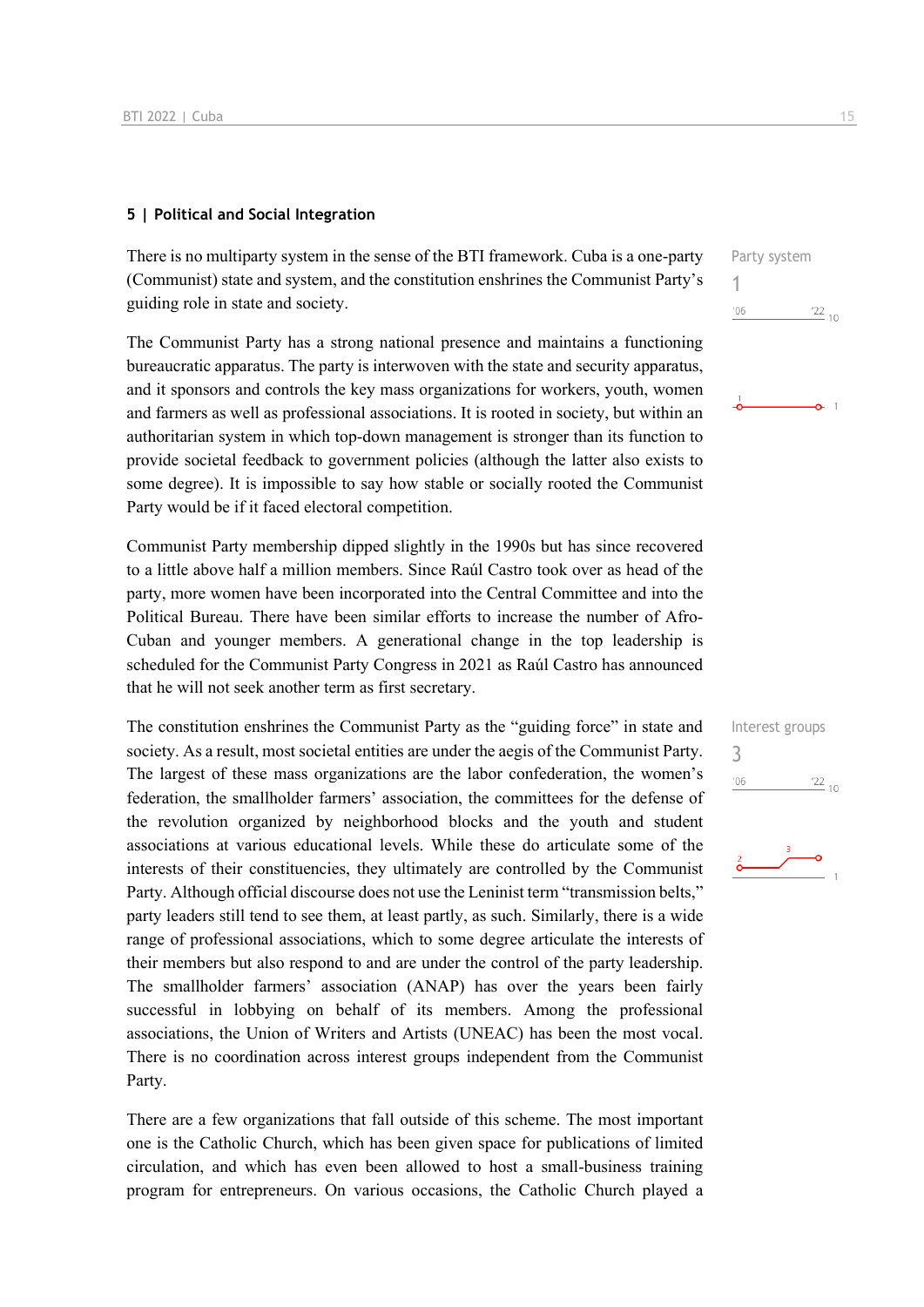mediating role, such as in the release of political prisoners in 2010; in conflict situations it often advocated for dialogue. But mostly the Catholic and other churches seek to lobby on their own behalf, essentially to widen their spaces of operation within society. Some also speak out for conservative family values and gender roles. In the 2018 debate on constitutional reform, this reached a new level as some Christian churches became vocal advocates against the legalization of same-sex marriage.

This lack of potential mediators between the state and society is especially evident in the current period of conflict between artists and independent journalists and the state.

There is not enough evidence to answer this question. No independent surveys on the approval of democratic norms are allowed in Cuba. Latinobarómetro does not cover Cuba.

In the 2018 National Assembly elections, turnout was 85.65%. Of the votes cast, 75.95% voted for the full slate of candidates, following the orientation of the political leadership, while 18.45% voted selectively for only some of the listed candidates, and 4.32% cast blank and 1.28% cast spoiled votes.

The fact that almost a quarter of the votes cast did not follow the orientation from the party leadership implies some degree of nonconformity or discontent, but it is unclear how far this translates into approval of democratic norms. Similarly, the vote for the full slate of candidates should not be taken as solid approval for the regime but needs to be understood in the context of highly ritualized, non-competitive elections in an authoritarian context.

There are no polls regarding the impact of the COVID-19 pandemic on attitudes toward democratic institutions. But the disastrous health situation in many democratic countries in Latin America, as well as in the United States, combined with illiberal tendencies probably have not improved the attractiveness of a democratic, capitalist alternative.

The issue of social capital remains highly ambivalent in the Cuban context. Family relations have emerged as key social units, but in general social capital has been severely impaired by the corrosive effect of aggressive state control.

Solidarity is a key concept and tenant of the revolution. In everyday life, Cubans (especially family, friends and neighbors) have a tradition of helping each other organize access to goods and services, whether in formal or informal and blackmarket settings. But this does not necessarily translate into a high degree of mutual trust. In fact, there is ample ethnographic research on the culture of distrust among Cubans (both toward the state and toward each other). Since the Special Period in the early 1990s, when most Cubans materially hit rock bottom, a number of spaces and relationships have emerged in which social capital and to a certain extent trust have re-emerged.

Approval of democracy n/a  $06'$  $\frac{22}{10}$ 

 $\overline{n/a}$ 

![](_page_15_Picture_10.jpeg)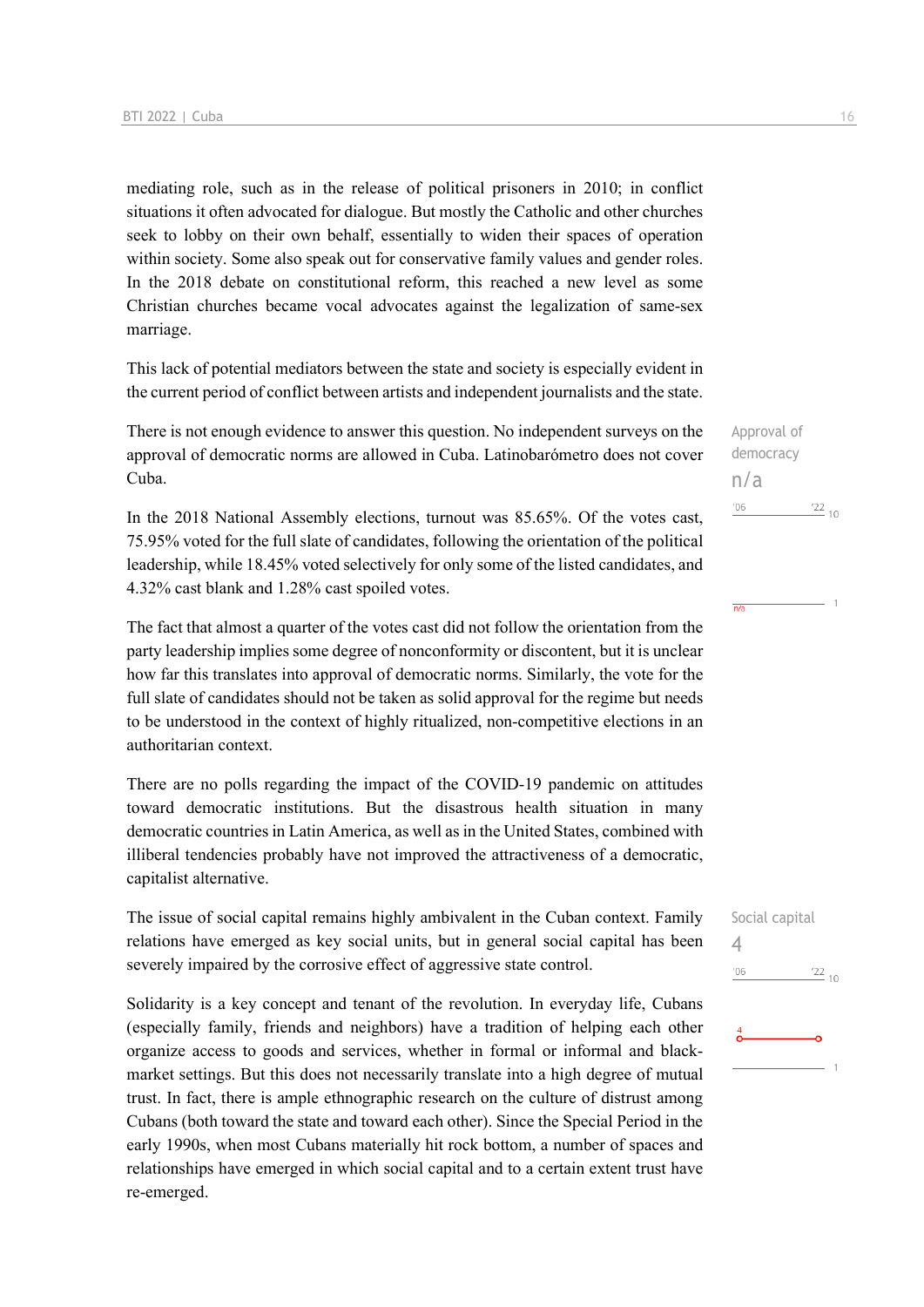There are three main spaces in which social capital has emerged and become important. First, transnational family ties with Cuban émigrés in the diaspora, many of whom support their family members on the island through remittances – in money or in kind – as well as through joint intra-family investments, as in the case of many bed and breakfasts and other small businesses. Second, on the island, many religious and faith-based communities have created strong social networks of their own as well as with their transnational counterparts in other countries; this also includes strong links of elective kinship in the syncretistic religions of Afro-Cuban origin such as the Santería. Within these religious spaces, spiritual comfort is sought and often found, while material help in the form of medicines, food, money and even visas to travel abroad is often offered. Third, with the recent growth in the private sector, smallbusiness owners are increasingly networking with each other, and thereby creating interesting, informal ties – even though they also are competitors.

There has long been a strong basis for in-group mutual support, preceding the 1959 revolution and continuing thereafter. Afro-Cuban religions have long emphasized joint endeavors that combine religious and nonreligious activities. The Catholic Church's charitable organization, Caritas, not only disburses material support but facilitates group endeavors ranging from reading groups to after-school sports teams for kids. In-group mutual support has also been organized along national or regional migration backgrounds. Some of these have seen a revival with the economic crisis and reform process. The restaurants in Havana's Chinatown are as much an example of this as are the small Jewish community organizations, which reach out to donors abroad, and Cubans of recent Spanish descent, who have re-discovered their origins and applied for Spanish citizenship. They all build on and reinforce the social capital of their shared in-group, based on ethnic, national and cultural background.

On the downside, while violent crime is extremely low, petty theft has become widespread, with corrosive effects on trust.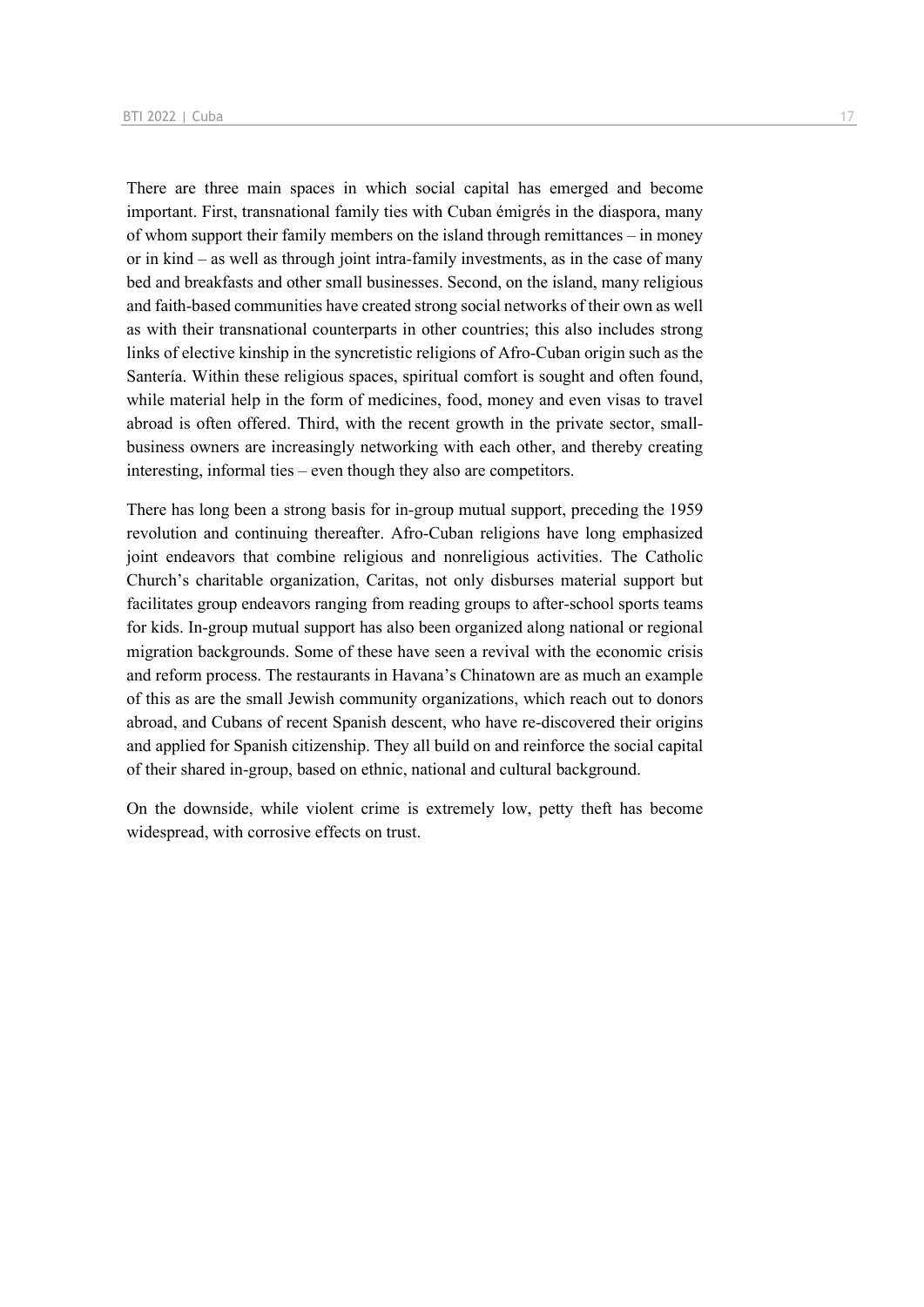### II. Economic Transformation

### **6 | Level of Socioeconomic Development**

Poverty and inequality have both grown since the end of the Soviet economic support for and subsidies to Cuba. However, standard methods of international comparison have limited value in the Cuban context. Cuba's Office of National Statistics does not provide meaningful income-based measurements.

Exchanged at a rate of 25 Cuban pesos to the U.S. dollar, the average monthly state sector salary was approximately \$37 in 2020. However, taken in isolation, this data is misleading. Housing costs in Cuba are very low, and education and health care are free and universal (even if at declining quality). While the state has cut back on its former welfare state ambitions, the food ration card system still provides basic foodstuffs at subsidized prices, as do workplace cafeterias. Non-monetary achievements also explain Cuba's relatively high ranking in the Human Development Index. In 2019, Cuba ranked 70th and above countries like Colombia, Peru or Brazil. The COVID-19 pandemic had a devastating impact on the Cuban economy as tourism came to a standstill and remittances declined. As a result, GDP fell by 11% in 2020. Living conditions have reached a new low as food and other basic goods suffer from critical shortages. While the government opened a separate retail circuit of hardcurrency shops, life for those who have to live on peso salaries or pensions has become dire. Prior to the pandemic, unofficial estimates stated that about one-fifth to one-third of Cubans were "vulnerable" or "at risk of poverty."

Having access to hard-currency income has become the key factor behind the widening gap in income and living standards, the most important of these being remittances from the Cuban diaspora. Because the majority of Cubans living abroad are phenotypically "white," remittances – which by-and-large adhere to family lines – mainly benefit white households on the island. Remittances (estimated at \$3 billion annually) are in part reviving the social and racial stratification of society. As remittances are the key source of capital for starting a private business, social and racial inequality becomes structurally engrained. Official Gini coefficient calculations take into account peso incomes only and as a consequence are meaningless for a society marked by a dual-currency gap.

Cuba's territorial HDI indicates modest variation by provinces, although Cuba's east has always been poorer than the rest of the country. The economic trends of recent years have further widened this gap. Cuba has made great advances in the area of gender equality, reflected in a fairly good Gender Inequality Index (GII) score of 0.304, but still lags behind regional leader Chile (0.247) and Eastern European countries.

### **Ouestion** Score

# Socioeconomic barriers 5 $\frac{22}{10}$  $-06$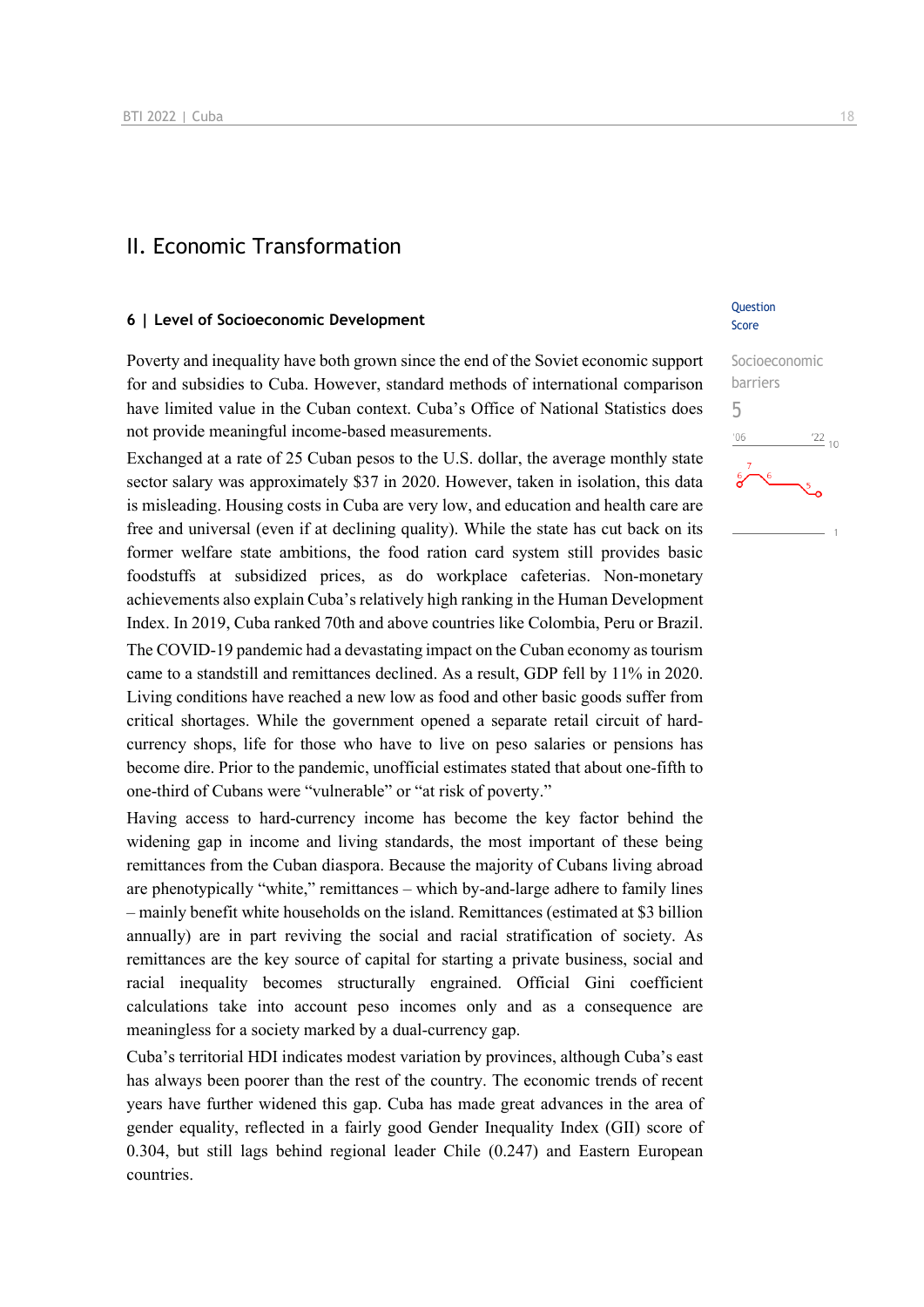| <b>Economic indicators</b> |          | 2017           | 2018                     | 2019           | 2020 |
|----------------------------|----------|----------------|--------------------------|----------------|------|
| <b>GDP</b>                 | S M      | 96851.0        | 100050.0                 | 103131.0       |      |
| GDP growth                 | $\%$     | 1.8            | 2.2                      | $-0.2$         |      |
| Inflation (CPI)            | $\%$     |                |                          |                |      |
| Unemployment               | $\%$     | 1.7            | 1.7                      | 1.7            | 3.9  |
|                            |          |                |                          |                |      |
| Foreign direct investment  | % of GDP | $\blacksquare$ | $\overline{\phantom{a}}$ |                |      |
| Export growth              | $\%$     | 0.0            | $-2.4$                   |                |      |
| Import growth              | $\%$     | $-1.6$         | $-2.0$                   |                |      |
| Current account balance    | \$M      |                |                          |                |      |
| Public debt                | % of GDP |                |                          |                |      |
| External debt              | \$ M     |                |                          |                |      |
| Total debt service         | \$M      | ä,             |                          |                |      |
| Net lending/borrowing      | % of GDP |                |                          |                |      |
| Tax revenue                | % of GDP |                |                          |                |      |
| Government consumption     | % of GDP | 30.8           | 30.0                     |                |      |
| Public education spending  | % of GDP | $\blacksquare$ | $\blacksquare$           | $\overline{a}$ |      |
| Public health spending     | % of GDP | 10.5           | 9.9                      |                |      |
| R&D expenditure            | % of GDP | 0.4            | 0.5                      |                |      |
| Military expenditure       | % of GDP | 2.9            | 2.9                      |                |      |

Sources (as of December 2021): The World Bank, World Development Indicators | International Monetary Fund (IMF), World Economic Outlook | Stockholm International Peace Research Institute (SIPRI), Military Expenditure Database.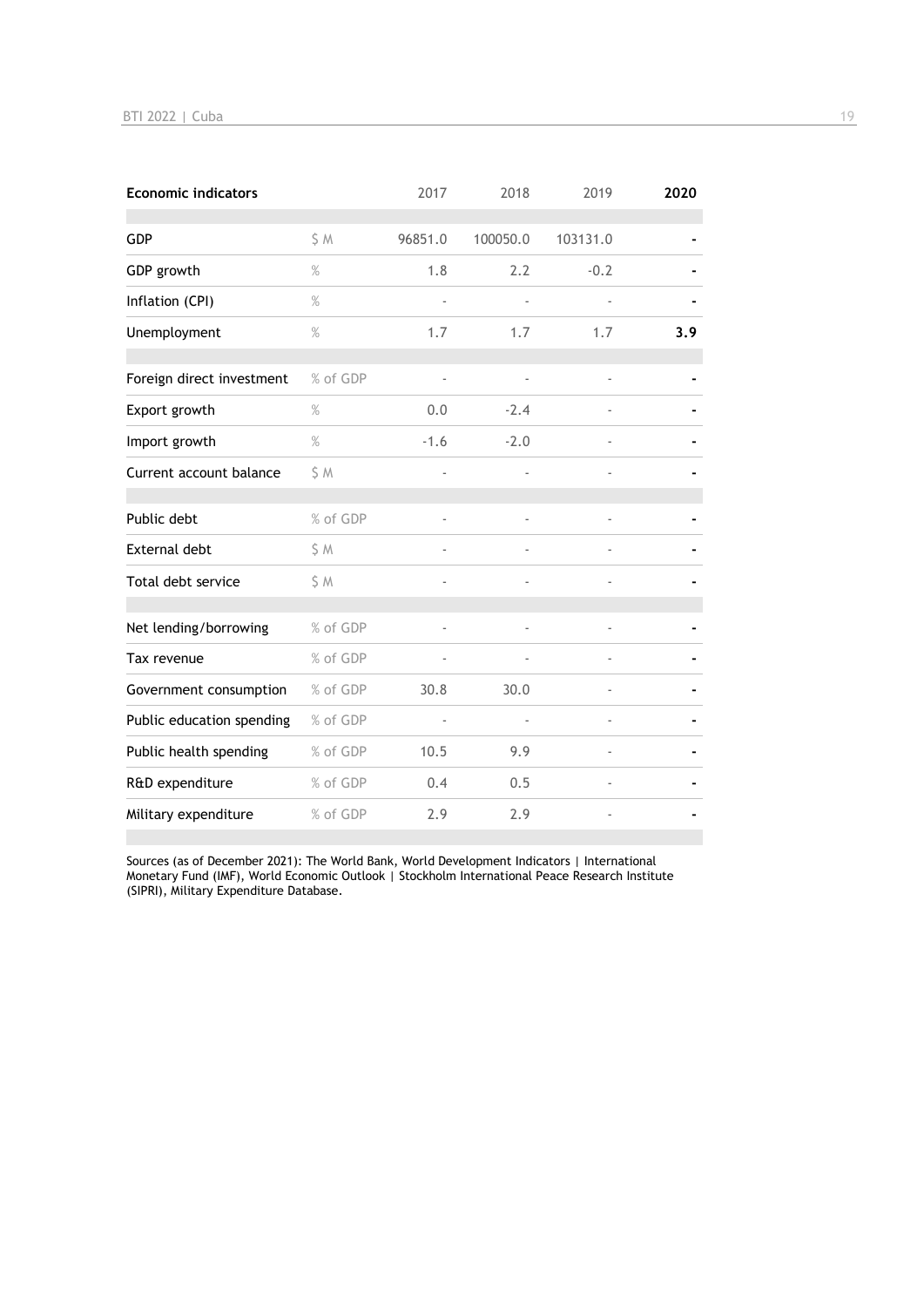### **7 | Organization of the Market and Competition**

In Cuba's socialist economic order, the state continues to own and operate all large enterprises. Limited market opportunities have been given room since the mid-1990s and especially since Raúl Castro embarked on a gradual economic reform process in 2010, which President Díaz-Canel has continued. Reforms have been marked by an incoherent back and forth between liberalizing steps and restrictive measures. The legal framework for the emerging market sector remains very weak and there are many restrictions. There is a thriving black market.

As the impact of the COVID=19 pandemic sent Cuba's economy spiraling downwards, the government eased a number of restrictions on the private sector. The monetary reform that came into effect on January 1, 2021 is the single most consequential reform step taken so far. It ends the circulation of the so-called "convertible peso" (CUC) pegged to the dollar and leaves the regular Cuban peso (CUP) as the only national currency with an exchange rate of 25 pesos to one U.S. dollar, preventing state-owned enterprises from benefiting from the previous, highly overvalued official rate of 1:1. This will put many state-owned enterprises in the red, which could mean they will have to cut costs by laying off excess workers. The government announced further openings for the private sector to absorb the state sector's excess workforce. For the government, the reform is a balancing act. While promising companies more autonomy, it also vows to shield the population from rising costs of living through price caps.

As of the end of 2020, about half a million Cubans (out of a population of 11.2 million) are registered as "self-employed" – a term that includes everything from street vendors to small businesses. In February 2021, the government opened 2,000 further categories of legal self-employment. Health care, education, journalism and engineering, among others, remain firmly under state control.

Tax policies and other regulations are designed to prevent the accumulation of even modest wealth, which stymies the sector's dynamism. In principle, Cuba welcomes FDI, but the negotiation process and actual operation can be slow and tedious. Most FDI has to be in partnership with Cuban state-owned enterprises, and the labor force must be hired through a Cuban state hiring company. Such joint enterprises can be profitable, but profit repatriation requires specific central bank authorization, often postponed in order to protect central bank reserves.

Market organization 3 $06'$  $\frac{22}{10}$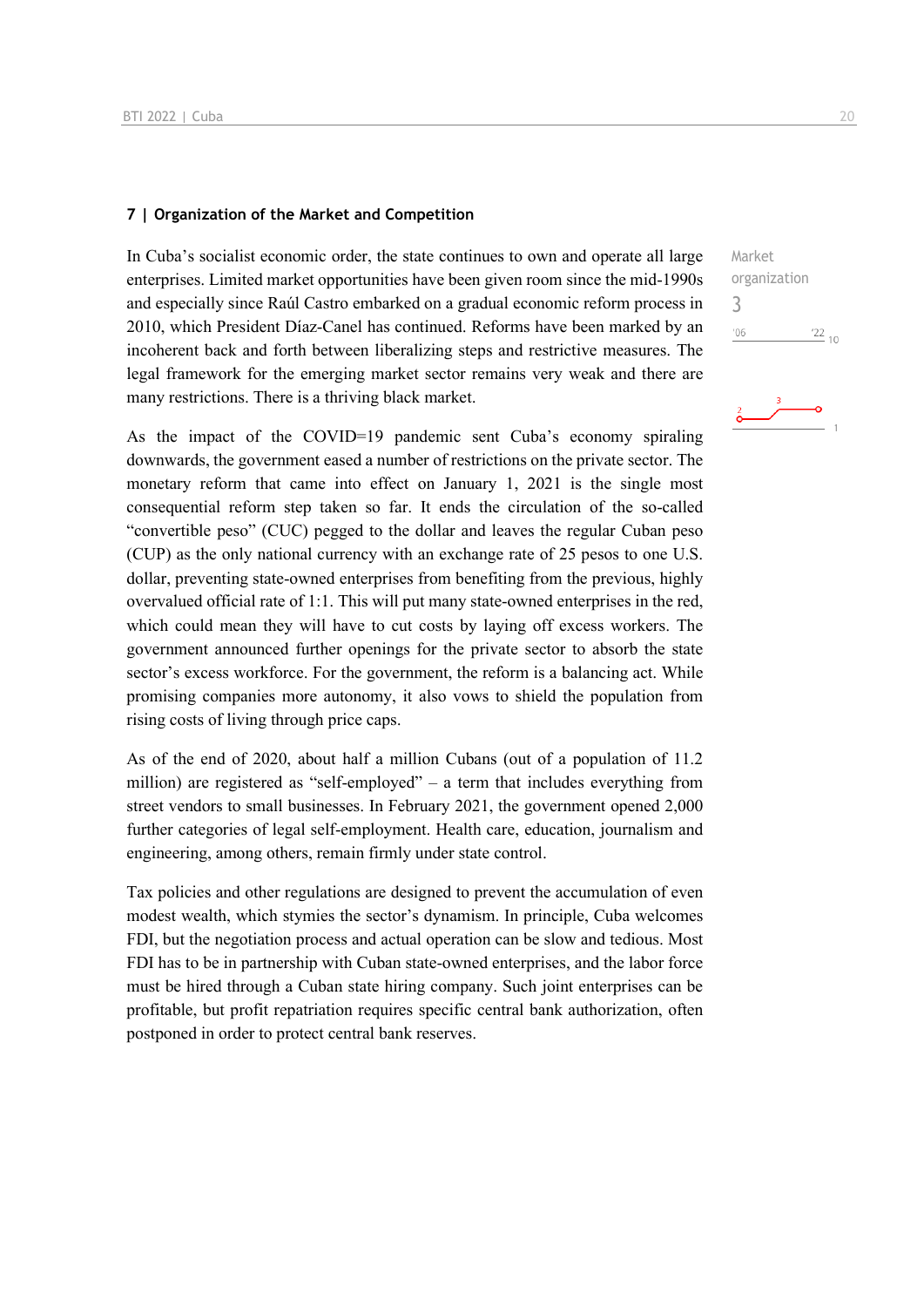The government doesn't view state monopolies as negative, but rather as in sync with the planning logic of state socialism. Monopolistic or oligopolistic structures hence dominate most sectors of the economy. The state barely polices its own enterprises, although the courts at times try and convict abusive administrators. The government also sees the value of monopolies in luring foreign firms to invest. Anti-monopoly rules are only implemented on the small private business sector to prevent what the government deems as "enrichment."

In contrast, in granting self-employment licenses in the private sector, the government seems to foster competition as a means to prevent any one entrepreneur from becoming too influential in the market. At the same time, in the past the government sought to prevent this sector to become big enough to compete with stateowned enterprises. For instance, private bed and breakfasts have been allowed, since the capacity of state-owned hotels proved insufficient to cope with the boom in tourism. But so far bed and breakfasts have not been allowed to develop into hotels, so that the higher-priced state sector for tourist accommodation remains shielded from private competition.

In the past, only state-owned enterprises and foreign firms in joint venture with stateowned enterprises were authorized to engage in foreign trade. In 2020, regulations were changed to also allow small, private businesses to engage in import and export. However, they are do so through state-run intermediaries. So far, only very few transactions have taken place.

Since the liberalization of Cuba's travel laws in 2013, a continuous stream of informal petty imports has opened up via Cubans traveling abroad and returning to the island loaded with consumer goods. Within bounds, this is legal or at least tolerated. Cuban-Americans visiting the island are also a large source of imported goods.

Cuba's economy is structurally open and dependent on international trade. Cuba is a significant exporter of services (tourism, medical services), and some goods (nickel, biotechnology, light-manufactured and agricultural products). It imports a wide array of manufactured products, but also a significant share of the food consumed on the island.

Cuba has been subject to a comprehensive U.S. embargo for decades. A number of loopholes have, however, opened up and even remained in place under the Trump administration. For instance, since the end of 2001, Cuba lawfully imported over \$5 billion in agricultural products from the United States, paying cash in advance. But in most other sectors the embargo cuts Cuba off from what would be its closest and most natural market for almost all products. European banks engaged in Cuba have been repeatedly subject to billion-dollar fines for violating U.S. sanctions. As a result, many banks have stopped doing business with Cuba, aggravating the burden on foreign trade with the island.

Competition policy  $\overline{\phantom{0}}$  $^{\prime}06$  $^{22}$  10 ö

Liberalization of foreign trade 2 $'06$  $\frac{22}{10}$ 

![](_page_20_Picture_9.jpeg)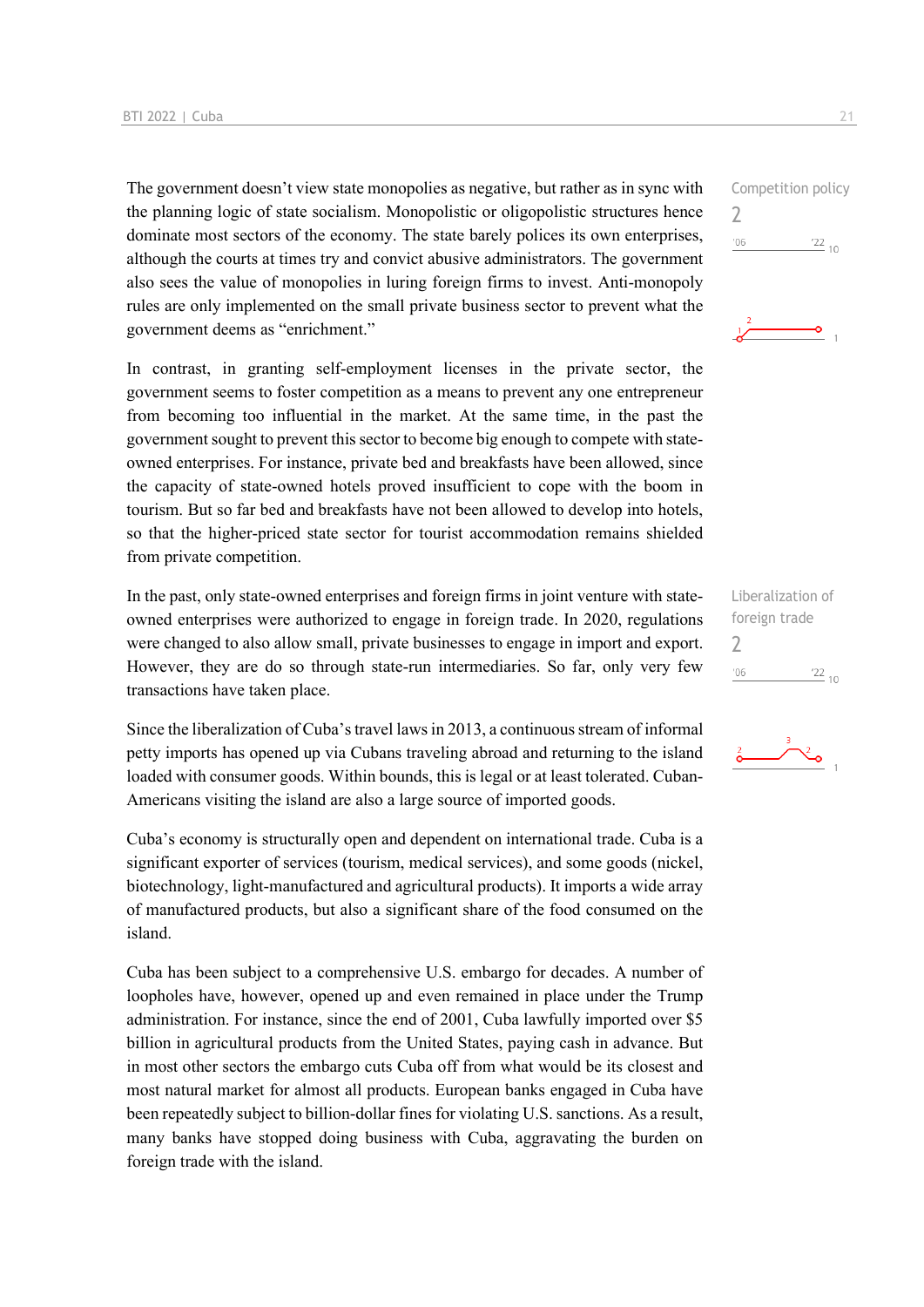The other main constraint on international trade is Cuba's limited domestic production and productivity; the monetary reform of January 1, 2021 is designed to make Cuban exports more competitive by devaluating the currency. Cuban tariff rates are low (the simple average MFN applied tariff was 10.2% in 2017), but non-tariff constraints on trade are extremely high.

Cuba has a poorly developed banking system. Individual checking and savings accounts are far from widespread. The expansion of hard-currency stores in which customers make payments with dollar-denominated debit cards has propelled many Cubans to open dollar accounts at Cuban banks.

Only state banks are authorized. There is no capital market, although the state issues some bonds to finance the deficit and compels state-owned enterprises to purchase them. Starting in 2014, state banks have been obligated to purchase bonds from the Republic of Cuba, issued to finance the government's national budget deficit.

There are a few types of loans available, of which most tend to go to building maintenance and repair as well as to the agricultural sector, rather than to the small private business sector. Start-up capital for the private sector has thus mainly come from family members abroad in the form of remittances, which is in turn contributing to the emergence of profound social inequalities on the island. As most émigrés and most remittance receivers in Cuba are phenotypically "white," Afro-Cubans are largely excluded from the new economic opportunities the private sector in Cuba has to offer.

### **8 | Monetary and fiscal stability**

There is no independent central bank in Cuba. Controlling inflation is a policy goal, but it is institutionally and politically subordinated to other goals. Government inflation statistics focus on official prices, not on prices in lawful or unlawful private markets. Economists on the island widely share the perception that the rising costs of living are not fully reflected in the official statistical data on inflation.

In recent years, low levels of domestic production and cutbacks on imports have led to increases in consumer prices. This process has been further exacerbated by the COVID-19 pandemic's impact. To cope with the crisis, a monetary and exchange rate reform came into effect on January 1, 2021. This will likely trigger strong inflation as it goes hand in hand with a massive increase of state-set prices, from food rations in retail to utilities tariffs for gas, water and electricity. The rule of thumb is a fivefold increase; in order to compensate for it, the state also increased state salaries and pensions by 500%. The result is a deliberate inflationary push; the government's goal is not to prevent it, but to prevent it from escalating out of control. Price caps and controls will drive produce to informal or black markets where prices are higher than in the formal economy. The official exchange rate cannot be expected to remain stable at 25:1, as it was set initially.

 $0<sup>-1</sup>$ 

![](_page_21_Figure_9.jpeg)

![](_page_21_Picture_10.jpeg)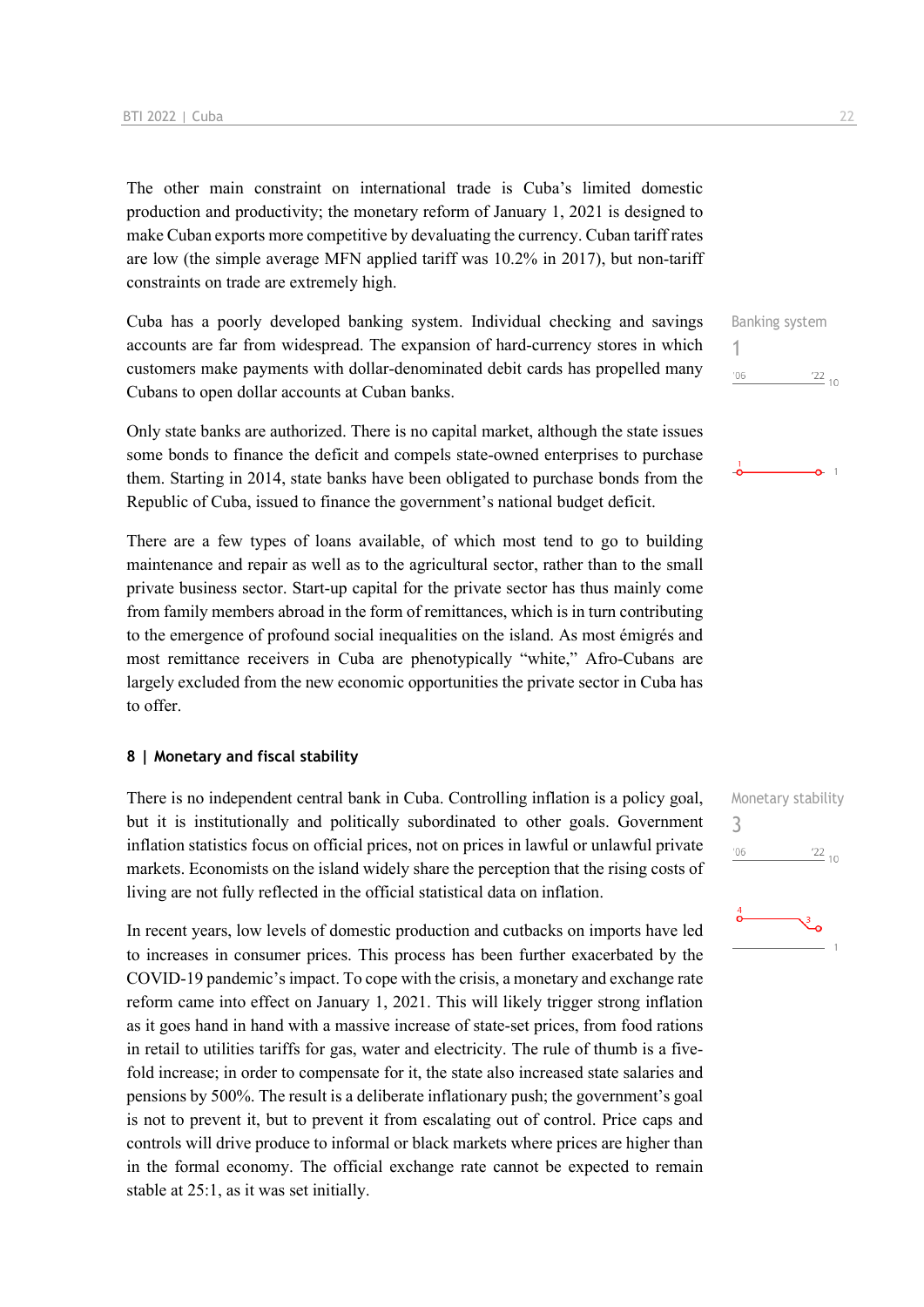Under pressure from a coronavirus-induced acceleration in the economic crisis, the Cuban government resorted to an expansive fiscal policy to compensate for the effects of negative growth. The resulting deficit was not financed via state bonds that the Cuban banks were obliged to sign. This, however, has created a financial bubble in the banking sector with major inflationary risks.

To offset the drop in GDP since late 2016, the country adopted a countercyclical, expansive fiscal policy at the cost of increasing the fiscal deficit. The exacerbation of the crisis in the wake of the COVID-19 pandemic meant that in 2020 Cuba lost about half of its foreign exchange revenues. As no major external credits came to the rescue, severe cuts in imports had to be made. For 2020, the fiscal deficit reached an estimated  $18\% - 20\%$  of the gross domestic product, almost tripling the figure from the previous year. To avoid this triggering inflation, the state financed the deficit by issuing Republic of Cuba bonds that Cuban banks were obliged to purchase. This, however, has created a financial bubble in Cuba's banking sector. (There is no data transparency on public debt.)

During the COVID-19-induced crisis, the lack of external finance has not allowed for a countercyclical stimulus package. The state expanded the hard-currency retail outlets in order to maximize channeling foreign exchange revenues – mostly from remittances – into the state's coffers.

By the end of 2020, pressured by the dramatic economic downturn, the government announced a monetary reform that, by devaluating the Cuban currency, aims to reduce the foreign trade deficit, but which also goes hand in hand with a massive cut in subsidies in order to prevent Cuba's fiscal deficit from getting out of hand. However, given the political imperative to maintain a minimum of social cohesion, it is likely that considerable subsidies will be maintained for quite some time and that the fiscal deficit will rise.

Regarding external debt, the Raúl Castro administration had some success in signing agreements on debt settlements with the Paris Club, Russia, China and others. However, new problems servicing credits have been accruing. These have resulted in increasingly long arrears in payments to international lenders.

Cuba is not a member of international financial institutions such as the IMF, World Bank or IDB. While there is cooperation with the CAF Development Bank of Latin America, this has not yet yielded large-scale credits. Given Cuba's inability to service its credit obligations, China has been reluctant to grant new credits and exports to the island have sharply decreased since 2018.

![](_page_22_Figure_7.jpeg)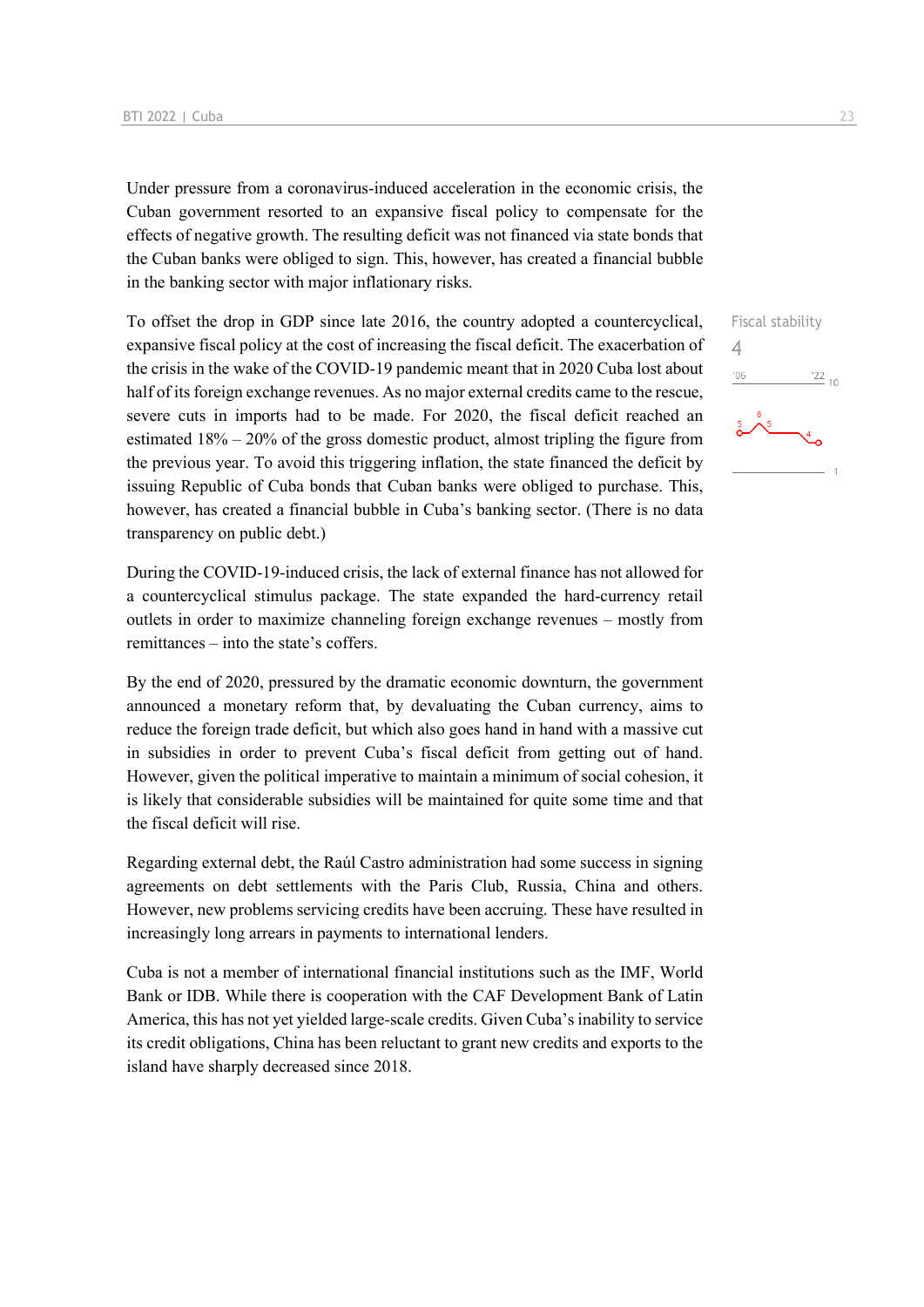### **9 | Private Property**

Property rights in Cuba are weak. Not until the 2019 constitutional reform was private property (beyond "personal" property) given constitutional standing. Legislation legitimizing small and medium businesses has been announced but not yet passed. So far, the private sector is considered "self-employment." Houses used as restaurants or bed and breakfasts have to be personal property and therefore not considered a "means of production."

After 1959, the revolutionary government confiscated all large businesses without proper compensation. Individuals were able to keep no more than one urban home plus one in the countryside. All rental properties became state property. Over the years, Cubans who rented expropriated homes were able to become the owners of these homes. Smallholder farmers were able to retain their property.

Although in principle the law respects personal property, there have been restrictions on what owners can do with it. The reform measures initiated by Raúl Castro have created real estate and automobile markets. Under the new law, only Cubans residing in Cuba can purchase or sell real estate. Over the past few years, many Cubans living abroad and foreigners have bought properties in the name of a relative or friend.

A recent agricultural reform allowed for the lease of idle state land for agricultural production. Initially, the leases were for 10 years, though renewable, and at the end of this period, everything built on the land would belong to the state. The time frame has since been extended, but the concept of leasing rather than property ownership remains.

The government can grant and revoke private licenses for self-employment. This also applies to authorizations for foreign companies interested in investing in Cuba.

State-owned enterprises dominate all key economic sectors. Foreign firms may partner with state-owned enterprises, but foreign investment remains modest outside of tourism, petroleum, natural gas and mining. Mixed foreign and state-owned enterprises are regulated closely and may face arbitrary state action.

The domestic private sector remains limited to modest enterprises. The constitutional reform passed in 2019 gives the private sector constitutional standing. In early 2021, the existing list of professions eligible for self-employment was eliminated, opening up the private sector to a wider variety of activities, albeit pending approval in each case.

At the beginning of 2020, the private sector encompassed about 600,000 people registered as "self-employed," plus 160,000 employees whom they contracted. In the course of the COVID-19 crisis in 2020, about half were reportedly temporarily suspended or handed in their licenses.

Property rights 3  $\frac{22}{10}$  $'06$ 

![](_page_23_Figure_12.jpeg)

![](_page_23_Picture_13.jpeg)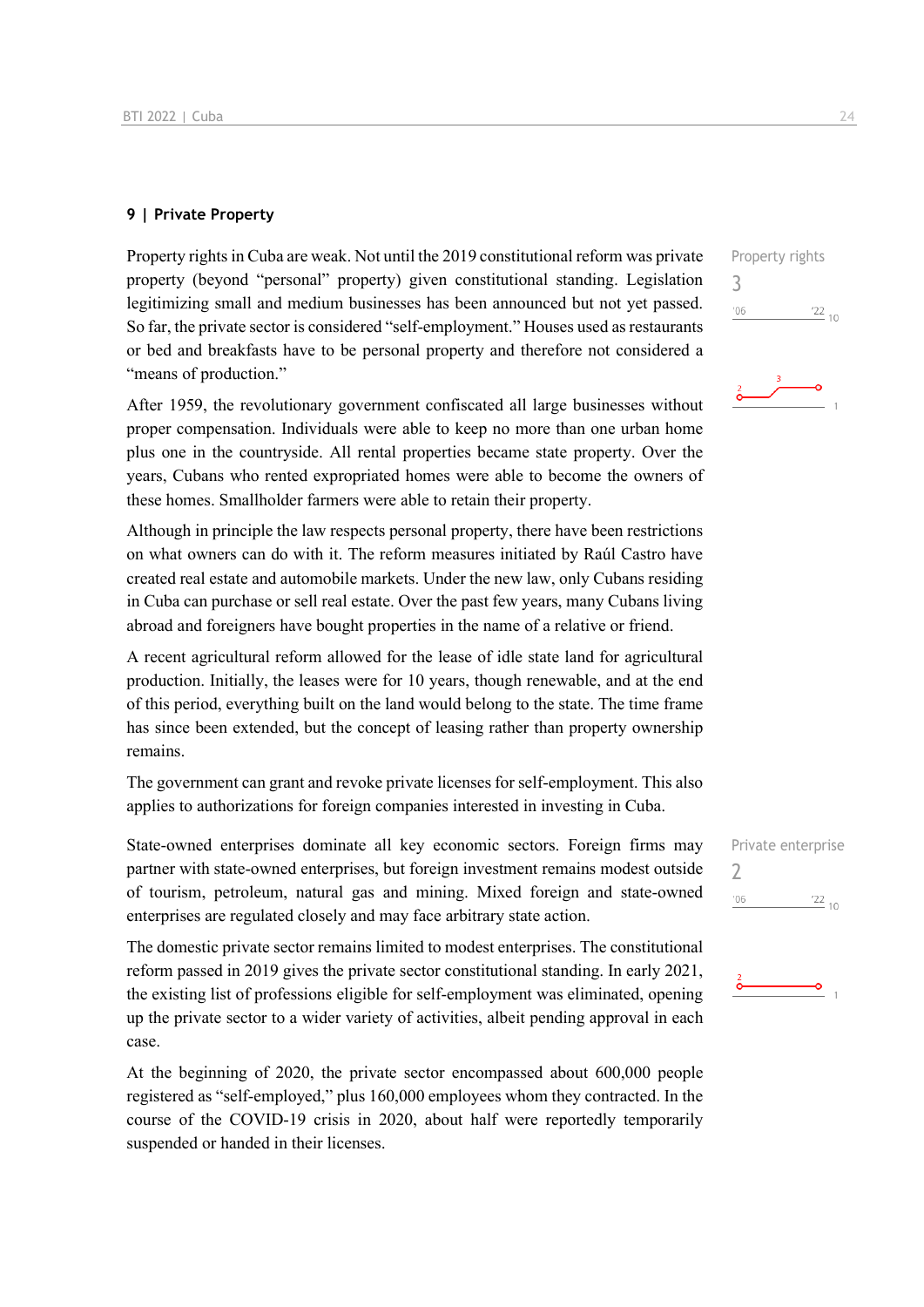While many "self-employed" are indeed single-person or family operations in services or crafts, the larger ones are restaurants and bed and breakfasts, which employ staff well beyond the circle of the family. In addition to the legally registered "self-employed," there is a wide network of informal or black-market entrepreneurial activities, which employ hundreds of thousands of people, though not necessarily in full-time jobs.

The government is said to be working on a comprehensive law on small-and-midsized enterprises, but no draft has yet been made public. In 2020, registered privatesector actors were given the right to engage in import and export activities through state intermediaries. A number of wholesale markets opened. The depressed economic situation however also greatly affects the private sector.

The government may set price caps for private services or revoke at will state-issued licenses for self-employment and has occasionally done so publicly to deter behavior of which it disapproves.

### **10 | Welfare Regime**

In the socialist model, the most fundamental social safety net resides in full employment in the state economy, combined with pensions for the elderly, which in principle gives everybody the means to sustain a dignified living. This is complemented by free, universal health and educations services, the two social flagship achievements of the Cuban revolution. In addition, as the ration card system provides basic food supplies at subsidized prices to the entire population, it constitutes a form of "unconditional basic income" in kind.

Over the past three decades, these mechanisms have severely eroded. With the Cuban currency's loss in value, salaries and pensions have lost so much of their purchasing power that a state salary has become insufficient to cover needs. About two million working-age Cubans are neither employed by the state nor seek state employment. Since the 2020 crisis in the wake of the COVID-19 pandemic, the peso-based retail circuit is marked by shortages of all kinds; in markets where prices depend on supply and demand, prices have skyrocketed.

The monetary reform of January 1, 2021 and the newly unified exchange rate will force state companies to cut costs by reducing excess workforce. Anticipating an upsurge of inflation, the government quintupled salaries and pensions, but even this massive increase will be quickly eaten up by rising prices. Given the country's financial constraints, the reaction to the COVID-19-induced crisis of 2020 has not been increased social spending, but rather a painful adjustment process, along with government pledges to "leave nobody behind." But this will be difficult to achieve without specific social policies targeted at vulnerable populations. The number of Cubans in precarious living conditions or at risk for poverty has greatly increased.

Social safety nets 6 $\frac{22}{10}$  $'06$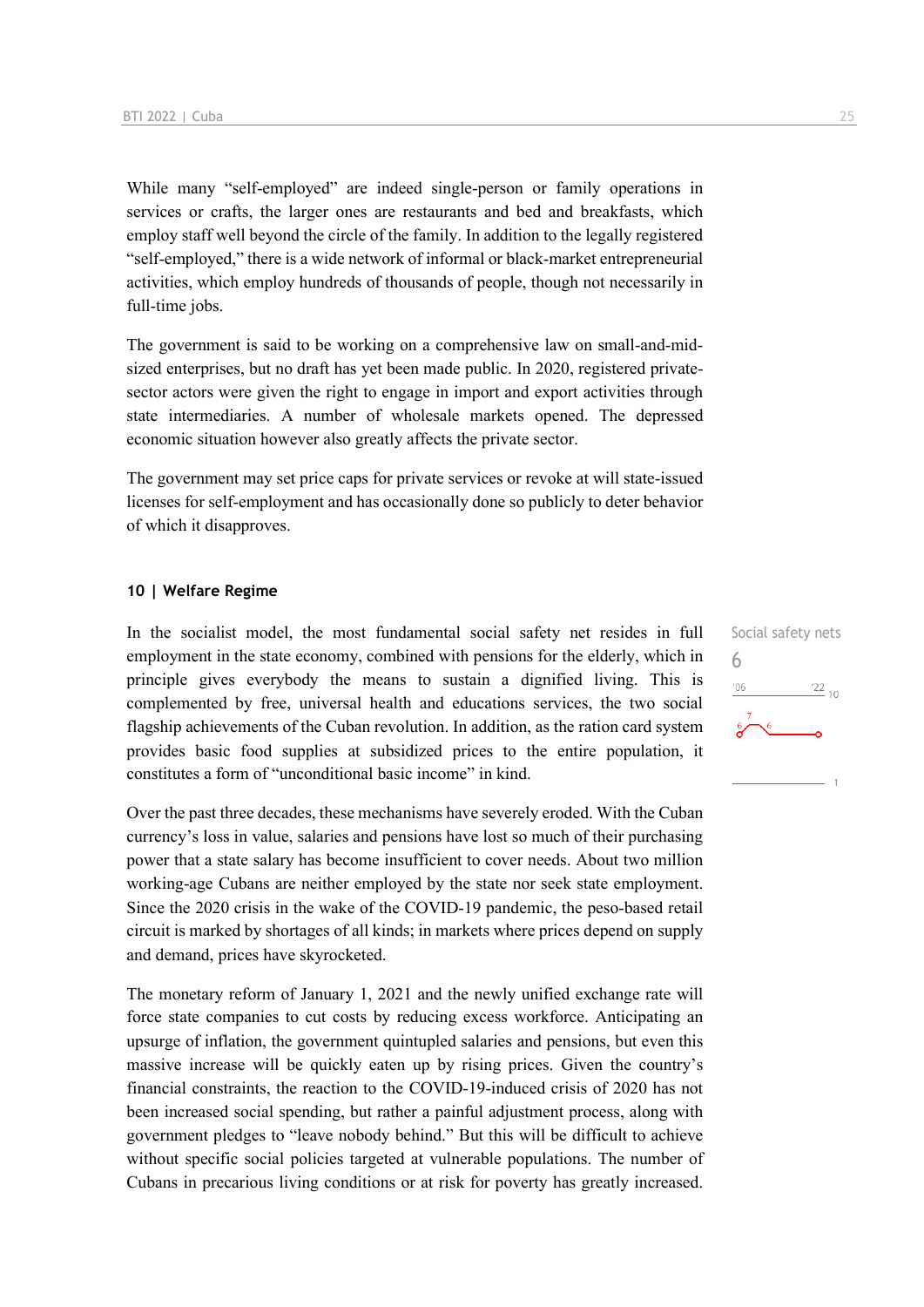While the socialist welfare system relied on the state as the central agent, today family ties – to family abroad, but also on the island – have become a key factor in how well or not Cubans survive the crisis. Other forms of social capital, such as church affiliations and strong relations with friends and neighbors, are also important.

Health and education services have remained essentially in place, though their quality has declined. Much of the qualified workforce has left for better-paid work in tourism or the private sector. Those who can afford it increasingly hire private tutors for afternoon classes to prepare for entry exams for higher education.

Housing conditions may be poor, but housing costs are extremely low so that, even in the worst crisis, Cubans do not experience forced evictions. While the lack of population growth and emigration have lowered pressure on the crowded housing situation, continued migration pressure from the provinces to Havana is not matched by new construction.

Health care standards have declined. Not only does health care lack material resources and medications, but due to low state wages, a significant share of medical staff has switched professions or runs a private business (e.g., renting out rooms) on the side. International medical missions provide opportunities to earn higher salaries. Still, Cuba's public health system proved its worth in its successful containment of the pandemic. Life expectancy at birth remains the highest of all Latin American nations.

Cuba had achieved significant equality of opportunity by the 1980s, overcoming much of the profound class, gender and race inequalities that dominated pre-1959 Cuba. The law is clear in prohibiting race or gender discrimination. In addition, territorial differences were reduced. Since the end of Soviet subsidies in 1990, social inequalities have been re-emerging and these clearly mirror racial divisions. Remittances from the Cuban diaspora disproportionately benefit phenotypically white Cubans due to Cuban emigrants mainly being white. With the economic reform process under Raúl Castro, inequalities have become much more visible. In 2020, the severe shortages in peso shops contrasted with the expanded network of well-stocked hard-currency stores, and made the inequalities based on access to the U.S. dollar bitterly felt. Moreover, remittances have become the key source of investment capital for opening private-sector businesses, clearly disadvantaging Afro-Cubans. This is creating a profound structural restratification of Cuban society.

Access to most public offices is only based on political loyalty and does not reveal discrimination along race, class or gender lines. A crucial exception is the Armed Forces, where leadership positions for women is still highly exceptional. In other public institutions, such as the National Assembly, the state deliberately seeks to ensure adequate representation of Afro-Cubans and women.

![](_page_25_Figure_7.jpeg)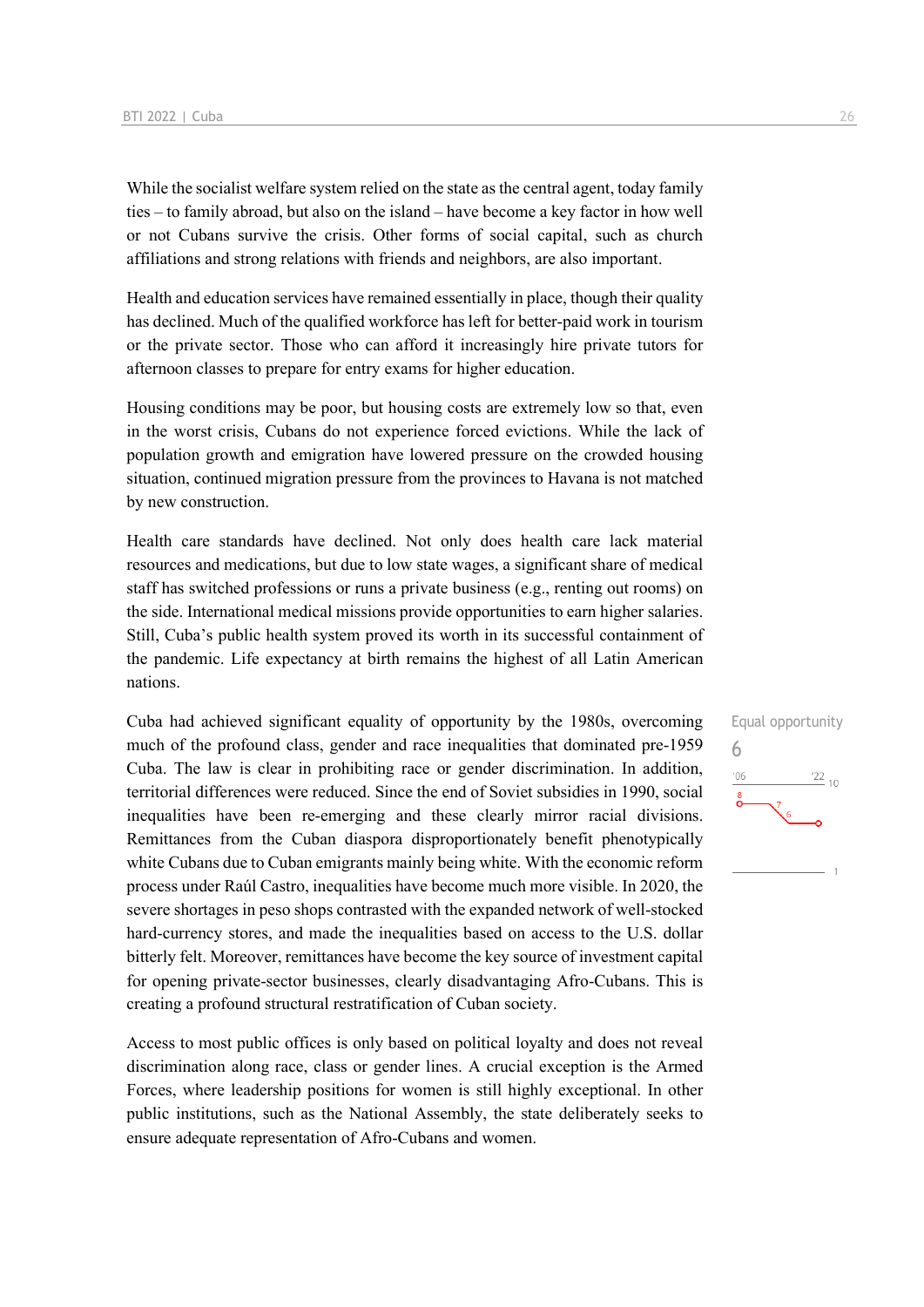Religious discrimination in university access, once high, has been mitigated. The government's sharp cutback on university enrollment appears to have come at the expense of those from lower-income families, non-whites and, to some extent, women. The latter had mainly majored in university programs in the humanities and social sciences, which have been cut back the most.

According to World Development Indicators (WDI), the literacy rate is 99.8%, while the ratio of female to male enrollment is 1.0 for both primary and secondary schools, and 1.4 for tertiary education. The gross enrollment ratios for the three levels are 102.9, 100.3 and 41.4. Reported female labor force participation is 38.4% (2020), although it is probably higher because many women work in the informal labor market, which is not well counted.

### **11 | Economic Performance**

The COVID pandemic brought international tourism to a halt and remittances to a new low. As a result, the Cuban economy shrunk by 11% in 2020, according to official data, after an anemic growth of 0.5% in 2019. Cuban national accounts do not follow the near-universal methodology. Non-state economists typically assume double-counting in official statistics for GDP and therefore lop off 1% to 2% from the official growth rates. As there is zero population growth, GDP per capita data show the same trends as general GDP data.

Already prior to the pandemic, Cuba was hit by the economic collapse of its strategic ally, Venezuela; the tightening of U.S. sanctions; and the termination of the largescale medical missions to Brazil – representing an income of \$300 million annually – and also Ecuador after changes of government in these countries. These external factors aggravate the profound structural problems of Cuba's state-led domestic economy. Raúl Castro had been advocating gradual reform, but implementation remained extremely slow and incoherent, never achieving sustained economic dynamism. Agricultural output has been especially disappointing. As a consequence, food products form a large proportion of imports. Cuban manufacturing plants, for the most, part rely on old technology and are not competitive on the world market.

There are no reliable data on inflation. The cost of living has increased considerably in recent years. This was exacerbated by the economic downturn in 2020. The monetary reform of January 1, 2021 will bring a three-digit inflationary push for peso prices, in anticipation the government quintupled state salaries and pensions. As a consequence, the fiscal deficit for 2021 is estimated at more than 20% of GDP. It will be a core challenge to reign in these inflationary pressures and to keep the currency devaluation within controllable bounds.

Formal unemployment is low, but about two million Cubans are neither formally employed nor seeking employment and thus do not appear in statistics. As wages are

![](_page_26_Figure_8.jpeg)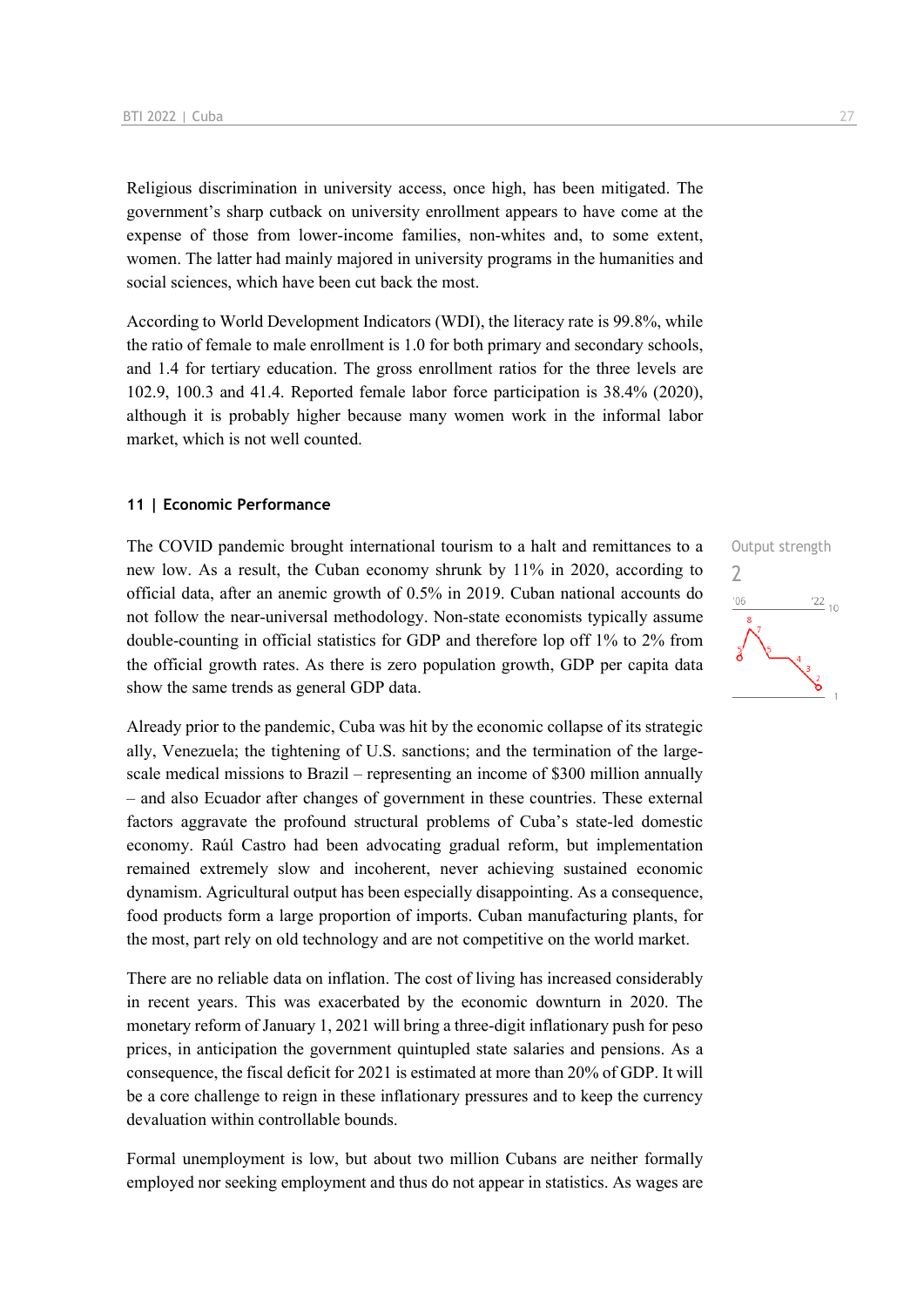so depressed, the loss of employment does not translate into a loss of income in the same way as in other countries. Under-employment in the state sector is high. During the crisis of 2020, employment in the private sector decreased, as many Cubans turned in their self-employment licenses due to the lack of tourists and income.

### **12 | Sustainability**

The government takes environmental concerns into account, but characteristically subordinates them to economic and political considerations. The Ministry of Science and the Environment is tasked with providing a framework for environmental assessment and to intervene whenever environmental concerns are pertinent to a project. Its effectiveness is variable, and it often fails to stop environmentally adverse projects.

Perhaps the most serious effects of environmental damage have been on the water supply. Some of the effects are related to climate change (lower rainfall) and some from the over-exploitation of aquifers. Water supply to the population is often challenged by the antiquated and leaking pipes.

Cuba boasts a low carbon footprint. This is not due to effective environmental policies but rather due to low consumption levels and the collapse of much of Cuba's industry. The single biggest environmental policy move involves the gradual replacement of Havana's industrial port with a newly built port in Mariel, 45 kilometers west of the capital. According to the plans, the Bay of Havana will be turned into a port for cruise ships, marinas and other leisure activities, including an ecological cleanup of this highly polluted area. The abrupt fall in tourist arrivals, the ban on U.S. cruise ships and empty state coffers are delaying the project.

Waste management is a real problem on the island. On the one hand, garbage collection is insufficient and leads to the build-up of waste in urban areas and rivers. On the other hand, the population is not well informed about the need to manage, recycle and dispose of waste appropriately.

Education has been a major priority for the revolutionary government. There is universal, free education from kindergarten through primary, secondary and higher education. There are no private schools, except for some private day care facilities.

There has been a severe decline in the quality of primary, secondary and tertiary education since the 1990s. Low state wages have led to an exodus of qualified staff from education and research to better-paying sectors, such as tourism and private tutoring. Nevertheless, with a score of 0.790, the UN Education Index still ranks Cuba third in the region behind Argentina and Chile and 22nd among the 133 BTI countries surveyed.

Environmental policy 5  $n<sub>0</sub>$  $\frac{22}{10}$ 

![](_page_27_Figure_10.jpeg)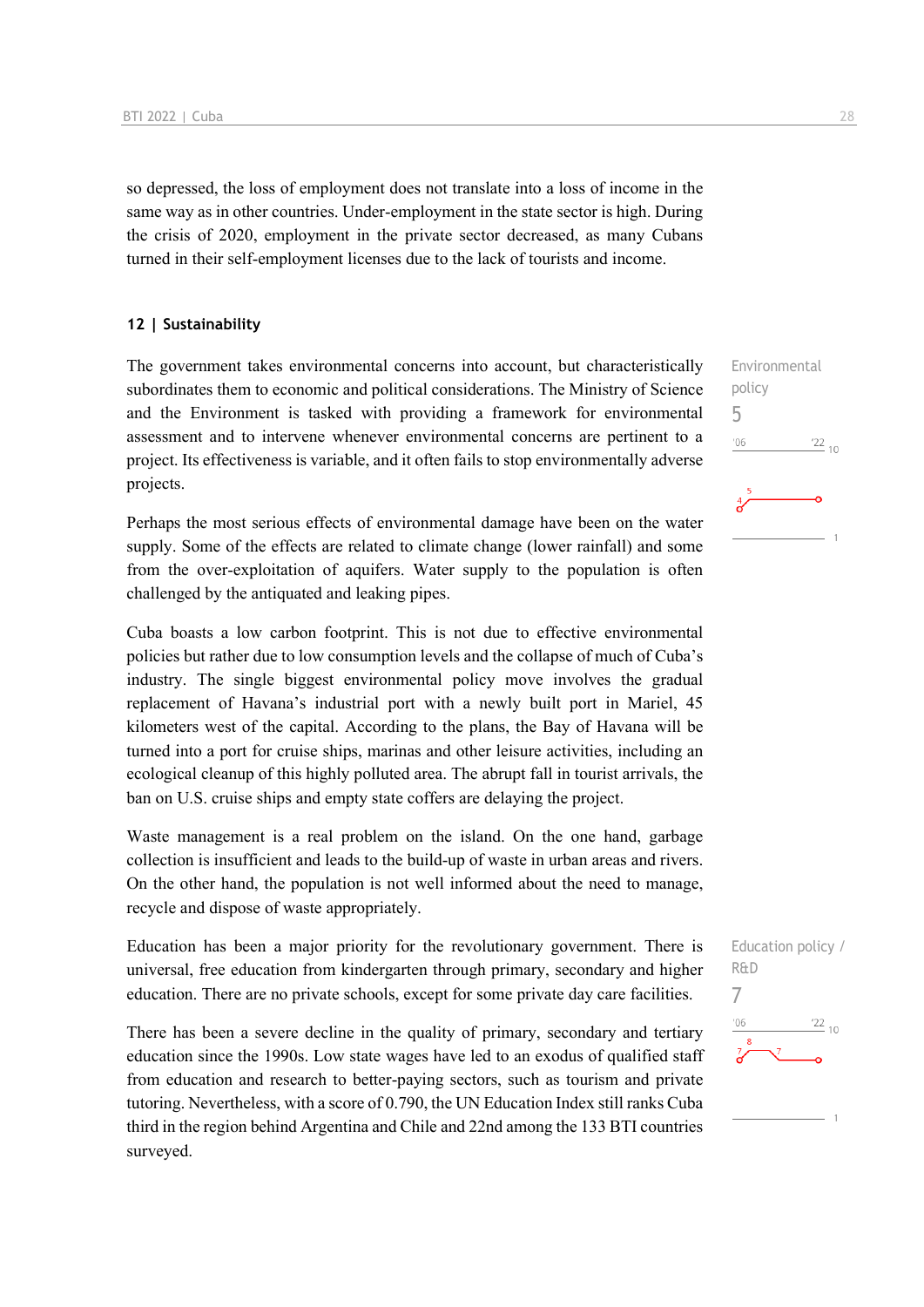Like many other countries, the pandemic has affected Cuba's education system. Except for a brief period in November and December 2020, Cuban children and university students have been out of school since March 2020. Given the lack of digital access, home schooling has been implemented via Cuban TV and is quite poor in quality.

The hard-currency squeeze in recent years has affected R&D investments. Still, Cuba's medical infrastructure has been able to develop four COVID-19 vaccines, one of which was in phase three clinical trials in March 2021. There are hopes it will be ready for a large-scale vaccination campaign in the second quarter of 2021.

Even as the level of digitalization improves over time, the country's education system remains far from international standards in the use of digital technologies. Except for some prioritized sectors, R&D investments are insufficient to keep up with the relatively high levels of Cuba's academic system. Applied science efforts receive international recognition. Cuban scientific patents in biotechnology have commercial value, which is underexploited due to the poor management of state-owned enterprises.

Under Raúl Castro, enrollment in higher education has plummeted.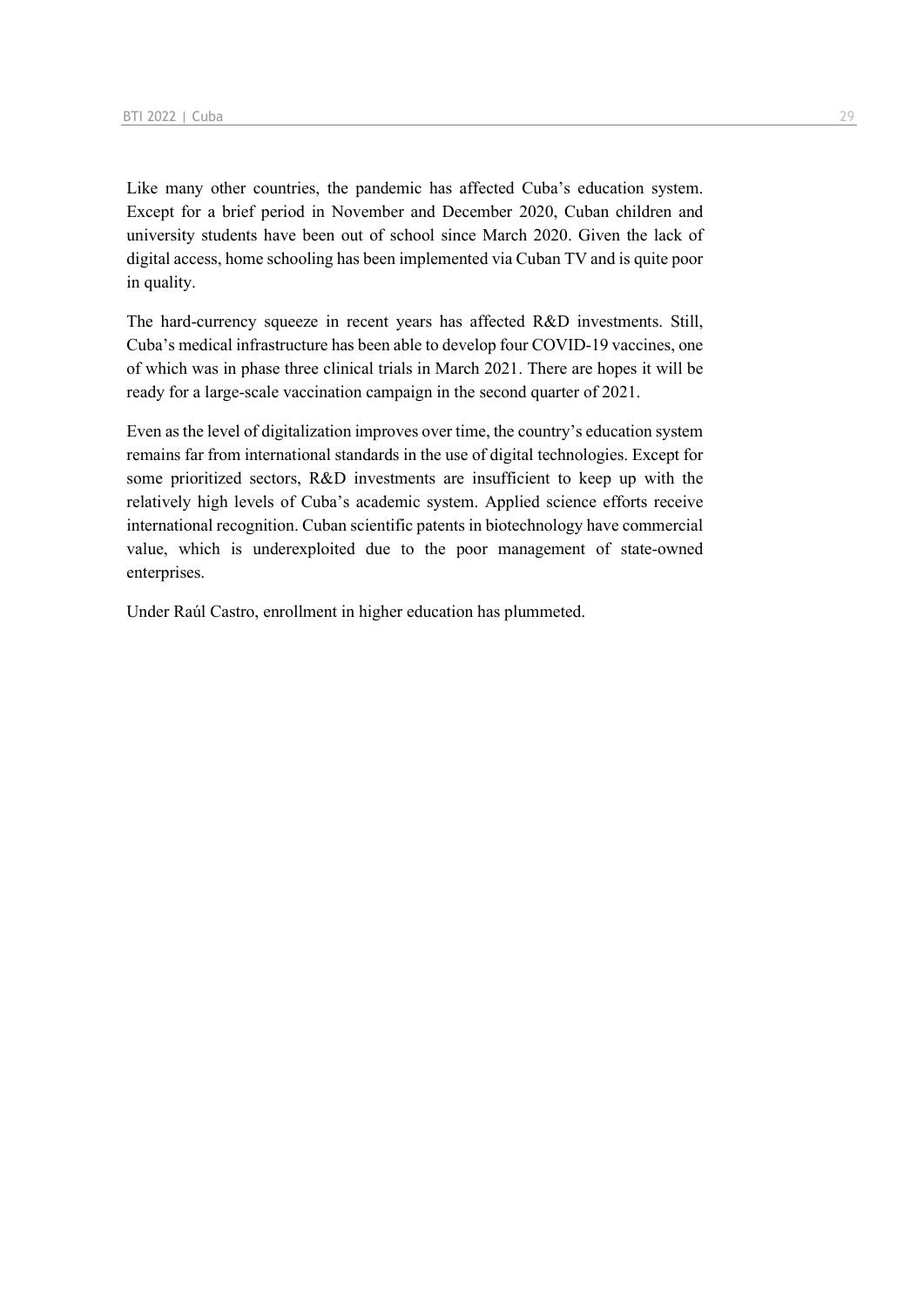## Governance

### I. Level of Difficulty

In Cuba, it is difficult to distinguish the current political leadership from many of the country's structural constraints. As there has been political continuity for more than six decades, much of what is "structural" is the result of transformations that have taken place since the Cuban revolution. Raúl Castro is still head of the Communist Party, and President Díaz-Canel, while in office only since 2018, presents his tenure as fully in continuity with the historical leadership of Fidel and Raúl.

Having said this, President Díaz-Canel inherited an extremely stagnant economy that suffers from severe, long-term underinvestment in infrastructure and maintenance; profound monetary distortions; extremely low levels of productivity; and excessive reliance on a handful of products and services. Cuba's lack of economic diversification and productivity has been a long-term, partly external and partly selfinduced, structural constraint.

The conflict with the United States is part of the external structural constraint. Since the early 1960s, the U.S. trade embargo has cut Cuba off from its nearest and natural market for almost all products and services. Although a number of loopholes have emerged over the years, the core of the embargo remains in place. According to U.S. law and regulations, all economic transactions between the United States and Cuba remain prohibited, unless authorized by the U.S. Treasury Department. U.S. sanctions also strongly affect Cuba's relations with third countries, as high U.S. penalties against European banks for violating U.S. sanctions have demonstrated in recent years. Under President Trump sanctions were further tightened.

Another external structural constraint is the Cuban émigré community in the United States, whose leaders largely align with hardline U.S. policies against the island. At the same time, this community is an asset, given the estimated annual (pre-pandemic) inflow of over \$3 billion in remittances.

Cuba has a well-educated labor force, but work incentives and wages within the state sector are very weak. The government's aversion to the creation of private wealth is akin to a structural constraint. It is not only due to ideological stubbornness, but also the result of a political culture and social structure shaped over six decades.

**Structural** constraints  $-06$  $^{22}$  10

7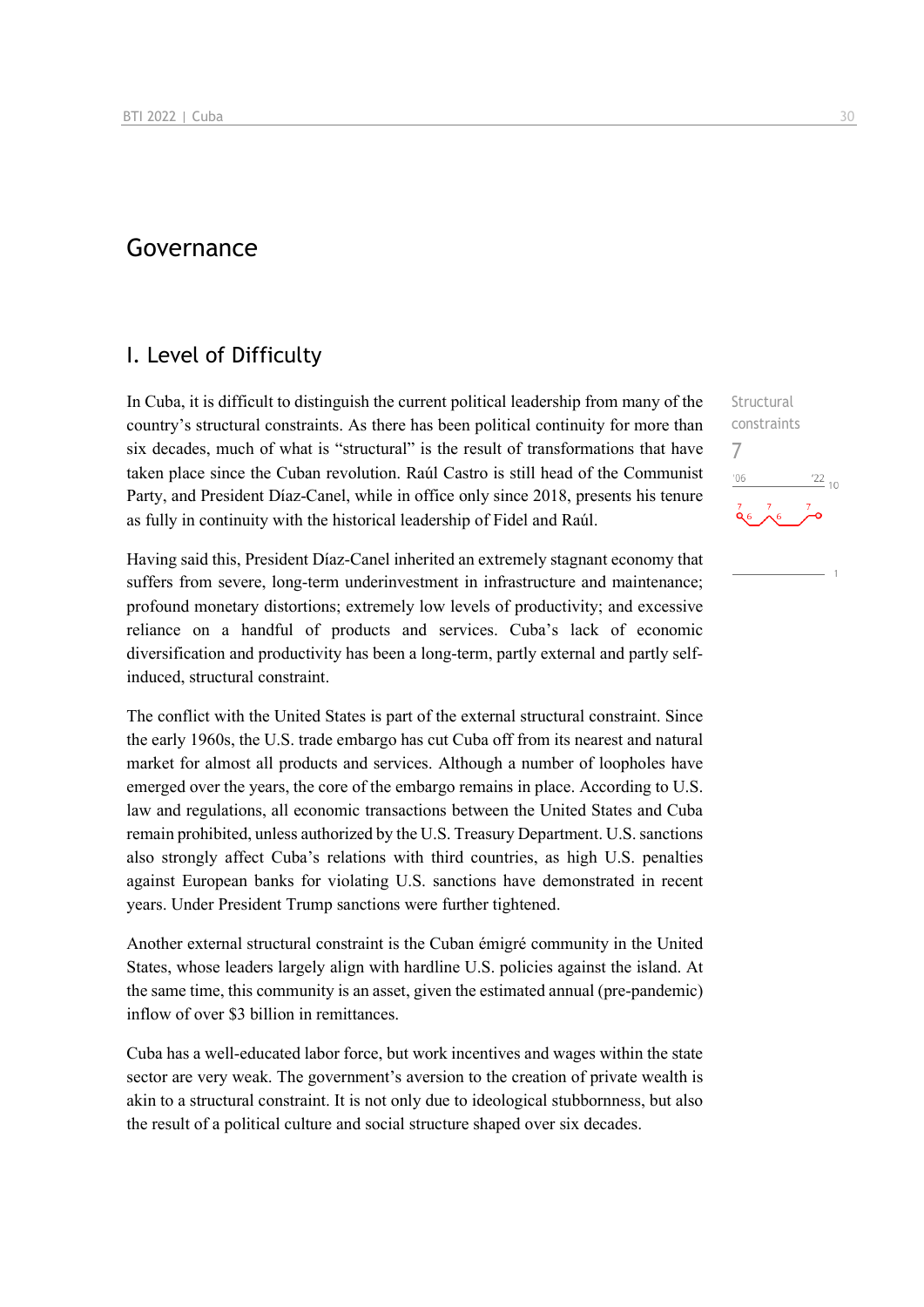Cuba is periodically hit by hurricanes, which cause varying levels of damage. With climate change, the intensity of tropical storms is predicted to increase. The same thing is true for droughts, which have affected Cuban agriculture in recent years.

Cuba is nearly free of tropical infectious diseases. It managed to keep the COVID-19 pandemic from spreading for most of 2020 but saw infection rates spike in December and into the first months of 2021. The death rate still remains very low when compared to other countries. However, the economic fallout from the pandemic, which brought tourism to a standstill, has been a highly disruptive shock. This has not limited structural transformations but instead was a key factor in pushing through a monetary and exchange rate reform in January 2021.

After 1959, the Cuban revolutionary process did away with most independent forms of civil society organizations as well as with the independent media. They were replaced by the official, state-sponsored media, trade unions and mass organizations. The latter include the Committees for the Defense of the Revolution (organized on a neighborhood basis), the Union of Cuban Workers, the Cuban Federation of Women, the Union of Cuban Youth and the Association of Small Farmers.

There is a wide array of professional associations; even if these are not independent and respond to the Communist Party or state institutions, they are a key part of what civic life can mean in the context of a single-party state. The Writers and Artists Union is an important forum in which the limits of what can be said and discussed in Cuba are contested. Some scientific associations, groups of intellectuals and emerging bottom-up digital media groups are examples of evolving civil society entities. In particular, independent media have come to fulfill the role of de facto political opposition. The government considers many of these as counterrevolutionary activities funded from abroad to topple the regime.

The same can be said of many artists, whose work is known to be critical of the state. Although most artists work individually, many are connected to each other via social and professional ties, as well as social media. The activities and reaction from the state to the San Isidrio Movement and N27 movement are examples of this.

In Cuba, civil society could be partially conceived of in terms of networks rather than associations. Intellectual magazines, such as "Temas" and the debates it organizes, are fora for intellectual civic engagement. The LGBTQ community has been actively engaged in civil society even though it lacks organizational autonomy and independence. Similarly, Afro-Cuban activists also have networks that seek to effect society and politics.

Social trust is difficult to assess.

There is some evidence of participation in public life by the Roman Catholic Church, some by Afro-Cuban religions and also some by evangelical communities of faith. These groups were highly vocal in the constitutional reform debate in 2018/19 in which religious groups campaigned strongly – and successfully – against the legalization of same-sex marriage.

Civil society traditions 7 $\frac{22}{10}$  $106$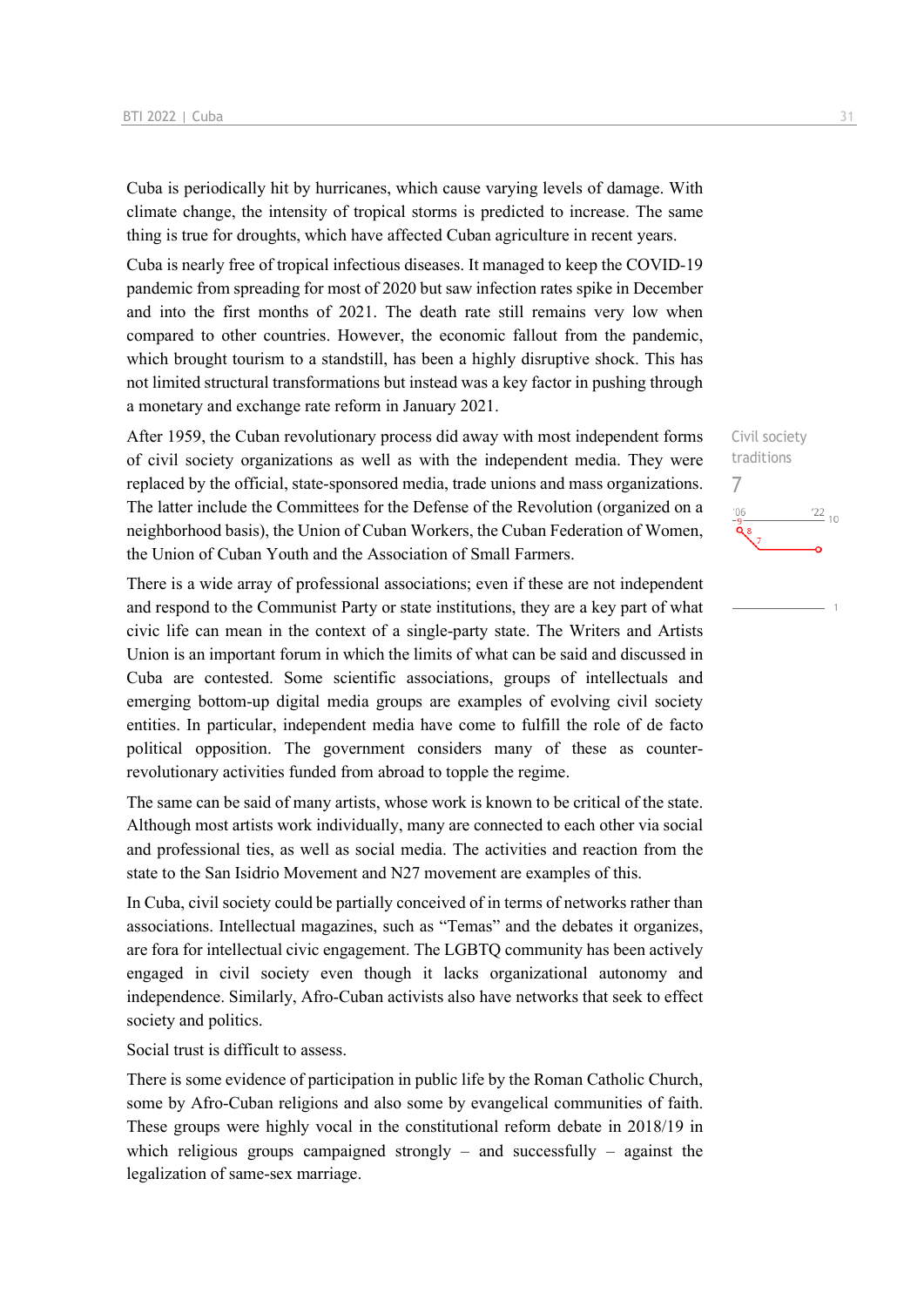Incidents of political violence are extremely rare. Criminal violence remains very low.

Social class is reappearing and is producing social cleavages, especially in urban areas such as Havana. This is producing frustration and anger in a society that was socialized to believe in equality. Racial inequality in particular has increased since the 1990s. So far, no one on the island has politicized the potentially serious social cleavage of race. But anger and frustration among poor and working-class Afro-Cubans is increasing.

Religious discrimination was once severe but has attenuated under Raúl Castro. In 1991, the Communist Party statutes removed atheism as a condition for party membership. Religious and faith-based groups compete with each other but have no tradition of resorting to violence.

Among the émigré community, especially among older cohorts, class attitudes go hand-in-hand with racial prejudices and strong overtones of political revenge.

### II. Governance Performance

### **14 | Steering Capability**

Since the 1989 crisis, the Cuban government's strategic priority has been to maintain the socialist system and the established political order. It has achieved this despite numerous challenges (e.g., U.S. sanctions, economic crisis and mass emigration). Moreover, it successfully managed to orchestrate the transition of political leadership first from Fidel to Raúl Castro and then from Raúl Castro to a younger successor, without causing fissures among the political elite or social unrest in the streets. This priority has been fully achieved. The transfer of state leadership to Miguel Díaz-Canel was smooth and uneventful. Another key priority is the provision of basic services, such as health care and education to the population. The high priority given to the containment of the coronavirus resulted in the lowest infection rate in all Latin American countries. However, the severe economic consequences of the pandemic have made many developmental goals unachievable in the near future.

In 2006, when Raúl Castro took office, one of his priorities was to formulate an agenda of gradual economic reform and to have it broadly approved by the institutions of bureaucratic socialism. This process took longer than expected, but strategic guideline documents (Lineamientos de La Política Económica y Social del Partido y La Revolución) with a first set of reform measures were approved at the 2011 and 2016 party congresses – including permission of an incipient, though controlled, private sector – and became institutionalized in the constitutional reform

Conflict intensity 2

#### Question Score

![](_page_31_Figure_11.jpeg)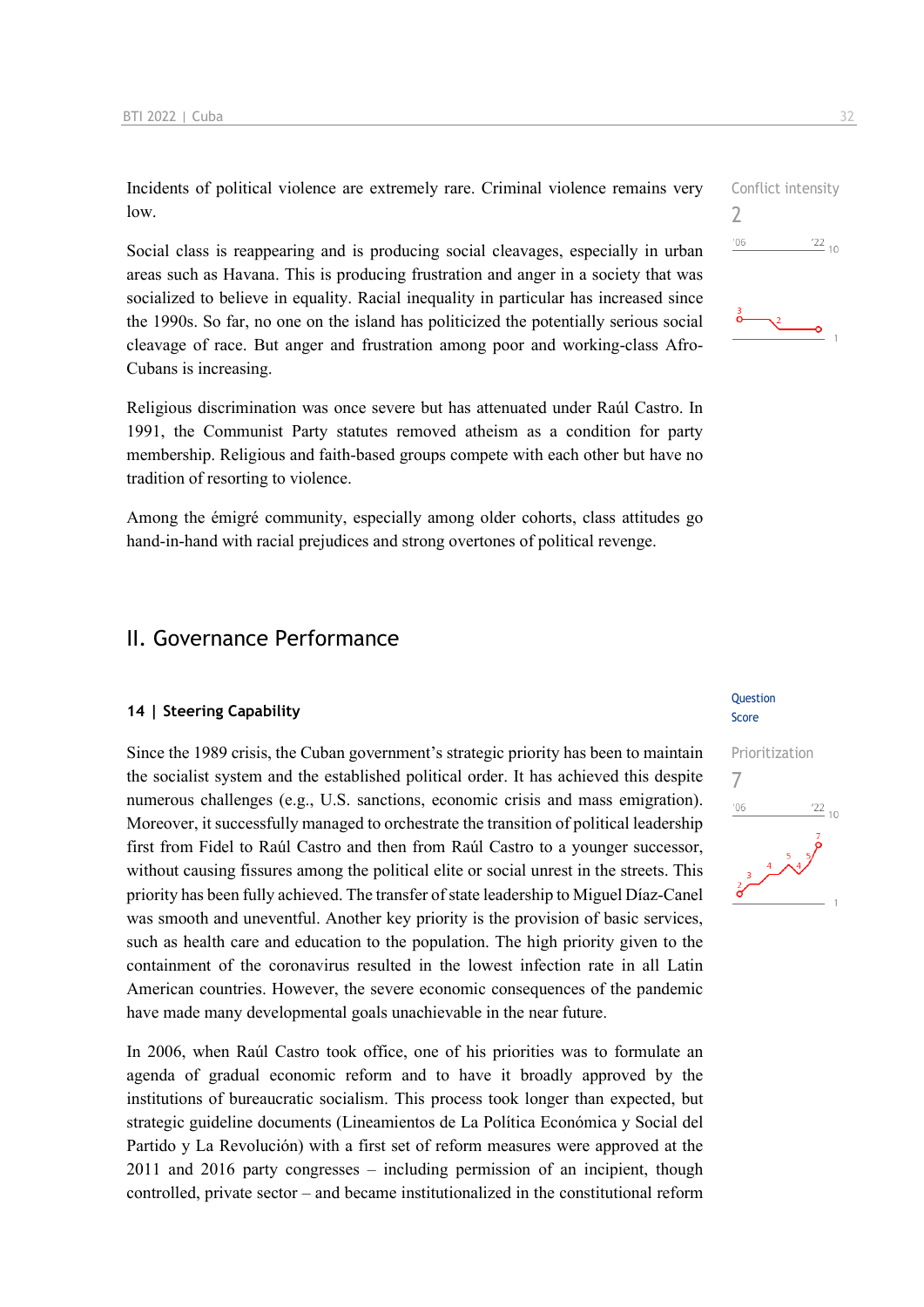approved in 2019. The overall goal is to guarantee the "continuity and irreversibility of socialism," as well as to promote economic development and improve the living standards of the population.

Cuba's economy has been centrally planned since the early 1960s, and the government formally presents an annual budget and a plan for approval by the National Assembly. Set production goals are often not met, and plans are often subordinate to shorter-term problem-solving and crisis management. When Miguel Díaz-Canel became president in 2018, one policy priority was constitutional reform; this was discussed and eventually approved in referendum in 2019. However, economic policy priorities, such as restoring economic growth, improving wages and attracting significant FDI have not been met.

During the COVID-19 pandemic, saving lives was the top priority of the Cuban government. This has had an extremely adverse impact on the economy. It has, however, also forced the government to implement long-overdue economic policies, such as monetary reform and opening up the private sector.

The government has been effective in its key political priorities: defending national sovereignty and maintaining regime stability in spite of economic crisis and a leadership change from Fidel and Raúl Castro to a younger cohort of cadres.

However, it has been much less effective in implementing its proclaimed economic policy goals and the reform agenda described in the guideline documents adopted during Raúl Castro's tenure. It was not the success of gradual reform, but the sudden pandemic-induced deepening of the economic crisis in 2020 that propelled the government to implement a long-postponed monetary and exchange rate reform. While the original plan was monetary unification, this was seen as not viable in the current context. Instead, a new dual currency system was implemented: while the convertible peso (CUC) was sacked and the Cuban peso (CUP) left as the sole national currency, the expansion of a parallel hard-currency retail circuit effectively makes the U.S. dollar – even though it is in the form of bank cards – the competing (and certainly superior) currency in the Cuban economy.

Many other reform objectives, such as increasing the efficiency of state-owned companies and restoring the purchasing value of state salaries, have been largely paralyzed since 2016. The lease of idle land to farmers has been so half-hearted that it has resulted in little to no improvement in agricultural production. The reimposition of price controls contradicts measures implemented to stimulate production. The policies aimed at creating a non-state sector large enough to absorb the excess workforce from the inefficient state sector have not been implemented coherently. The planned transition from a social security system based on universal coverage (e.g., in the case of ration cards) to one targeting the needy has not been implemented. The expansion of the cooperative sector has been rudimentary.

Beyond the economic sphere, the government of Miguel Díaz-Canel has been effective in implementing one major reform step, namely the reform of the country's constitution in 2019.

Implementation 6 $'06$  $\frac{22}{10}$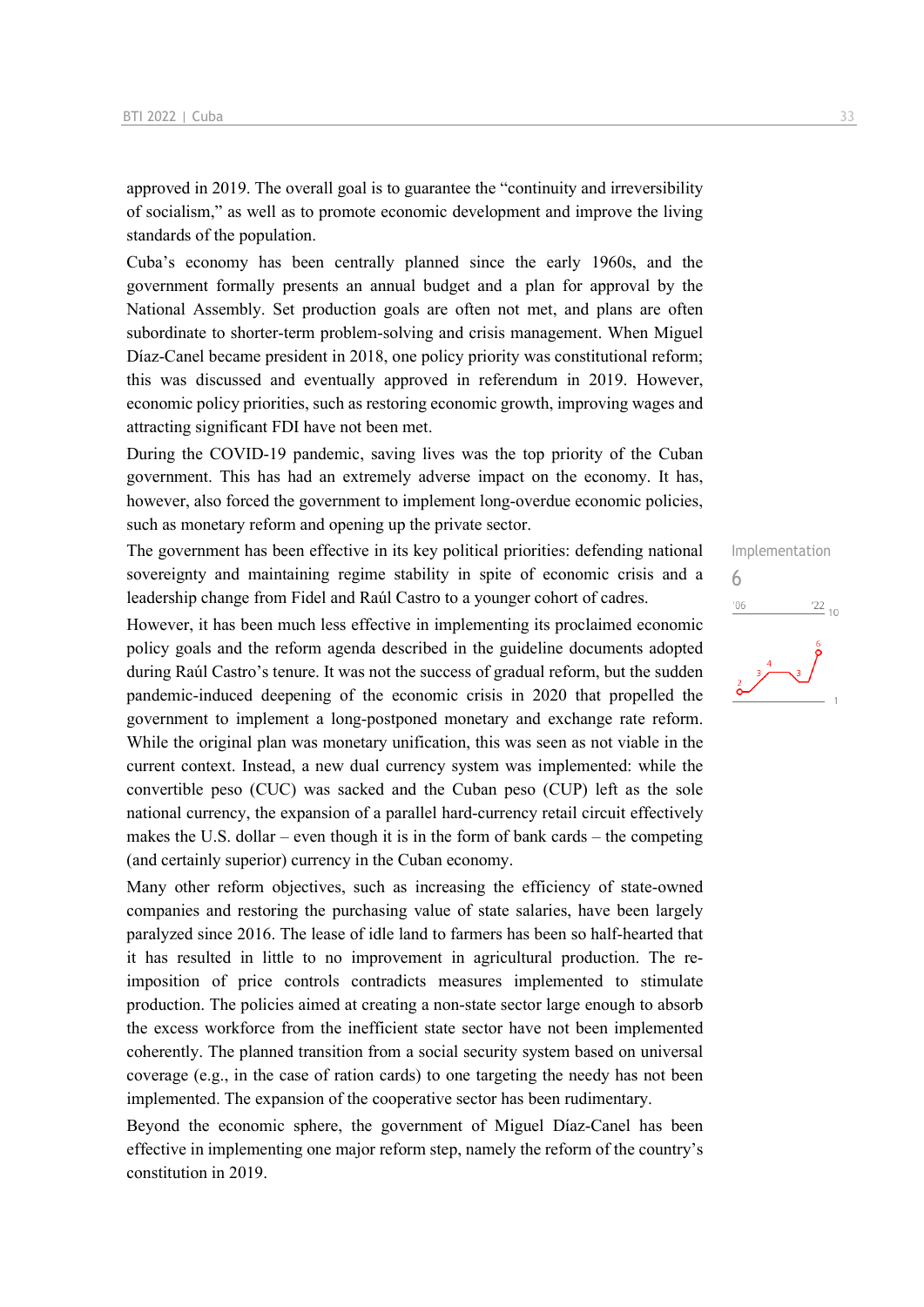In principle, the Cuban government learns from past experiences, as well as from foreign examples. A key historic lesson has been the collapse of the socialist systems in the Soviet Union and Eastern Europe, with the understanding being that a) reforms are risky and hence need to be kept at the minimum necessary to sustain the system, and b) that preserving elite cohesion is paramount for regime stability. These lessons explain the slow, incoherent stop-and-go process of economic reform since 1989.

The government of Díaz-Canel has learned, from Raúl Castro's ability to keep the regime afloat, that stability is more important than economic growth. This also included the lesson that all reforms must be gradual. The breakthrough decision to implement the long-postponed monetary reform on January 1, 2021 reflects learning that the extreme conditions of the 2020 economic downturn did not allow for continuing a gradualist approach at such slow speed. Nevertheless, the government will heed the historic lessons from the Soviet Union's demise and pay extreme attention to preventing reform from getting out of control, leading to divisions among the elites or opening up space for contestation from below.

At the same time, Díaz-Canel has understood that technological modernization is imperative, and from China's experience, that digital media can be compatible with sustained Communist Party rule and be an important source of revenue. In Díaz-Canel's first year in office, residential and mobile internet access has become available, with the services rolled out producing a major source of revenue for the state.

The government's policy approach is top-down and popular consultations  $-$  as in the constitutional reform process of 2018/19 – severely limited in their scope and controlled from above. Even so, the government has backtracked in cases where it sensed widespread discontent. The most prominent case was the legalization of samesex marriage, which was dropped after religious groups, the party's rank and file and society at large were untypically vocal in opposing the measure. Likewise, in the monetary reform process, announced hikes in electricity tariffs and a number of stateset prices for goods were reduced in a reaction to public discontent. The government relies on a range of monitoring activities to sense and inform itself of popular perceptions, though these are nontransparent and arguably not fully reliable.

Policy learning 6 $106$  $\frac{22}{10}$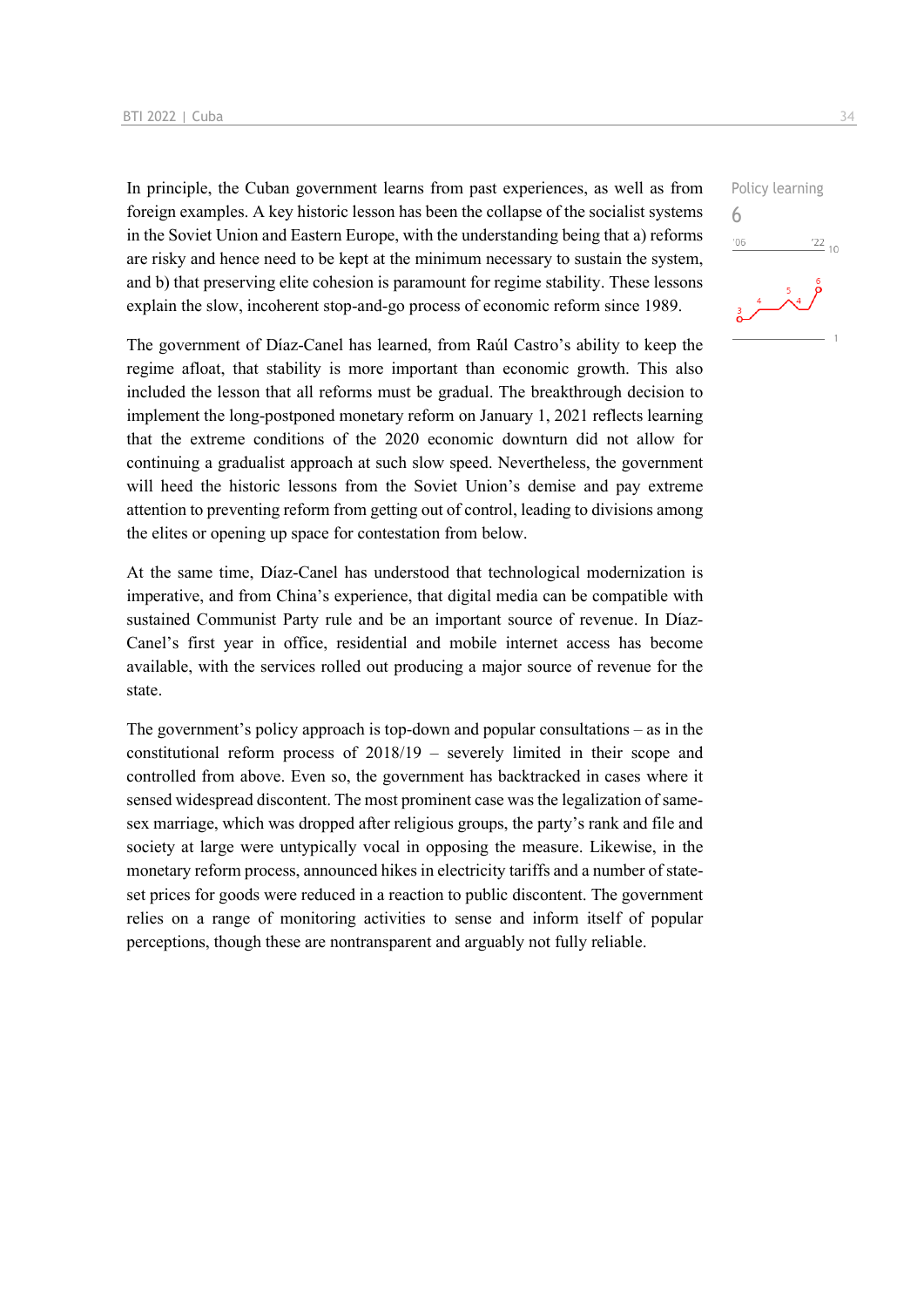### **15 | Resource Efficiency**

At best, the government uses only a portion of the available human, financial and organizational resources efficiently, as political criteria prevail and trump efficiency. This holds true prominently with regard to administrative personnel, as the Communist Party vets all senior appointments to government offices, state-owned enterprises, hospitals, universities and so forth. In addition, extremely low pay in the state sector has led a large number of qualified personnel to seek better-paying work in tourism or the private sector, thereby weakening the efficiency of public administration and state-run services. In addition to the internal brain drain, many among Cuba's most educated and dynamic citizens see insufficient material reward or career prospects on the island, resulting in a high net emigration rate.

There is no transparent budget planning or implementation. The countercyclical, expansive fiscal policy initiated in 2016 proceeded at the cost of increasing the fiscal deficit, exacerbated in the wake of the COVID pandemic when Cuba lost about half of its foreign exchange revenues. In 2020, the fiscal deficit reached an estimated 18% – 20% of the gross domestic product, almost tripling the figure from the previous year.

Concerning organizational resources, for a long time, socialist Cuba was well known for its impressive accomplishments in education, but equally noteworthy inability to reap economic growth gain from its human capital investment. Only in this century has the government been able to export professional services, albeit only through state-owned enterprises, or to commercialize some of its biotechnology accomplishments, albeit on a modest scale. Medical brigades sent abroad to fight Ebola in Africa and, more recently, outbreaks of COVID-19 in three dozen countries have become not only a diplomatic success, but also a source of hard-currency revenues.

The process of pro-market economic change, authorized in the 2011 VI Party Congress, improved the government's capacity to coordinate some conflicting objectives. But under Raúl's tenure, it never evolved into a coherently implemented policy program instead suffering from endless stop-and-go. The monetary and exchange rate reform implemented on January 1, 2020, provides for the first time an effective assessment of the rentability (or not) of state companies and makes possible resource allocation according to the logics of efficiency and generation of real revenues. If this combines – as was announced – with greater autonomy for state companies and an expansion of private sector activities, market logics would assume a greater role than they have since the revolution. However, the prevailing priorities of the political leadership are focused on regime stability and elite cohesion, which makes doubtful the coherent and consistent implementation of the announced plans.

![](_page_34_Figure_6.jpeg)

![](_page_34_Figure_7.jpeg)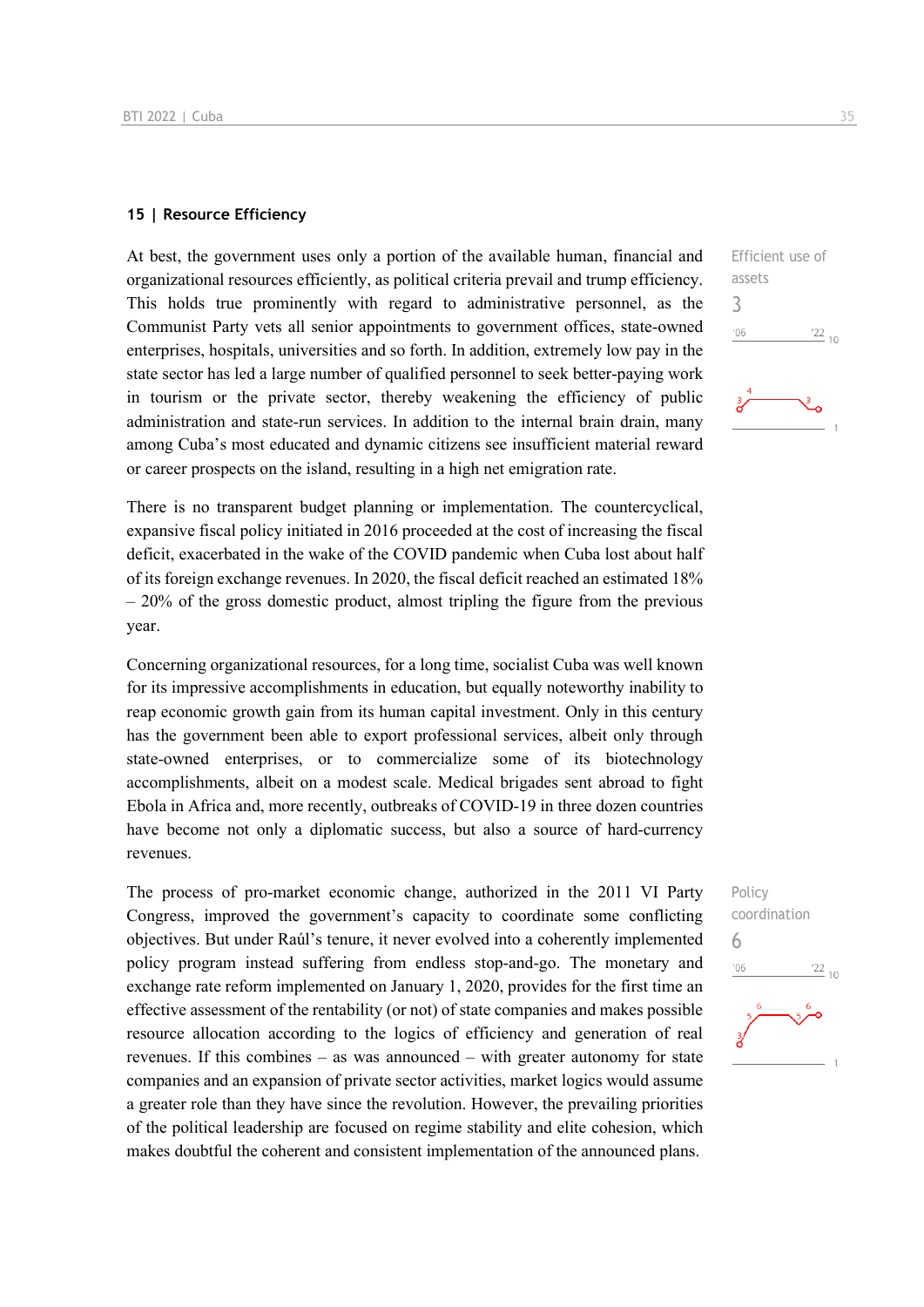Production and service managers practice hoarding to assure that they would have the necessary inputs for their work, that is, they over-demand and store such inputs, creating large inventories and spot scarcities elsewhere in the economy. Underpayment also characterizes much of the Cuban economy. Both, hoarding and underpayments are manifestations of what happens when coordination is impaired.

Corruption has been less of a problem in Cuba than in other Latin American, Caribbean and former communist countries. Nevertheless, government corruption has become an issue due to a convergence of three forces: the opening of a hardcurrency sector and limited market-based economy with significant levels of state intervention and a weak legal base; the widespread petty corruption in everyday life which creates a mentality that rules are to be broken; and the absence of independent institutions or media that could act as a watchdog and ensure transparency.

Corruption has mainly appeared in sectors that have opened up to market activities, above all tourism, foreign trade operations, joint ventures, and some entities that export professional services. In 2020, with the shrinking of the economy's dollar sectors, corruption will also have likely decreased. However, as judicial processes lack transparency and independent media reporting is absent, it is difficult to assess the scale and scope of corruption. In addition, due to the lack of transparency, it is impossible to determine to what extent corruption charges are substantive, politically motivated or merely a product of personal vendettas.

Raúl Castro took a much more systematic line against corruption than Fidel Castro. Raúl also routinized anti-corruption policing and empowered the Comptroller General to pursue corruption cases wherever the evidence warranted it, including cases against powerful officials. The Comptroller General has become a major actor in Cuban politics with no apparent limitation on the scope of what the agency may investigate. There are no indications that this has changed under Díaz-Canel's leadership. In the first three years of his tenure, no major corruption scandals have become public.

### **16 | Consensus-Building**

The Cuban government adheres to a concept of "people's democracy," which is fundamentally different from the concept of democracy used in the BTI. Political leaders do have a rhetoric of railing against false unanimity or calling for a franker debate. But this never crosses the line of questioning single-party rule or allowing competitive elections. The constitutional reform adopted in 2019 promises to modernize state functions and clarify the division of functions, which could strengthen a sui generis system of checks and balances. Nascent civil society organizations and a bottom-up digital media sphere seem more committed to liberal democratic goals, as are opposition groups, loyal or dissident. Many of these alternative organizations are not democratic themselves, such as the Roman Catholic Church. The opposition groups' commitment to democracy has never been tested.

Anti-corruption policy 5  $106$  $\frac{22}{10}$ 

![](_page_35_Figure_8.jpeg)

![](_page_35_Figure_9.jpeg)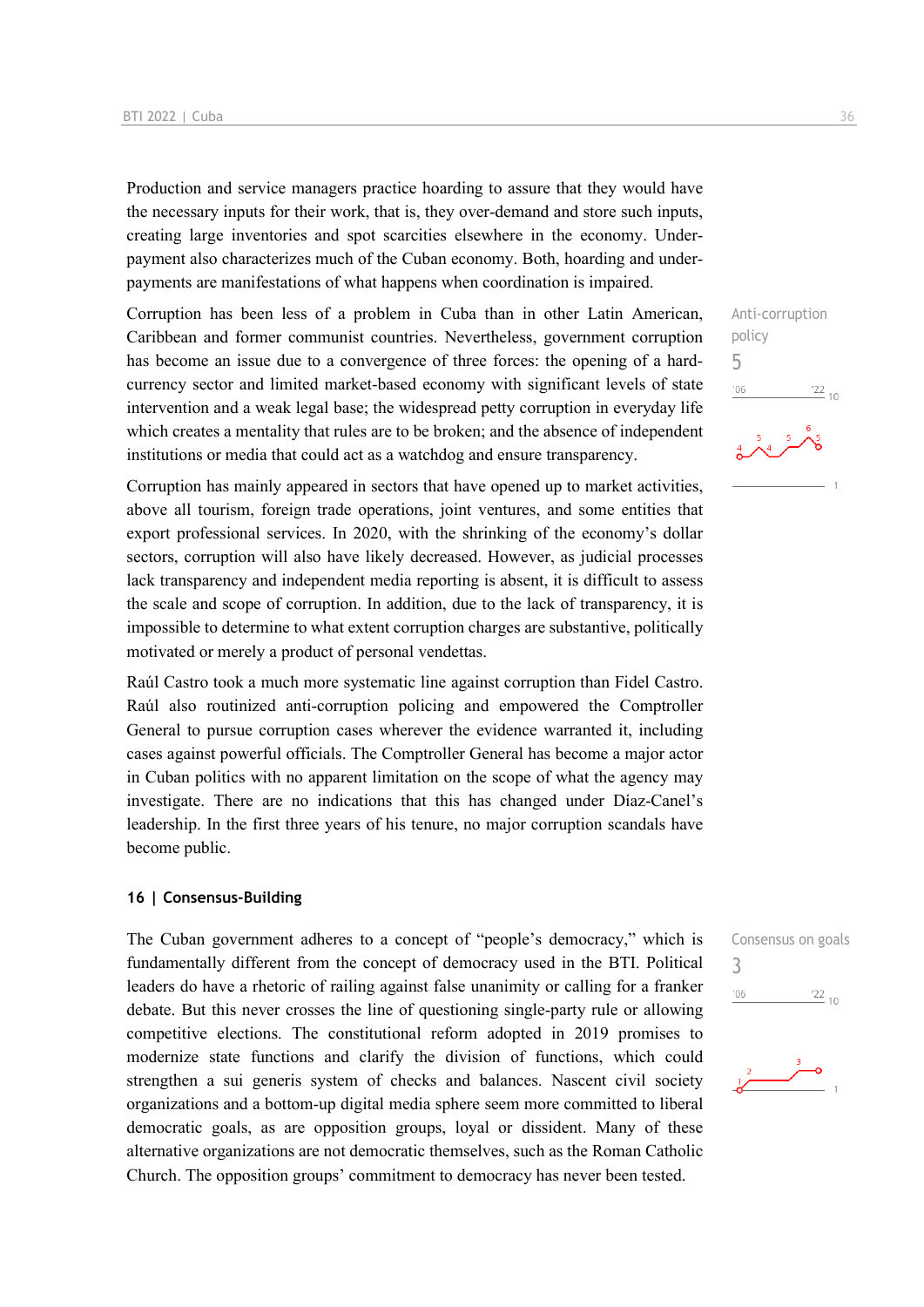There is a consensus among the ruling elite that socialism has to integrate some kind of market elements. However, there is no consensus as to how far this should go. The Communist Party congresses of 2011 and 2016, and the constitutional reform of 2019 endorsed an economic system in which the state retains a central role, including as the owner of many of the key means of production, but in which market actors are respected and afforded a legitimate role. There is also a consensus to prevent the uncontrolled accumulation of private wealth. The private sector was initially conceived of as comprising "self-employed" workers and political leaders have long struggled to accept the term small- and medium-sized enterprise. "Market economy" is not a term that would be accepted by the present government. Opposition groups by-and-large support a much bolder version of market economy. Through a program called "Cuba Emprende," the Catholic Archdiocese of Havana sponsors entrepreneurial training for people interested in launching small businesses.

In the normative sense used by the BTI, the ruling elite within the government, the Communist Party and the military are anti-democratic actors who have effectively prevented the democratization of the country. Reformers within the regime seek to promote more dynamic and coherent economic reforms, and create wider spaces for debate, including at times more autonomy for civil society actors, a more plural media and greater ideological tolerance. However, a transition to a multiparty, liberal democracy is unwelcome to anybody acting within the established political structures. Given the structural tensions between Cuba and the U.S. government, and existing property and human rights claims of the Cuban-American community in the United States, reformers fear abrupt regime change no less than hardliners.

At present, outspoken democratic reformers are found outside the state and party structures in some civil society groups, emerging independent media, artists and small groups of explicit political opposition. Attempts by the former editors of Espacio Laical, a Catholic lay publication, to create support for a "loyal opposition," which respects and acts within the existing political framework, was only successful among a small group of intellectuals. Their initiative, which came to be known as "Cuba Posible," was heavily undermined by state security, leading to the group's fragmentation and ultimate breakup.

The artists and independent journalists that loosely belong to the N27 movement are defying established norms by means of their strong social media savvy, organizational skills, transnational ties and apparent lack of fear.

| Anti-democratic |                 |
|-----------------|-----------------|
| actors          |                 |
|                 |                 |
| '06             | $\frac{22}{10}$ |
|                 |                 |
|                 |                 |
|                 |                 |
|                 |                 |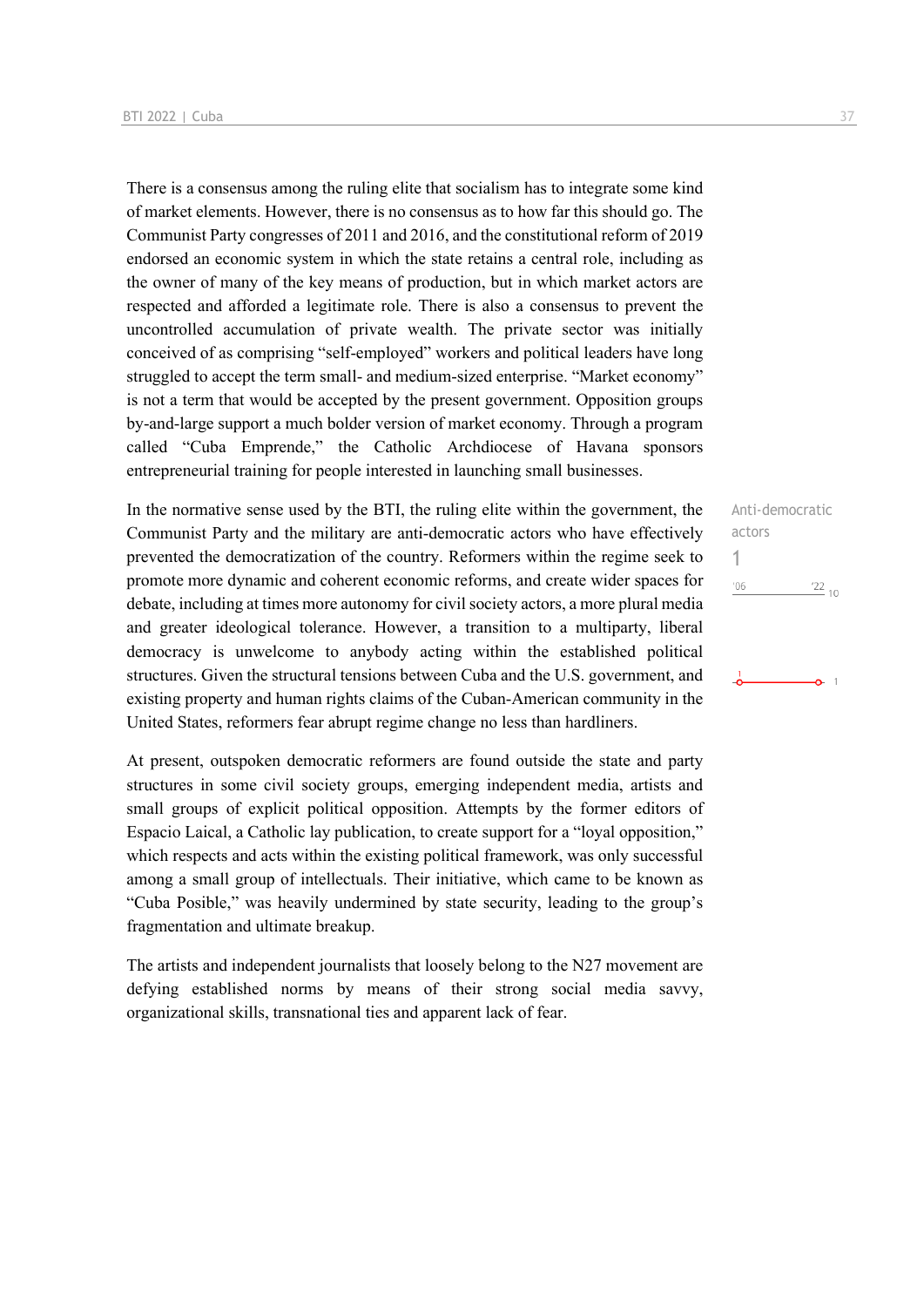One of the aims and accomplishments of the 1959 revolution has been to narrow socioeconomic divides between social classes, racial groups, regions, and urban and rural areas. Although these accomplishments are eroding, and social and racial inequalities are returning, they are not yet structurally ingrained social cleavages, as they were before 1959. The government has made it a policy to give Afro-Cubans and women adequate representation in the institutions of the state and the Communist Party.

Organization based on race remains prohibited by law for social, economic and political institutions. However, a number of associations based on national, ethnic, religious and identity exist, which engage in a wide range of activities, including the Spanish regional associations, the Chinese family name associations and the Yoruba Cultural Association for Cubans who practice an Afro-Cuban religion. There is also the West Indian Cultural Association, the Arab Association, the Jewish Cultural Center and a Haitian cultural group. These organizations, which are all officially supported by the Cuban state, reflect the many different migrant groups that have come to Cuba over the centuries.

Given the growing racial inequalities and increasing overt racism on the island, Afro-Cuban activists are speaking out about these issues. There has been a constant attempt by the government to downplay the growing racial inequalities and racism on the island. These are sensitive issues for a government that has prided itself on having created an egalitarian society. Given the rise of racial inequalities and the frustration that many Afro-Cubans feel about this, race could become an explosive issue in the future.

If one counts the Cuban diaspora as part of Cuban society, there is a wide social cleavage between the roughly two million people of Cuban descent abroad and the 11 million Cubans on the island. The government has adopted a more reconciliatory tone with emigrants, as long as they are not linked to the political leadership of the U.S. Cuban exiles. In 2013, the government made it easier for Cubans to travel abroad. Since then, the lines between travel, prolonged stays abroad and emigration have become blurred. That too is a government tool to manage possible political and social tensions, with the government using travel and emigration as a pressure valve.

In Cuba, civic, economic and professional interest associations are not independent of the state but subordinated to the guidance of the Communist Party. However, although they are embedded in a vertical top-down logic, associations (some more than others) articulate some of the interests of their constituencies and sometimes express discontent in a carefully managed fashion. Though these are not civil society organizations in the full independent sense of the term, their struggles for autonomy and attempts to represent the interests of their members are relevant for state-society relations.

Civil society participation 3 $\frac{22}{10}$  $-06$ 

![](_page_37_Picture_7.jpeg)

 $^{22}_{-10}$ 

Cleavage / conflict management

6

 $n<sub>6</sub>$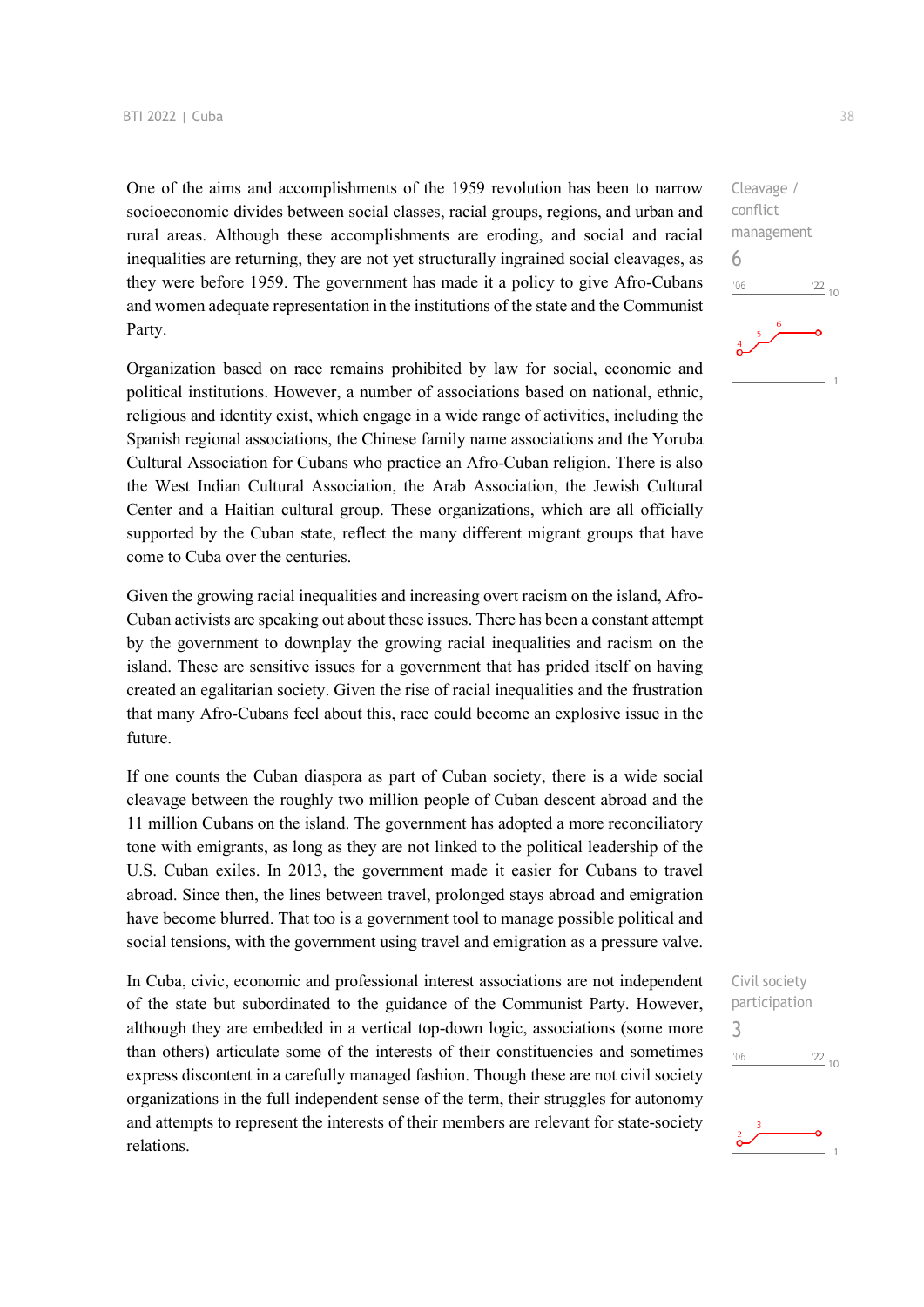The political leadership responds to these organizations, political leaders attend and speak at their events, and their concerns are listened to. Thus, while there is representation and participation (on the part of some civil society issues and interests), it comes in a strictly controlled form, managed by the state and party hierarchies. Open protest or acts of defiance are rare and dealt with swiftly and at times harshly. When sub-cultures emerge that could encourage public protests, the typical state strategy is twofold: to set limits and enforce these limits in exemplary cases; and to open up institutional channels of state-controlled public participation. The Agency for Cuban Rap Music is an example of such a co-optation strategy. A similar divide-and-rule policy was adopted in response to the public protests by artists in November 2020.

Beyond this pattern of state-controlled institutions, few organizations are formalized and represent substantial interests. Digital platforms have emerged, which have become important fora for contestation and debate. While the state tolerates this to some degree, independent journalists are time and again subject to public defamation and harassment. The government does not see independent media as a legitimate actor in public life.

The political leadership maintains communication channels with and is moderately responsive to communities of faith. In particular, the Catholic Church has become an important mediator for the government. The government has permitted Caritas, the Church's charitable organization, to significantly expand its humanitarian and aid work on the island.

In the constitutional reform process of 2018/19, people were allowed to take outspoken positions against the proposed legalization of same-sex marriage. Religious groups were particularly vocal in these protests. In an extraordinary case of responsiveness, the government reacted by swiftly withdrawing this issue from the constitutional draft.

Generally, the leadership does not address historic acts of injustice and does not initiate a process of reconciliation. Notwithstanding, there are a few positive signs.

The government has adopted a reconciliatory tone toward the Cuban diaspora. It distinguishes between Cubans abroad, who are recognized as part of the Cuban nation and permitted to visit Cuba on a Cuban passport, and a minority of political activists who the government denounces. Until the Trump administration stepped up restrictions in 2020, Cuban-Americans sent an estimated \$3 billion in remittances each year to Cuba, and Cuban-Americans made up the second largest group of visitors to Cuba after Canadian tourists.

Government policy toward homosexuals has changed substantially. Whereas in the 1960s and 1970s, homosexual men were sent to labor camps, in the past decade, Cuba has become a strong domestic and international defender of LGBTQ rights.

![](_page_38_Figure_8.jpeg)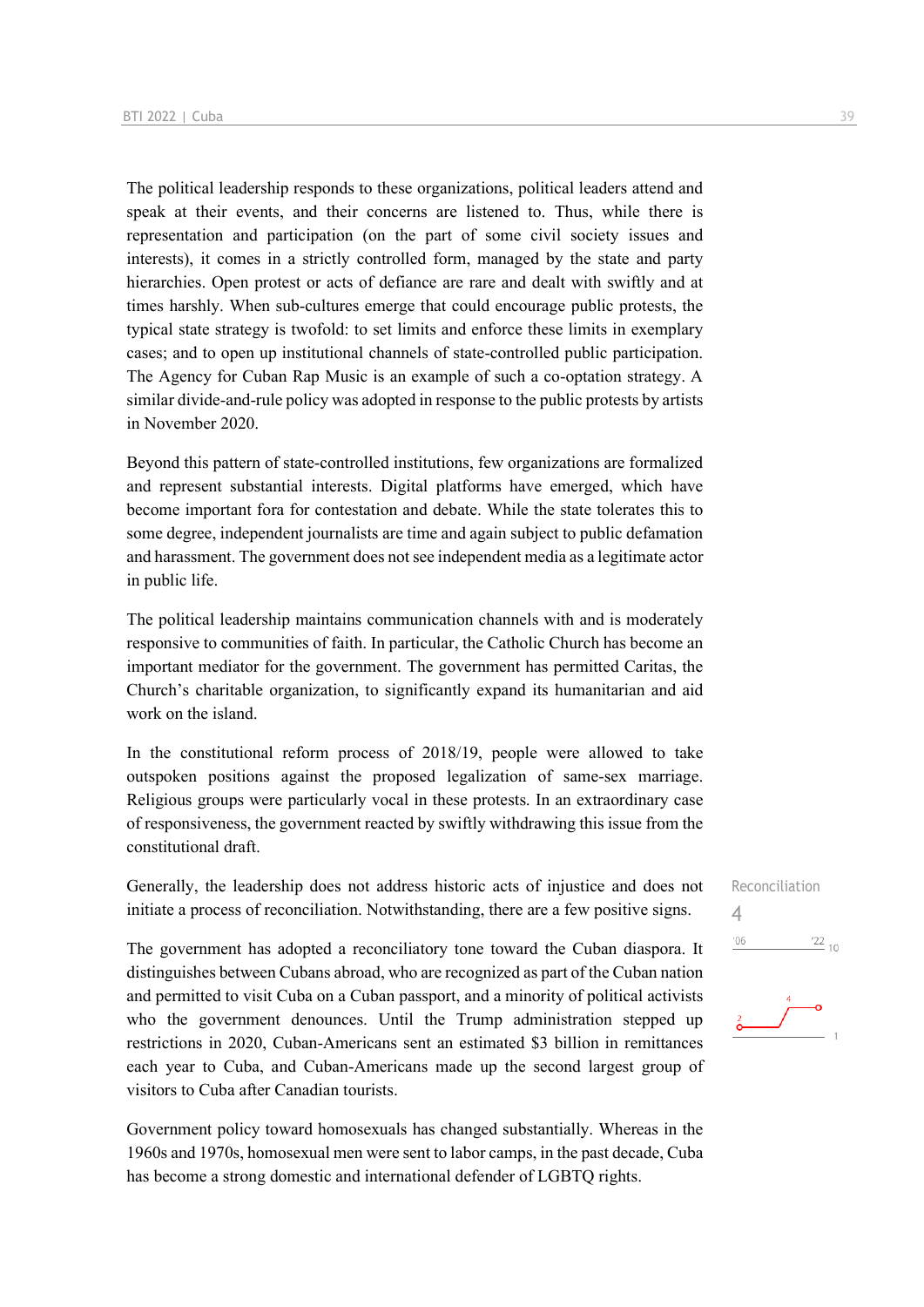The hardline cultural policy of "the five gray years" in the 1970s have been considerably discussed in Cuba's cultural institutions. While no formal excuse has been provided or former bureaucrats sanctioned for their abuse of power, symbolic measures to rehabilitate the victims of these repressive policies have had an effective reconciliatory effect.

Given how the U.S.-Cuban conflict had translated into domestic confrontation within Cuba over the decades, Cuba's rapprochement with the United States under President Obama was a huge step, not only in international affairs but also toward domestic reconciliation. Even if the U.S. Trump administration has done away with this spirit, the historic steps in normalizing relations have had a lasting effect on Cuban society, which could be revived during Biden's presidency.

### **17 | International Cooperation**

In general terms, the development agenda of Cuba's political leadership may be summarized as piecemeal reforms oriented toward a new model of sustainable economic development – not least in order to legitimize and stabilize the current political order. For that purpose, the government uses international support but seeks to avoid conditions for receiving it. Western donors tend to be viewed with suspicion of having a hidden agenda to erode the political regime. Since political risks trump economic gains, the government time and again has adopted tough stances in negotiations that eventually led to blocking or ending assistance projects.

Starting in the 2000s, the government used the profits of its relationship with Venezuela to suspend market-oriented reforms and strengthen command and control structures. Cuba similarly has used its economic relationship with China to advance government goals. China has insisted that Cuba pay its debts and its annual import bills. As a result, the Cuban government has fewer flexible resources. China has provided very little "development assistance," except for some project assistance. For Cuban politics, China is the strong external actor with internal credibility to advocate for market reforms within a framework of single-party rule.

Assistance from the European Union has been low-key, centered on hurricane relief and food security programs. Since 2014, this also includes support for economic and social modernization, but with modest sums. In 2016, a Political Dialogue and Cooperation Agreement was signed. Assistance from individual European governments has been modest but consistent with the Cuban government's own agenda.

The government's agenda has also shifted regarding international institutions. In the fall of 2016, Cuba signed its first formal agreement with a market economy international financial institution, the Development Bank of Latin America (CAF); the agreement provided mainly for an exchange of information. But the government finally seems to have embarked on using international partners to advance a development agenda.

# Effective use of support 6 $n<sub>0</sub>$  $\frac{22}{10}$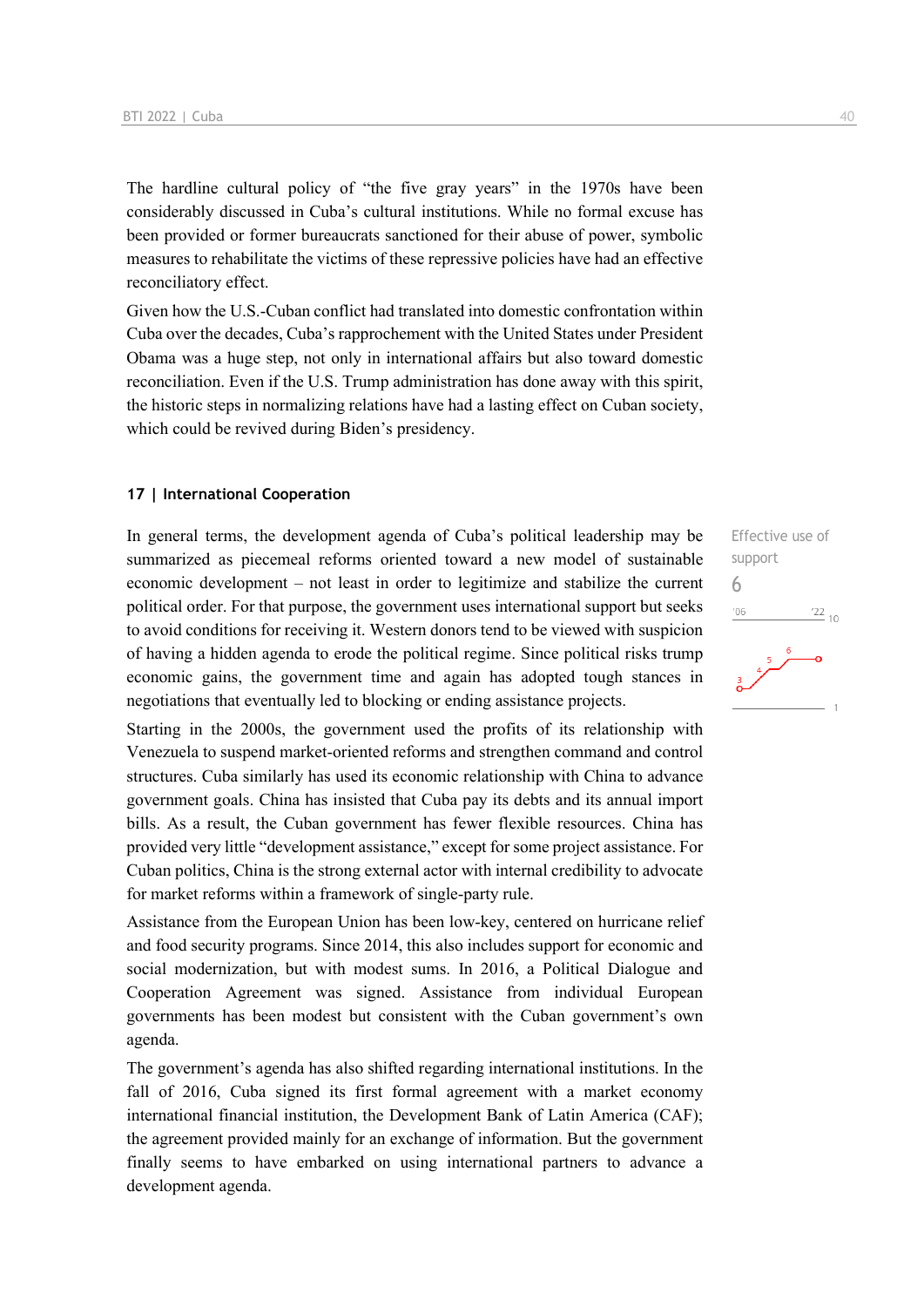Cuba complies with the rules set by the international and regional organizations to which it belongs. It has been strongly committed to organizations that do not include the United States or the Global North, and which do not interfere in domestic politics, such as the Community of Latin American States (CELAC). Despite an invitation to return to the Organization of American States in 2009, Cuba declined, refusing to accept the Democracy Charter, which has become the organization's constitutional bedrock. Cuba does not accept the jurisdiction of the Inter-American Human Rights Commission or that of the Inter-American Courts of Human Rights.

Cuba tends to be a reliable partner in the agreements it initiates and is known for its high level of professionalism when cooperating with international organizations such as WHO. In the 1960s, Cuba developed an alternative form of international social aid and cooperation with other countries in the fields of health care, education, agronomy and disaster relief, among others. Cuba has also responded to numerous global crises, including the earthquakes in Haiti and Pakistan, and the Ebola crisis in West Africa. During the recent COVID-19 pandemic, it has sent medical brigades to three dozen countries, including most prominently Italy in the health emergency situation of early 2020.

Cuba has systematically defaulted on its international debt obligations in 1960, 1986 and several times over the decades that followed. Raúl Castro's administration regularized most of these international debt obligations and renegotiated its debt to the Paris Club. However, the economic downturn of recent years led to new arrears in debt service.

Cuba signed nuclear nonproliferation agreements after the collapse of the Soviet Union, and anti-terrorist U.N. conventions after September 2001. Cuba has never supplied "blue helmets" to United Nations peacekeeping missions. It has been generally uncooperative with regard to civil human rights, labor standards, and similar conventions, while being a vocal advocate of social human rights, such as access to health and education. Cuba has repeatedly been elected a member of the U.N. Human Rights Council, where it uses the argument of national sovereignty to reject international insistence on respect for liberal human rights

Cuba is a member of the Community of Latin American and Caribbean States (CELAC), although this organization has lost much of its past relevance. Cuba participates in Ibero-American Summits, in the EU-LAC summit process and is a member of the Association of Caribbean States. Venezuela is a close political ally in international politics.

Cuba maintains diplomatic relations with all its neighbors, now including the United States. Political relations with Latin American countries vary depending on ideological orientations and junctures. The rise of right-wing leaders in many countries has brought increased tensions to Cuba's relations with Latin American countries. In Brazil and Ecuador, the end of left-wing governments ended important medical cooperation agreements.

![](_page_40_Figure_7.jpeg)

![](_page_40_Figure_8.jpeg)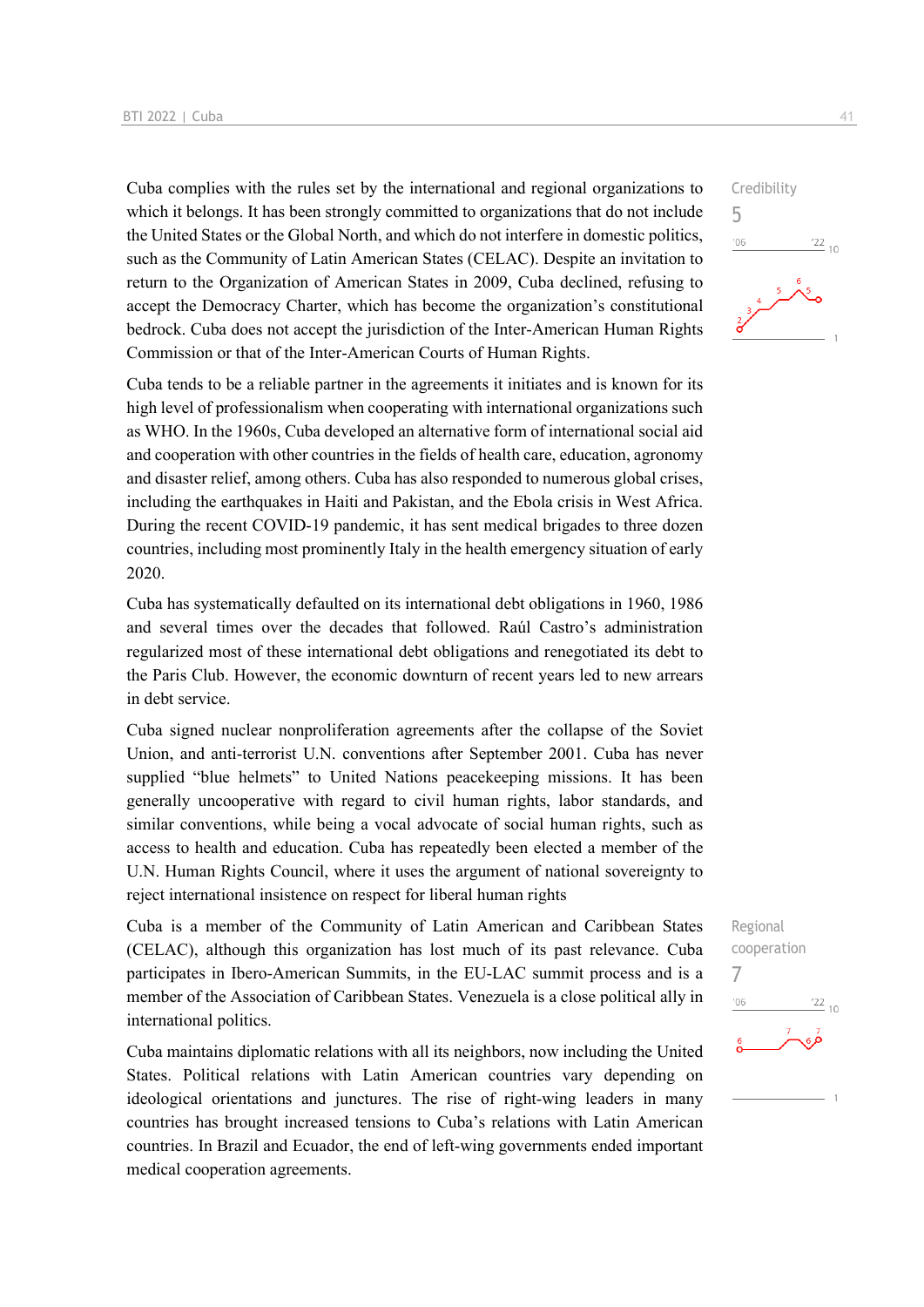Despite an invitation to return to the Organization of American States in 2009, Cuba declined, refusing to accept the "Democracy Charter," which has become the organization's constitutional bedrock. Cuba does not accept the jurisdiction of the Inter-American Human Rights Commission or that of the Inter-American Courts of Human Rights.

Cooperation with Caribbean island governments is, in general, excellent. Prime ministers of various Anglophone countries routinely receive health care services in Cuba. Cuba has provided disaster relief support to many countries in the circum-Caribbean and supported the fight against the COVID-19 pandemic with medical personnel.

Cuban cooperation with the United States concerning migration, search and rescue missions, drug-trafficking, scientific cooperation, among others, has improved significantly since the U.S. Obama administration. While cooperation has suffered under the U.S. Trump administration, it has not been terminated by Cuba.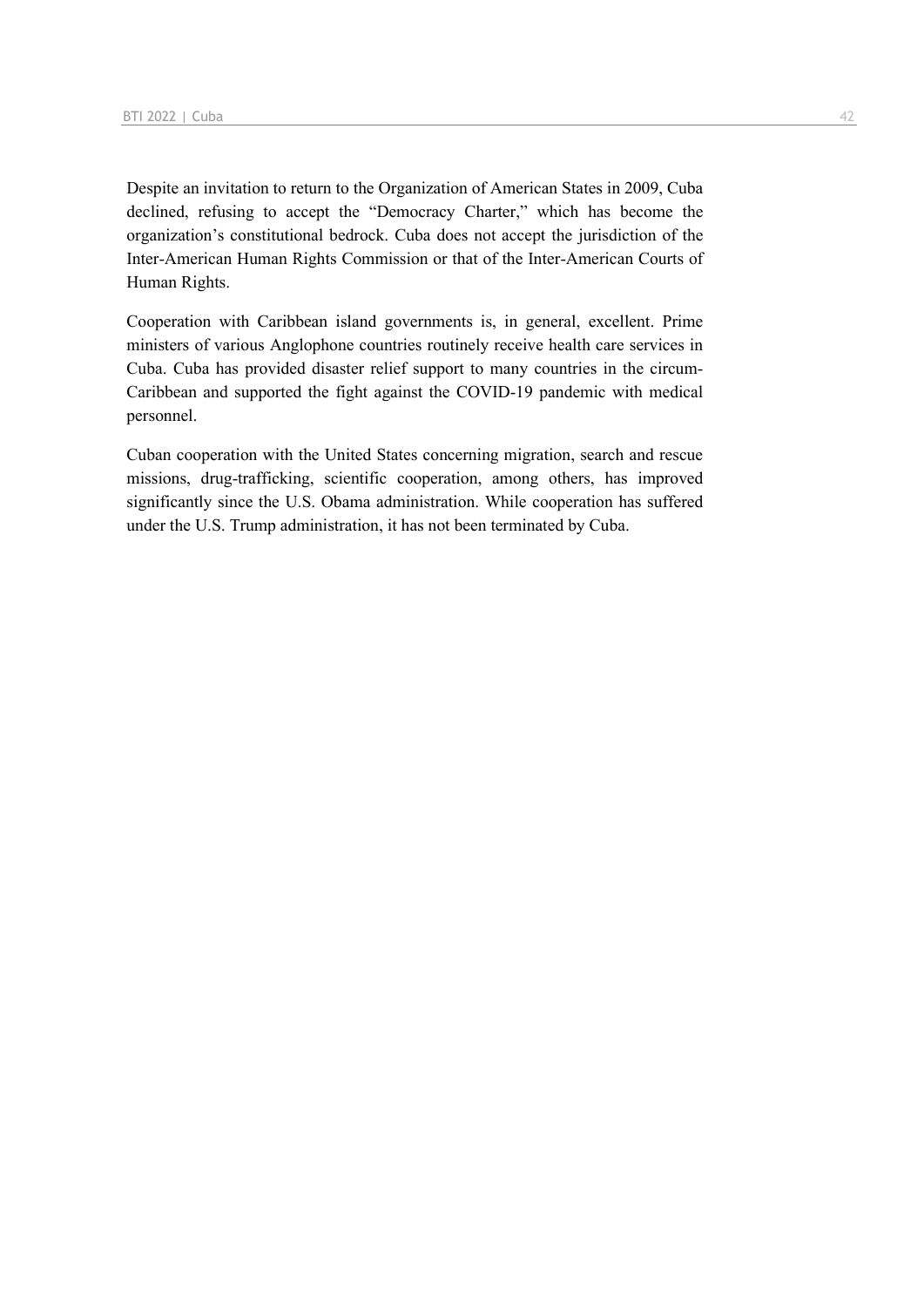# Strategic Outlook

With Joe Biden as U.S. president, Cuba can hope for a return to a more dialogue-oriented policy approach than existed previously. The European Union and its member states could step up lowlevel cooperation with Cuba without fearing retaliation from the United States. However, the underlying conflicts will persist. Both the United States and Europe will want to see progress regarding civil liberties – even if well below the threshold of regime change – as they need to justify engagement policies in the face of critics who decry them as cooperating with a dictatorship. Any repressive acts against domestic opposition will have high international political costs. Cuba's alliance with Venezuela will be an additional source of contention. Beyond this, Havana will maintain a sober foreign policy which avoids provocation. The government will seek a constructive modus vivendi with the new U.S. administration and maintain good ties with Europe, although the sharp rejection of anything it senses as "interference in domestic affairs" means that progress in negotiations will be slow and diplomatic stalemates are likely to continue. Cuba will maintain strong networks of diplomatic support with Latin America and countries of the Global South. Fostering inclusion in regional cooperation schemes or institutions would be useful approaches.

For investors, trade partners and creditors, advances in the economic reform agenda and compliance with contract obligations, including avoidance of arrears in payments and debt services would be important. While progress in FDI legislation has occurred, in practice investment is still marred by burdensome decision-making processes and restrictions on business operations. While monetary and exchange rate reform improves the business climate, the economic contraction reduces potential demand. Support for further pro-market measures, but also for social protection programs for those affected negatively by these, could constitute a fruitful field for cooperation with Western state and non-state actors, as long as the government does not perceive this support as seeking to undermine the political regime. A coherent reform course could also help bring in more investment and credit from China. Opening the real estate market to foreign investment could be a way to attract hard currency quickly. The CAF Development Bank of Latin America could become a privileged actor supporting Cuba's economic reform process.

The pandemic-related slump in air traffic and other coronavirus-related restrictions, as well as reports of the dire living conditions of ordinary Cubans, will continue to undermine the attractiveness of Cuba as a tourist destination. However, if Cuba's national vaccine development program proves successful and a broad vaccination campaign is rolled out, Cuba could market itself as a safe tourist destination well ahead of other tropical countries. Moreover, an anti-COVID-19 vaccine could spur revenues from the export of medical services. Given Cuba's medical resources, the fight against the pandemic could also provide a prime field for international cooperation, be it via the WHO, the Pan American Health Organization, in regional projects or bilaterally.